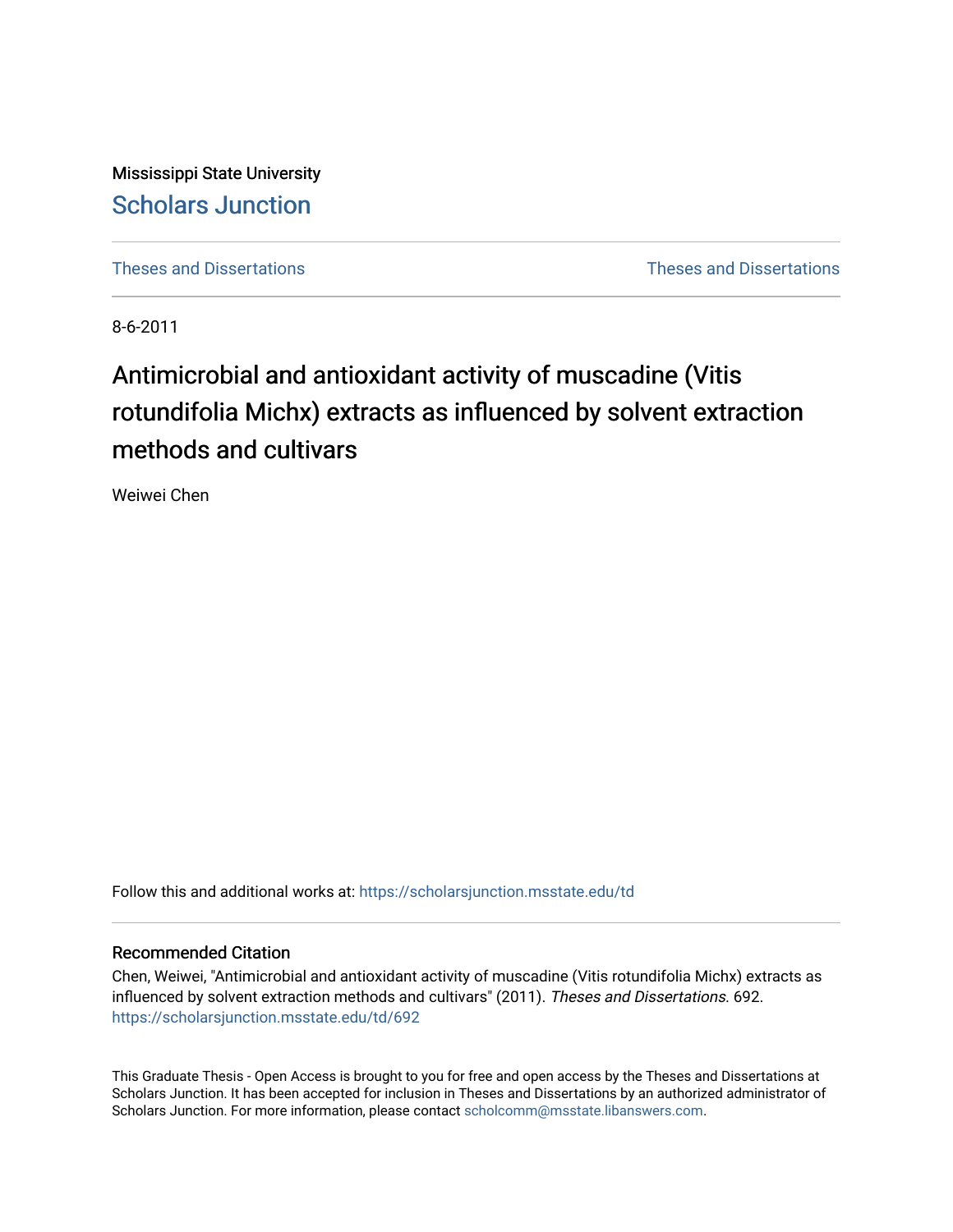# ANTIMICROBIAL AND ANTIOXIDANT ACTIVITY OF MUSCADINE (*VITIS ROTUNDIFOLIA* MICHX) EXTRACTS AS INFLUENCED BY SOLVENT EXTRACTION METHODS AND CULTIVARS

By

Weiwei Chen

A Thesis Submitted to the Faculty of Mississippi State University in Partial Fulfillment of the Requirements for the Degree of Master of Science in Food Science, Nutrition and Health Promotion in the Department of Food Science, Nutrition and Health Promotion

Mississippi State, Mississippi

August 2011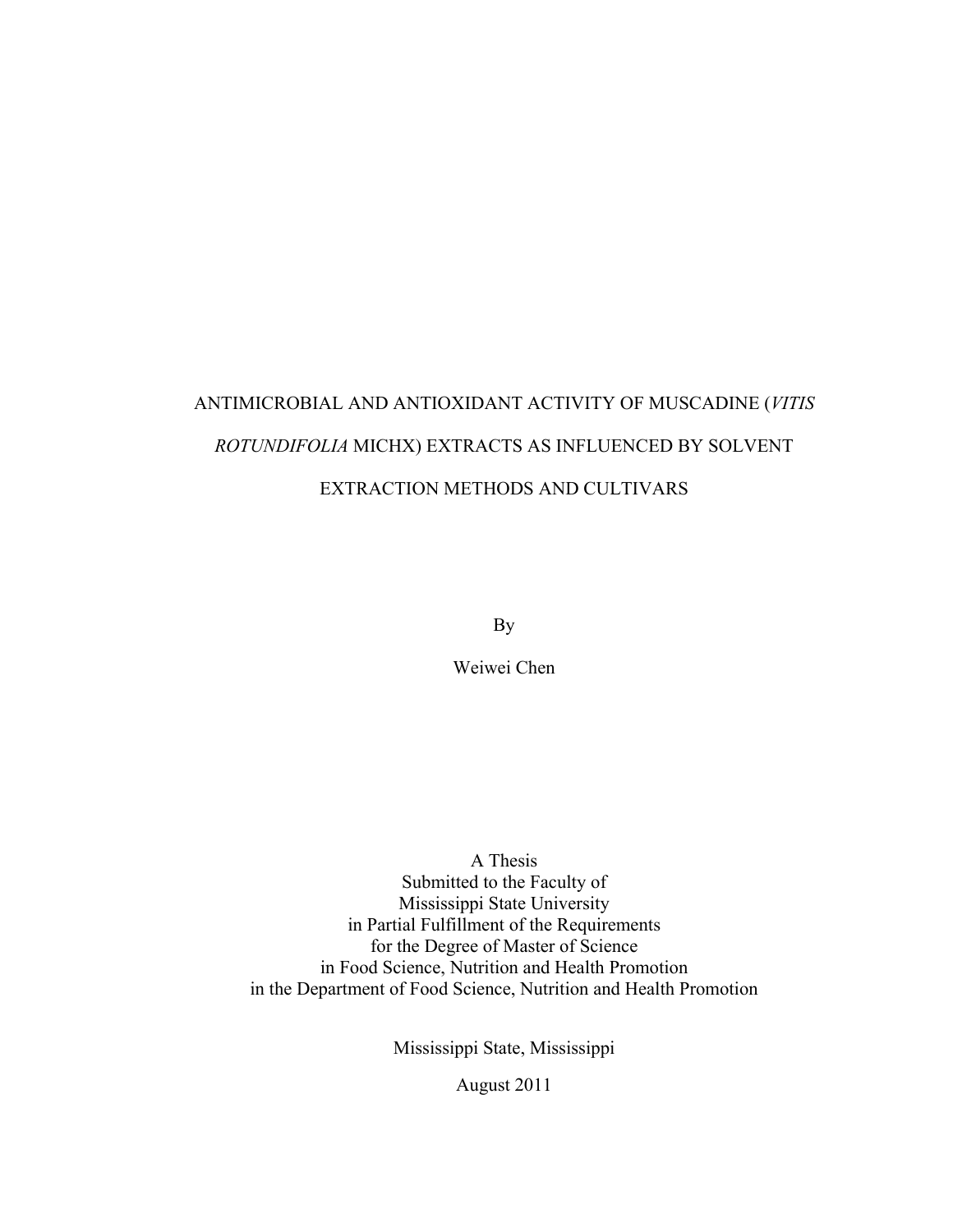## ANTIMICROBIAL AND ANTIOXIDANT ACTIVITY OF MUSCADINE (*VITIS ROTUNDIFOLIA* MICHX.) EXTRACTS AS INFLUENCED BY SOLVENT

### EXTRACTION METHOD AND CULTIVAR

By

Weiwei Chen

Approved:

| Juan L. Silva                                 | Taejo Kim                               |
|-----------------------------------------------|-----------------------------------------|
| Professor of Food Science, Nutrition and      | Assistant Research Professor of Food    |
| <b>Health Promotion</b>                       | Science, Nutrition and Health Promotion |
| (Director of Thesis and Graduate Coordinator) | (Committee Member)                      |

 $\_$  , and the set of the set of the set of the set of the set of the set of the set of the set of the set of the set of the set of the set of the set of the set of the set of the set of the set of the set of the set of th

 $\_$  , and the contribution of the contribution of  $\mathcal{L}_\mathcal{L}$  , and the contribution of  $\mathcal{L}_\mathcal{L}$ 

T.C. Chen Donna A. Marshall Emeritus Professor of Poultry Science and USDA-ARS Horticulturist and Adjunct Adjunct Professor of Food Science, Professor of Food Science, Nutrition and Health Promotion Nutrition and Health Promotion (Committee Member) (Committee Member)

Frank B. Matta<br>
Professor of Plant and Soil Sciences<br>
Interim Dean of the College of Professor of Plant and Soil Sciences (Committee Member) Agriculture and Life Sciences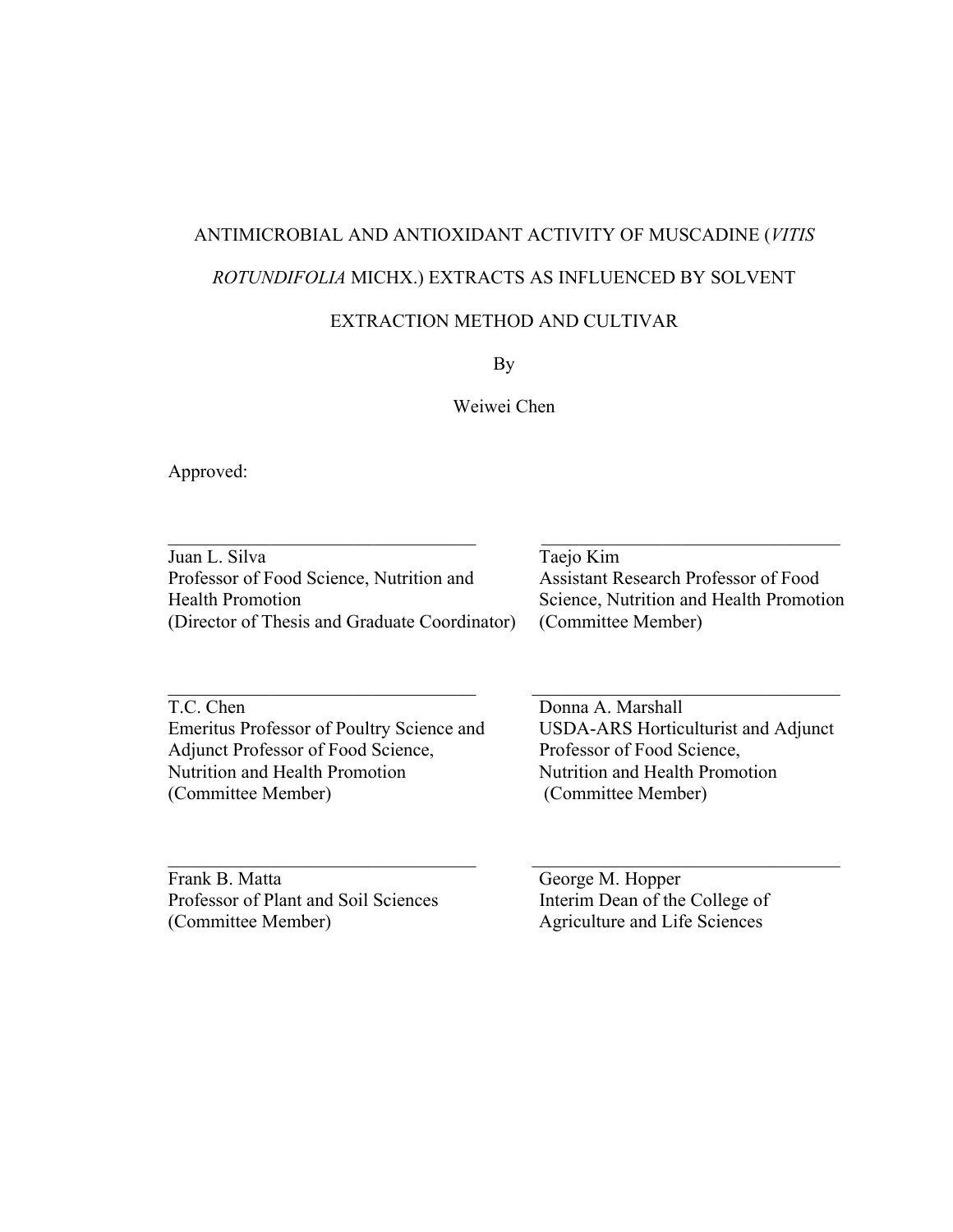Name: Weiwei Chen

Date of Degree: August 6, 2011

Institution: Mississippi State University

Major Field: Food Science, Nutrition and Health Promotion

Major Professor: Dr. Juan L. Silva

#### Title of Study: ANTIMICROBIAL AND ANTIOXIDANT ACTIVITY OF MUSCADINE (*VITIS ROTUNDIFOLIA* MICHX) EXTRACTS AS INFLUENCED BY SOLVENT EXTRACTION METHODS AND CULTIVARS

Pages in Study: 68

Candidate for Degree of Master of Science

Muscadine seeds from three cultivars ('Carlos', 'Noble' and 'Ison') were processed by 100% v:v methanol, 95% v:v ethanol and 70% v:v acetone. The acetone seed extracts exhibited the highest ( $p<0.05$ ) total phenolics (21.62~24.84mg/g of dw) and antioxidant activity. A strong correlation  $(R2=0.891, p<0.01)$  was found between total phenolics and antioxidant activity. Methanol and 'Carlos' seed extracts generally showed the highest antimicrobial capacity against pathogen strains tested, which correlated well with tannic acid, catechin, epicatechin and tartaric acid content. Hot water-soluble muscadine skin extracts from 17 muscadine cultivars (6 bronze and 11 dark) showed effective antioxidant properties. Significant variations  $(p<0.05)$  were observed among the 17 cultivars in total phenolics, organic acids and antioxidant activity. 'Alachua', 'Albermarle', 'Southland', 'Janebell' and 'CA9-37' were the cultivars found to have the highest antioxidant capacity. Skin extracts of dark-skin cultivars showed higher  $(p<0.05)$ content than bronze-skin cultivars in phenolics, tartaric acid, tannic acid and ellagic acids.

Key words: muscadine, antimicrobial, antioxidant, solvent extraction, cultivar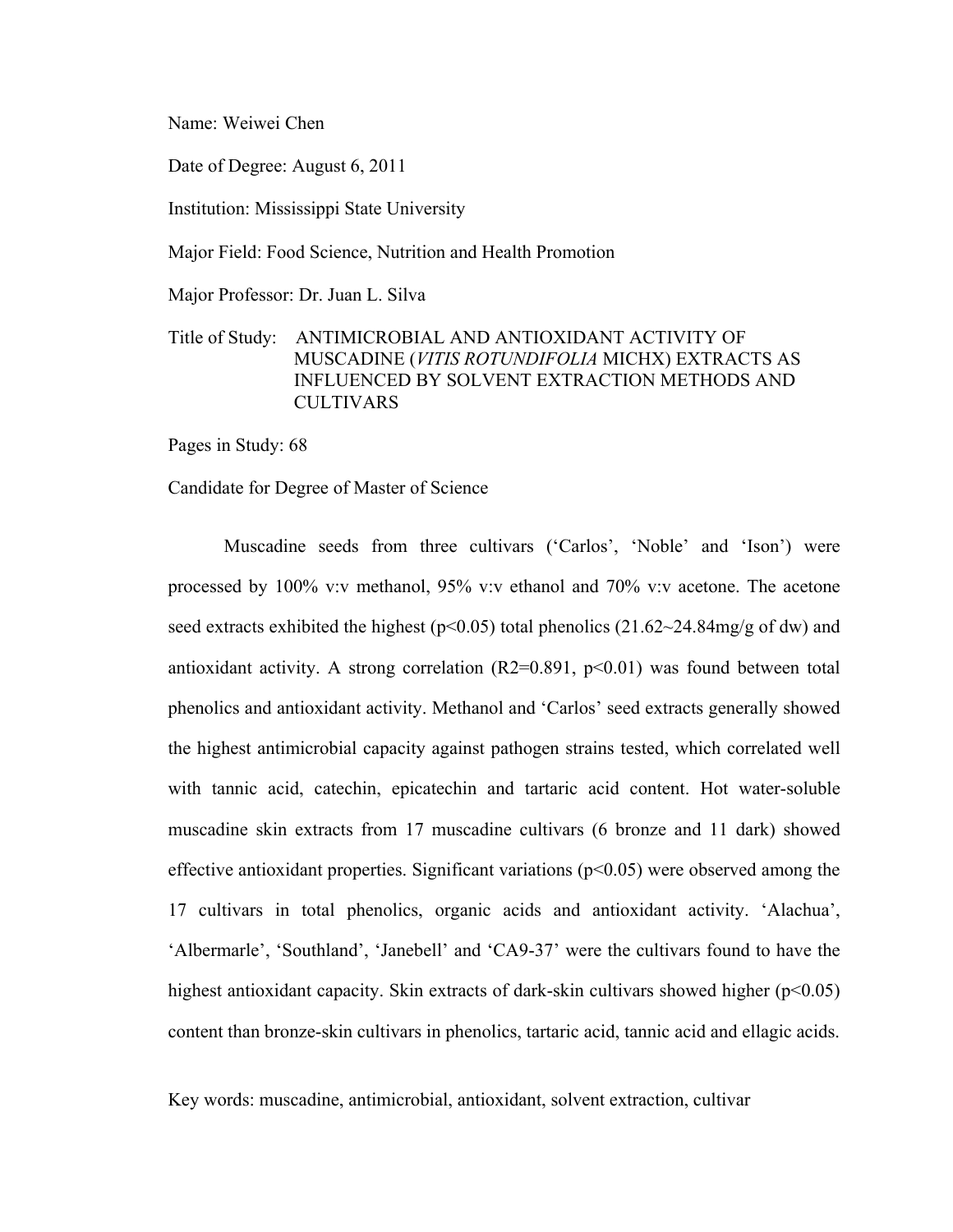## DEDICATION

To

My parents and my grandmother

With love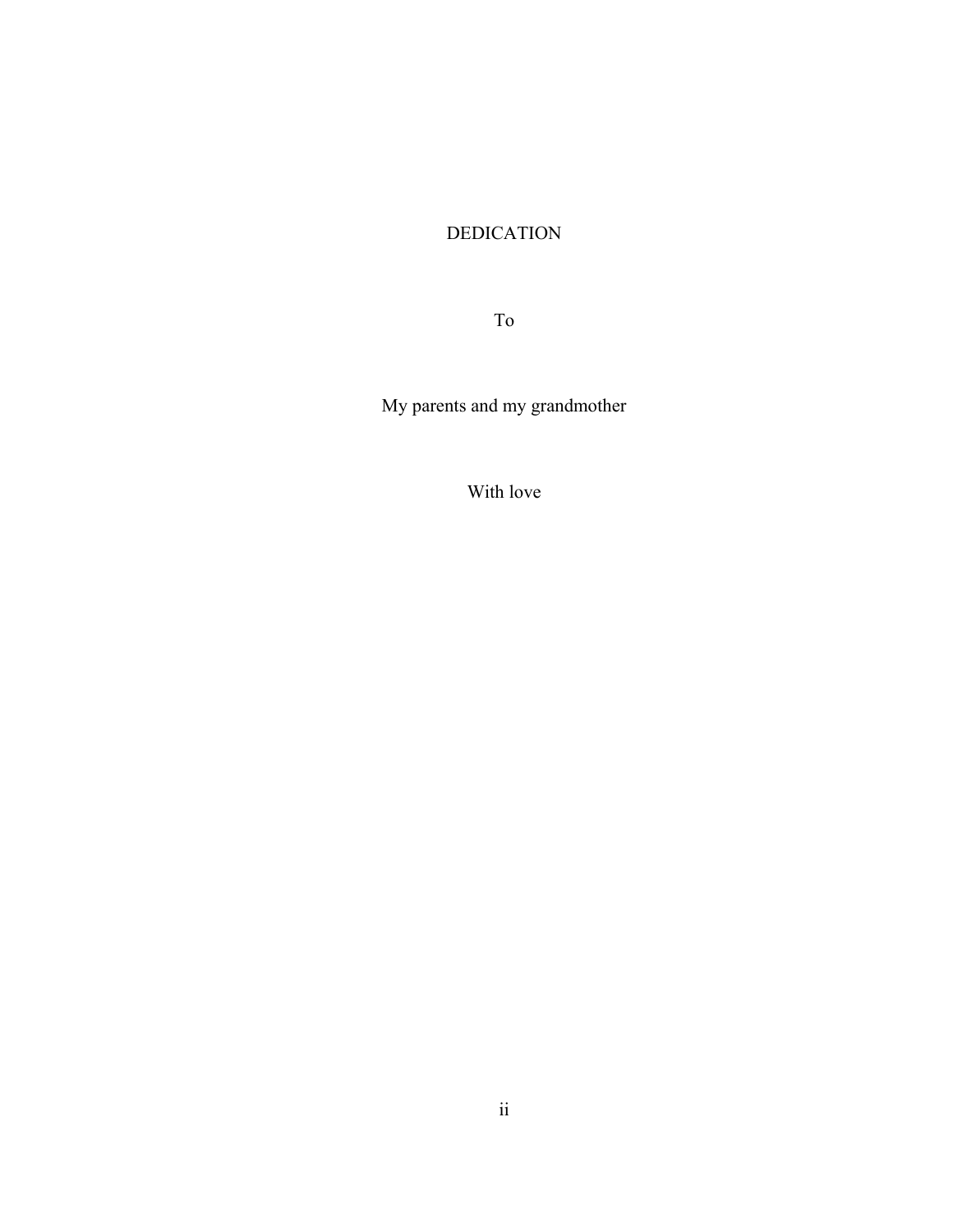#### ACKNOWLEDGEMENTS

Above all, my sincere appreciation is expressed to my major advisor, Dr. Juan Silva, for his invaluable directions, supports, understandings and encouragement throughout my years under him. I also extend my deep appreciation to Dr. T.J. Chen, Dr. Donna Marshall and Dr. Frank Matta for their suggestions, help and taking precious time to reviewing the thesis as my committee members.

I greatly appreciate the help from Dr. Taejo Kim, who gave me the patient guidance, teaching and valuable advice during my graduate study. Deepest gratitude goes to all other faculty members and staffs in the Department of Food Science, Nutrition and Health Promotion. I would like to give special thanks to the current and past lab colleagues: Norman N. Arroyo, Gui Cury, Ershad Sheibani, Tony Garcia, Qian Gu, Steven Yu-chen Liao, Frank Bang-Yuan Chen, Melody Corbitt, Saowalee "Nui" Jongrattananon, Paola Becerra, Angelica Abdala-Ruiz, Parvaneh Khosravi, Dr. Youkai Lu, for their cooperation and friendship.

Future appreciation is extended to Dr. Kai-Tsung Yang Andol and Mr. Joseph Andol, who helped me in any imaginable way to achieve my objectives, built my confidence and overcome all the adversities; to all my other friends in Starkville for their love, support and wonderful friendship. Finally, my most special thanks go to my parents, Guiqing Yu and Yusheng Chen, for their endless love and support.

#### Weiwei Chen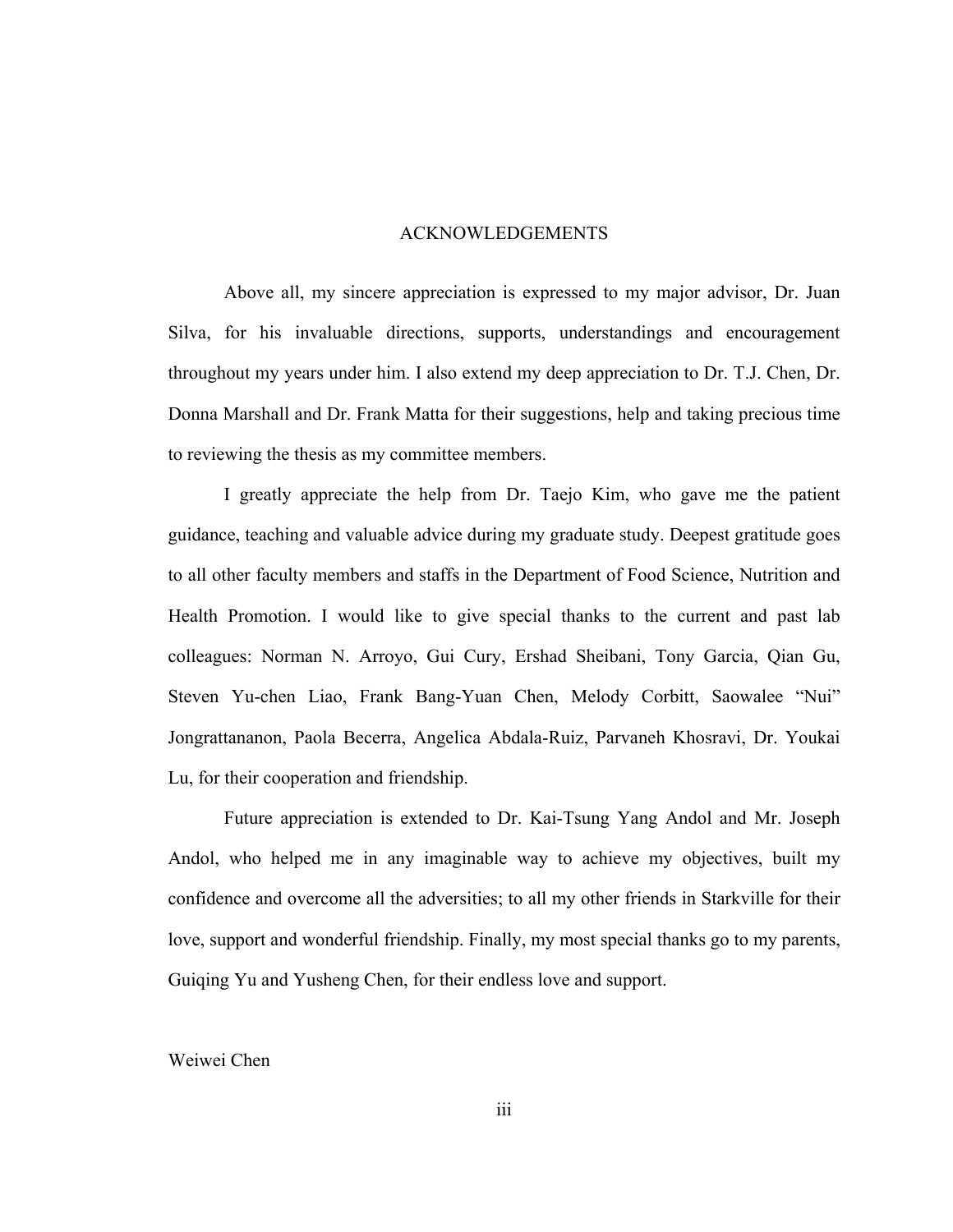## TABLE OF CONTENTS

|                |                                                                                                                                     | Page |
|----------------|-------------------------------------------------------------------------------------------------------------------------------------|------|
|                |                                                                                                                                     |      |
|                |                                                                                                                                     |      |
|                |                                                                                                                                     |      |
|                |                                                                                                                                     |      |
| <b>CHAPTER</b> |                                                                                                                                     |      |
| $\mathbf{I}$ . |                                                                                                                                     |      |
| II.            |                                                                                                                                     |      |
| III.           | ANTIBACTERIAL AND ANTIOXIDANT CAPACITY OF THREE<br>MUSCADINE (VITIS ROTUNDIFOLIA MICHX.) SEED<br>EXTRACTS AS AFFECTED BY EXTRACTION |      |
|                | High-performance liquid chromatographic (HPLC) analysis for<br>Antimicrobial performance of seed extracts with different            |      |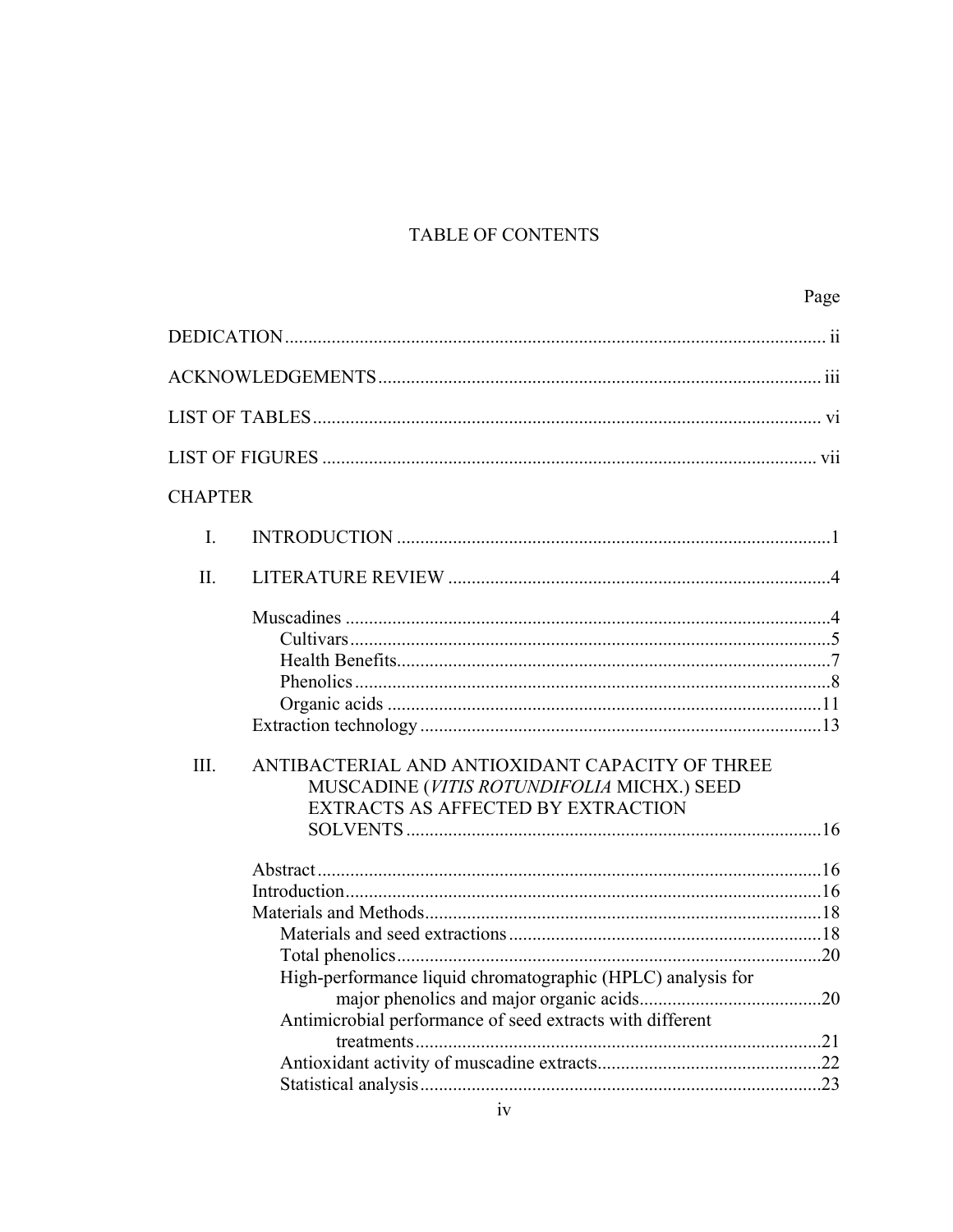|                 | Total phenolics, organic acids, and polyphenol compounds in seed                                                          |  |
|-----------------|---------------------------------------------------------------------------------------------------------------------------|--|
|                 |                                                                                                                           |  |
|                 |                                                                                                                           |  |
|                 |                                                                                                                           |  |
| IV.             | ANTIOXIDANT CAPACITY AND BIOACTIVE COMPOUNDS OF                                                                           |  |
|                 | HOT WATER-SOLUBLE SKIN EXTRACTS FROM 17                                                                                   |  |
|                 |                                                                                                                           |  |
|                 |                                                                                                                           |  |
|                 |                                                                                                                           |  |
|                 |                                                                                                                           |  |
|                 |                                                                                                                           |  |
|                 |                                                                                                                           |  |
|                 |                                                                                                                           |  |
|                 | High-performance liquid Chromatographic (HPLC) analysis for                                                               |  |
|                 |                                                                                                                           |  |
|                 |                                                                                                                           |  |
|                 |                                                                                                                           |  |
|                 |                                                                                                                           |  |
|                 | Soluble solids, pH, total phenolics, organic acids, and phenolic<br>compounds in muscadine skin extracts from bronze-skin |  |
|                 |                                                                                                                           |  |
|                 | Antioxidant property of muscadine skin extracts from bronze-skin                                                          |  |
|                 |                                                                                                                           |  |
| V.              |                                                                                                                           |  |
|                 |                                                                                                                           |  |
| <b>APPENDIX</b> |                                                                                                                           |  |

|--|--|--|--|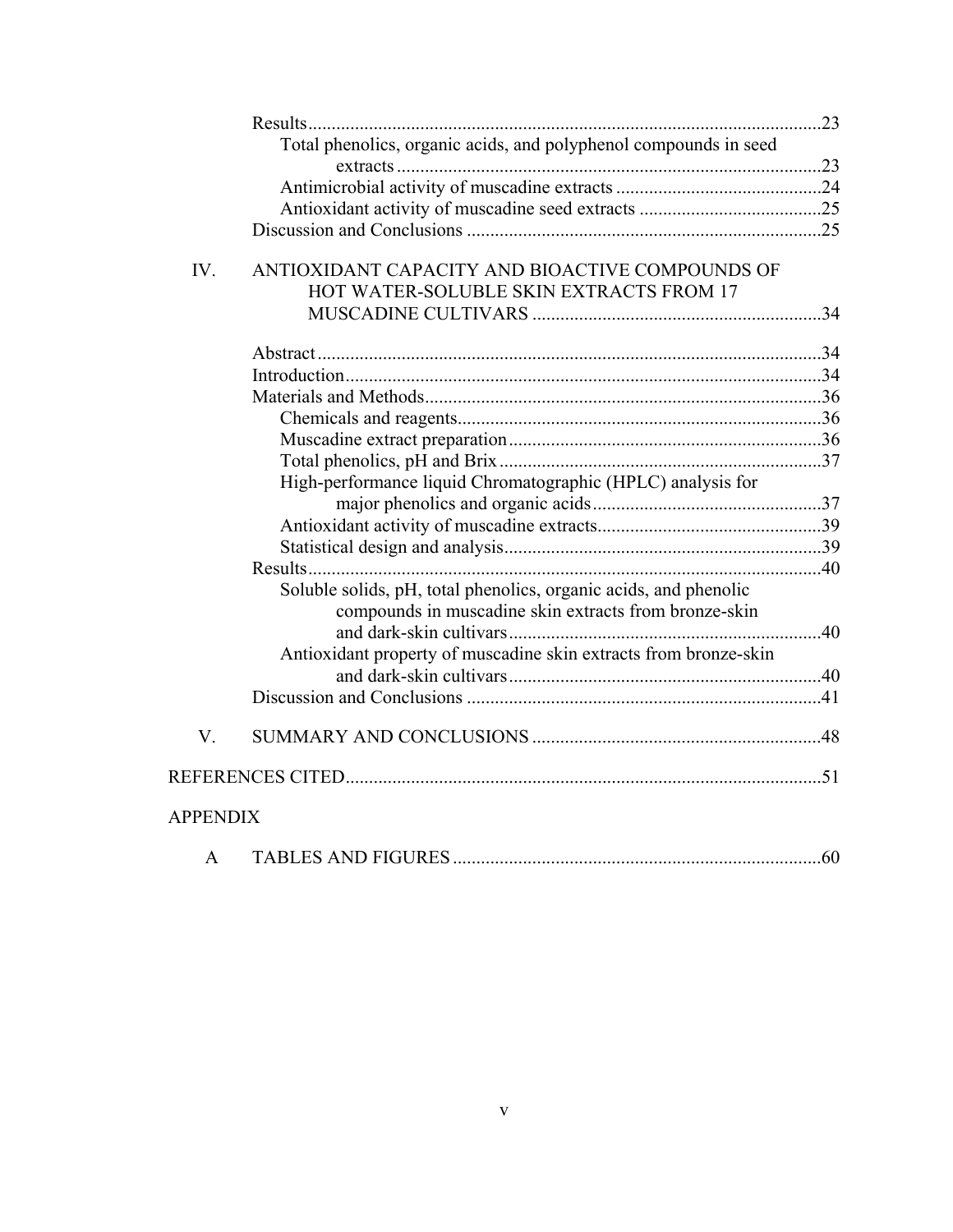### LIST OF TABLES

|--|

| 3.1 | Total phenolics, organic acids and phenolic compounds (mg/ml) of                                                                                   |     |
|-----|----------------------------------------------------------------------------------------------------------------------------------------------------|-----|
| 3.2 | Pearson correlation coefficients between muscadine extract components                                                                              | .30 |
| 3.3 | Pearson correlation analysis performed between the components in the                                                                               |     |
| 4.1 | Soluble solids ( <sup>o</sup> Brix), pH, total phenolics, major organic acids and<br>phenolic compounds of skin extracts from bronze and dark-skin | .45 |
| 4.2 | Comparisons of the extract components among three different                                                                                        | .46 |
| 4.3 | pH, Brix, induction period, total phenolics, organic acids and phenolics<br>of water-soluble skin extracts from bronze and dark muscadine†46       |     |
| A.1 |                                                                                                                                                    |     |
| A.2 | Antimicrobial ability among muscadine seed extracts against each                                                                                   |     |
| A.3 |                                                                                                                                                    |     |
| A.4 | Retention times of organic acids and phenolic compounds in HPLC                                                                                    | .63 |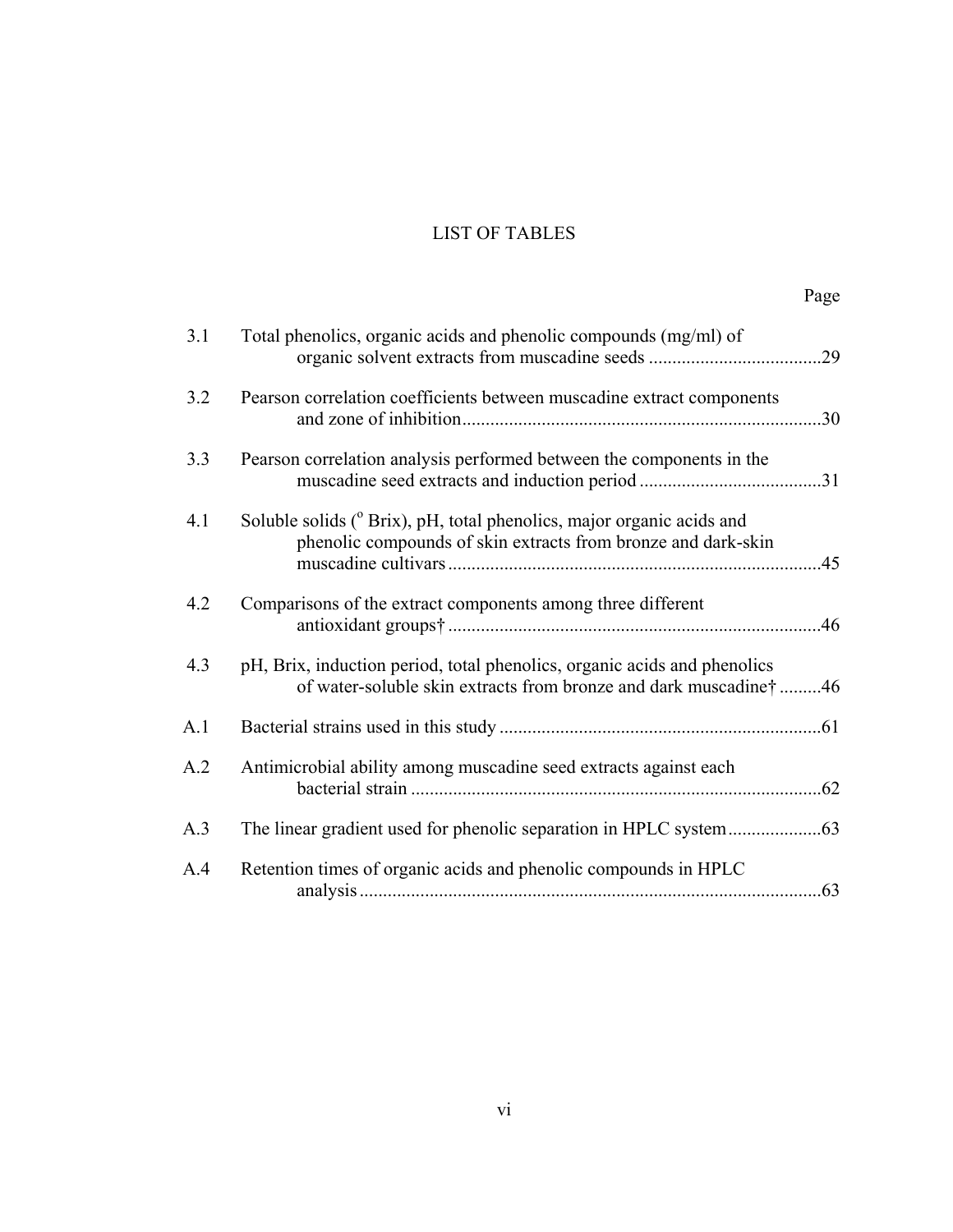#### LIST OF FIGURES

|--|

| 3.1 | Zone of inhibition (diameter: control=0.67cm) for different bacterial<br>genus as affected by muscadine extract, regardless of cultivar |  |
|-----|-----------------------------------------------------------------------------------------------------------------------------------------|--|
|     |                                                                                                                                         |  |
| 3.2 | Zone of inhibition (diameter: control=0.67cm) for gram positive and<br>gram negative bacteria as affected by all seed extracts32        |  |
| 3.3 | Antioxidant capacity (induction period) of muscadine extracts as                                                                        |  |
| 4.1 | Antioxidant capacity of muscadine skin extracts in all (A), bronze-skin                                                                 |  |
| A.1 | Standard curve used for total phenolics calculation in Folin-Ciocalteu<br>procedure. Total phenolics were expressed as milligrams of    |  |
| A.2 | Calculation of inflection point of the conductivity vs. time curve for oil                                                              |  |
| A.3 | Standard curve used to quantify malic acid in HPLC chromatograms 65                                                                     |  |
| A.4 | Standard curve used to quantify tartaric acid in HPLC chromatograms65                                                                   |  |
| A.5 | Standard curve used to quantify tannic acid in HPLC chromatograms 66                                                                    |  |
| A.6 | Standard curve used to quantify gallic acid in HPLC chromatograms 66                                                                    |  |
| A.7 |                                                                                                                                         |  |
| A.8 | Standard curve used to quantify epicatechin in HPLC chromatograms67                                                                     |  |
| A.9 | Standard curve used to quantify ellagic acid in HPLC chromatograms68                                                                    |  |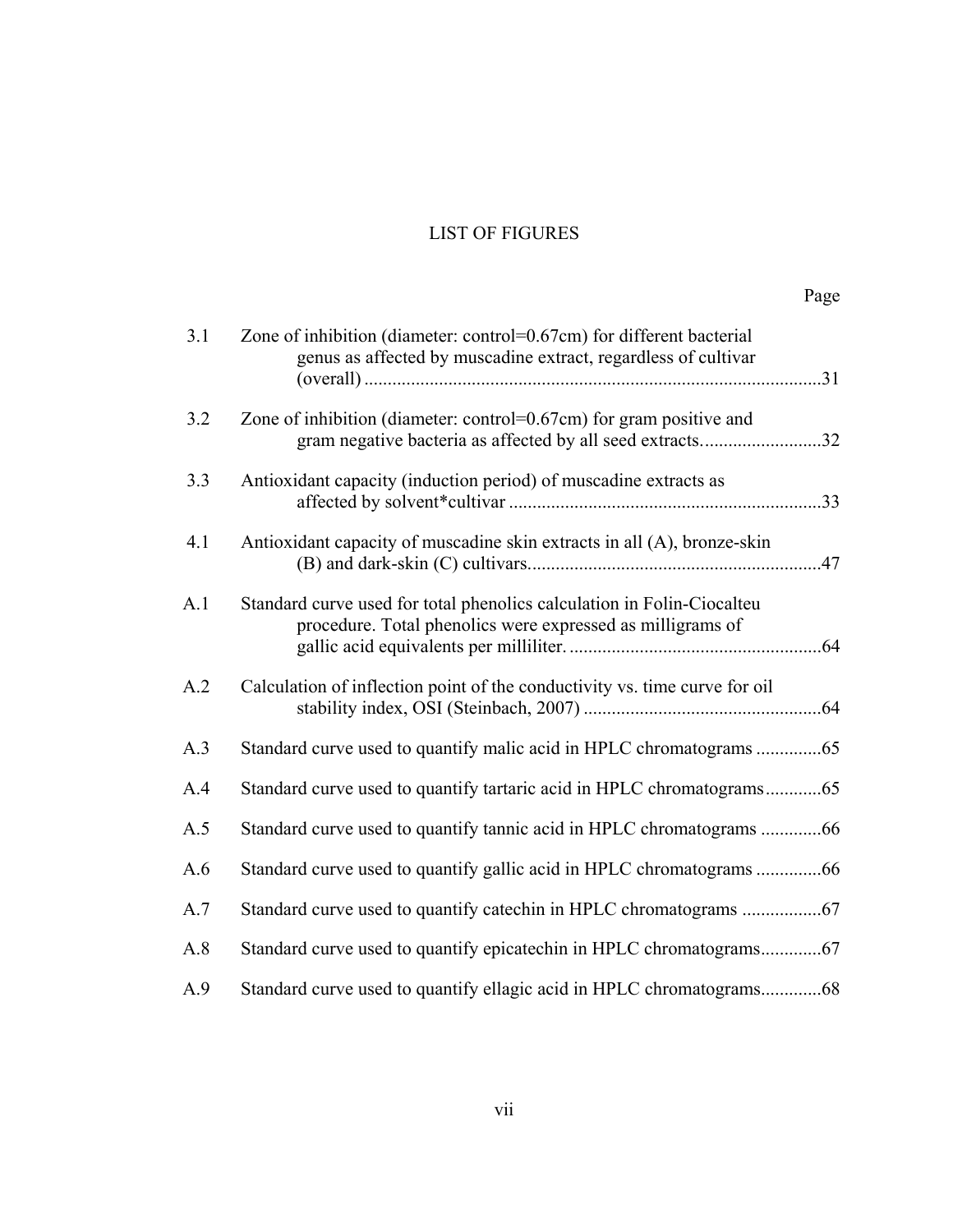#### CHAPTER I

#### INTRODUCTION

Food preservatives are widely used in food industry to minimize negative changes within food products. Substances that can effectively inhibit bacterial growth and delay or prevent oxidation, while showing no significant toxicity, are ideal candidates for a new-generation of antimicrobials and antioxidants. Currently, instead of chemical preservatives, natural alternatives present in foods and other biological materials are increasingly popular among consumers because most of them are considered safe to consume with unique plant-origin flavor, potential nutritional value, and therapeutic effects (Smid and Gorris, 1999; O¨zkan et al., 2004). Studies have shown that extracts from selected spices, herbs, fruits and vegetables inhibit oxidation and growth of microorganisms (Smid and Gorris, 1999; Gil et al., 2002; Wojdylo et al., 2007).

Muscadines (*Vitis rotundifolia*) are a grapevine species native to the Southeastern United States. They have higher phenolic levels than other *Vitis* genus in addition to possessing some unique compounds (Talcott and Lee, 2002; Pastrana-Bonilla et al., 2003). Studies have shown that muscadines have many bioactive properties: anti-clotting, anticancer, anti-inflammatory and antimicrobial activity (Lee and Talcott, 2002; Pastrana-Bonilla et al. 2003; Greenspan et al., 2005; Yi et al., 2006; Kim et al, 2009; Brown et al, 2009.). Based on the broad range of health benefits, muscadines could be processed and incorporated into food products as natural preservatives.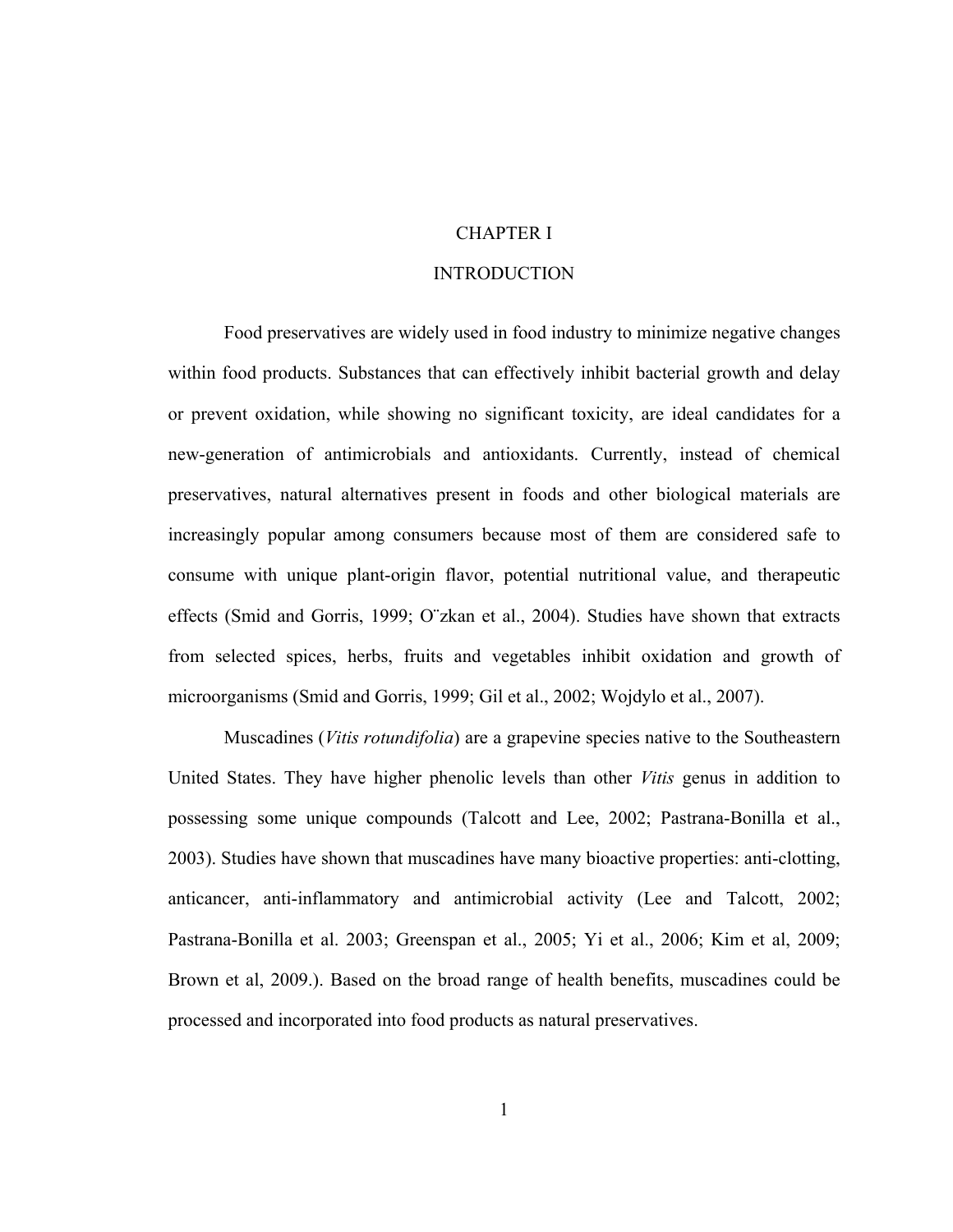Studies with grapes and berries have shown that phenolics possess antimicrobial capacity (Puupponen-Pimiä et al., 2005a; Nohynek et al., 2006; Kim et al., 2008). Most phenolic compounds of muscadines are located in their seeds and skins (Pastrana-Bonilla et al., 2003). Brown et al. (2009) reported that total phenolic levels in seeds were much higher than in skins, but skins were reported to have stronger antimicrobial activity than seeds against *Helicobacter pylori*. In addition, this report and other studies suggested that antimicrobial properties were associated with not only total phenolic concentrations, but also phenolic types as well as types and concentration of other compounds in muscadines, like some organic acids (Chung et al 1998; Pastrana-Bonilla et al., 2003, Brown et al., 2009). In this study, muscadine seed and skin extracts were used to analyze possible functional compounds and their antimicrobial properties.

More than 300 cultivars of muscadines grow in the Southeastern U.S. varying in color from almost white or bronze to nearly black, and varying in bioactive composition. The concentration of phenolic compounds in muscadines and their antioxidant capacity vary significantly among different muscadine cultivars (Boyle and Hsu, 1990; Mbele et al., 2008). However, studies on variations of antimicrobial ability and related bioactive compounds among different cultivars have not been found.

Extraction is the first step to isolate useful components from plants. Water extraction is a primary and economic method in industry for extraction of plants and adding heat treatment on water-soluble extracts increase individual phenolics compounds as well as antioxidant and antimicrobial activity (Jeong et al., 2004; Stojanovic and Silva, 2007; Kim et al., 2008; Kim et al., 2009). Organic solvents, like ethanol, methanol, acetone, methanol-chloroform-water and ethylene are widely used in extraction of phenolics from herbs, fruits, juice, etc. (Kim et al., 2008). Extraction efficiency increases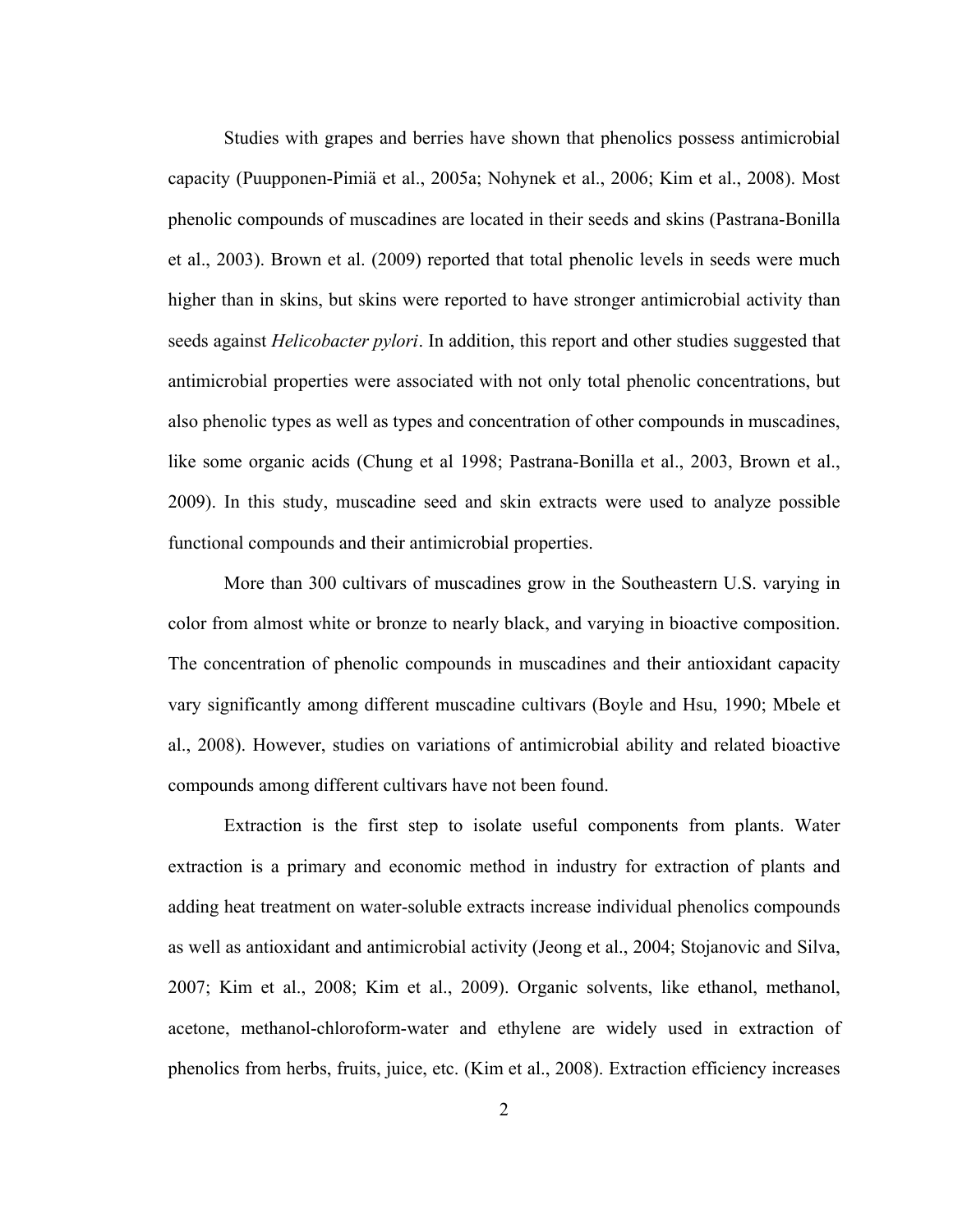with increasing polarity of solvents; methanol, widely used in industry, is more efficient at extraction than ethanol, acetone, and chloroform (Economou et al., 1991; Duh et al., 1992). Aqueous solutions of ethanol, methanol or acetone have been reported to perform better than a single-compound solvent for extraction of polyphenols from muscadines (Yilmaz and Toledo, 2006). However, no reports have been found about the effect of the extraction solvents on antimicrobial properties of muscadine extracts.

The objectives of this study were to:

- 1) investigate the effect of solvent and cultivar on antimicrobial and antioxidant activity of extracts from muscadine seeds,
- 2) investigate antioxidant activity of muscadine skin aqueous extracts among selected cultivars,
- 3) discern major phenolics and organic acids by HPLC, and
- 4) associate the antimicrobial and antioxidant capacities with the concentrations of major phenolics and organic compounds in muscadine extracts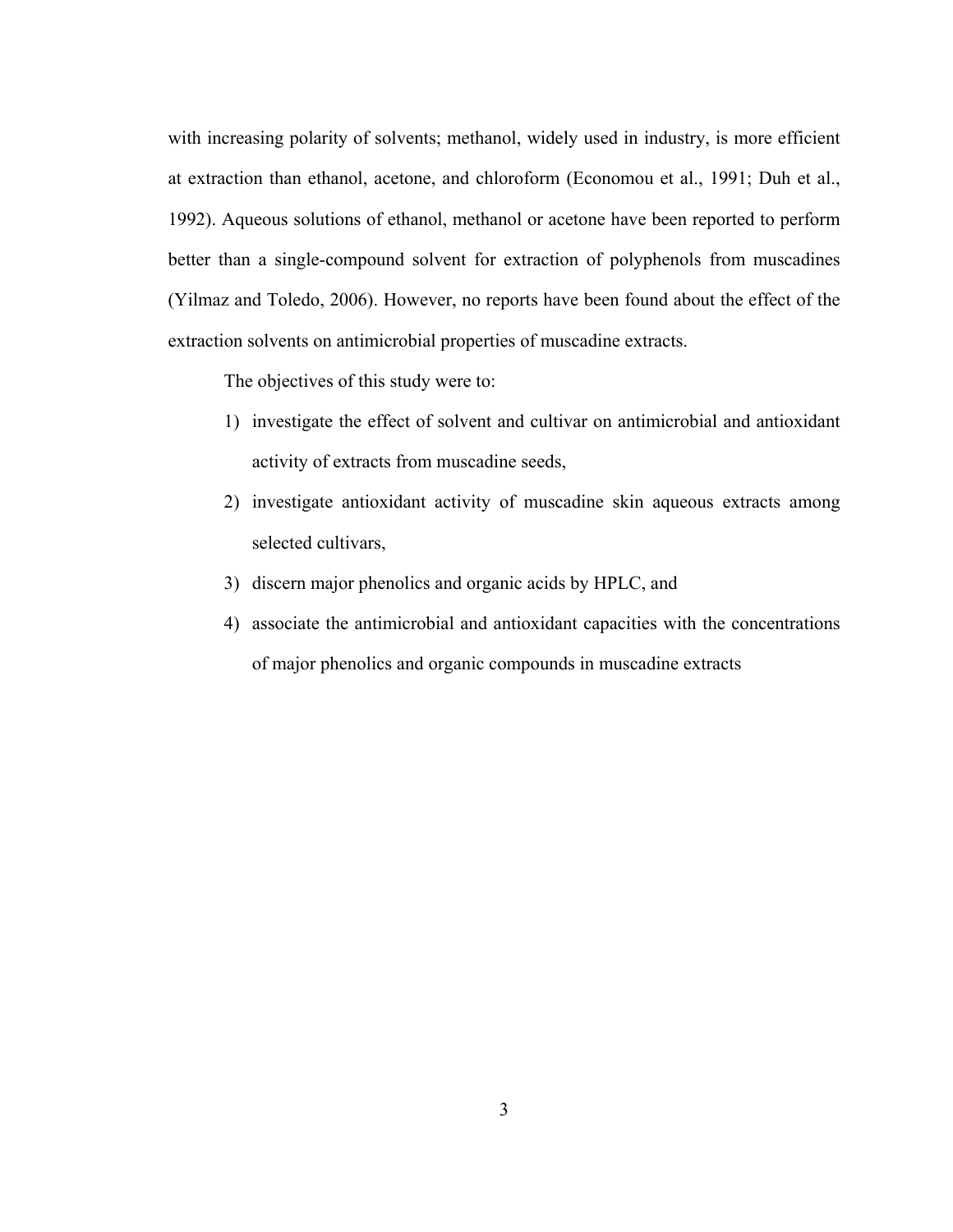#### CHAPTER II

#### LITERATURE REVIEW

#### **Muscadines**

Commercial grapes, based on their usage, could be categorized as: table grapes, raisin grapes, wine grapes, sweet juice grapes, and canning grapes (Winkler et al., 1974). Muscadine grapes (*Vitis rotundifo lia* Michx) are mainly used for fresh fruits and production of wine, and are unfamiliar to most people outside the southern United States. They are native to the southern United States, from Delaware south along the Atlantic coast to central Florida, west along the Gulf of Mexico to eastern Texas, north along the Mississippi River to Missouri, and east to Delaware, with the exclusion of the Appalachian Mountain areas and have not attained prominence in the marketplace (Olien, 2001; Leong, 2001).

Not found in other *Vitis* species, like European (*Vitis vin ifera*) and American grapes (*Vitis labrusca*), muscadines (*Vitis rotundifolia*) have many unique characteristics: thick skins, higher concentrations of certain phenolic compounds, inherent resistance to Pierce's disease and various fungal pathogens, as well as their adaptability to the warm, humid conditions of the southeastern U.S.A. (Chen et al., 2001; Olien, 2001). Furthermore, unlike tight bunch grapes, they grow singly or in small, loose clusters of 3- 14 grapes (Lee and Talcott, 2002). Muscadine grapes require a long growing season, usually 100 days on the vine to mature the fruit, and in Mississippi, their harvest season are from mid-August to mid-September (Olien, 2001; Coblentz, 2007).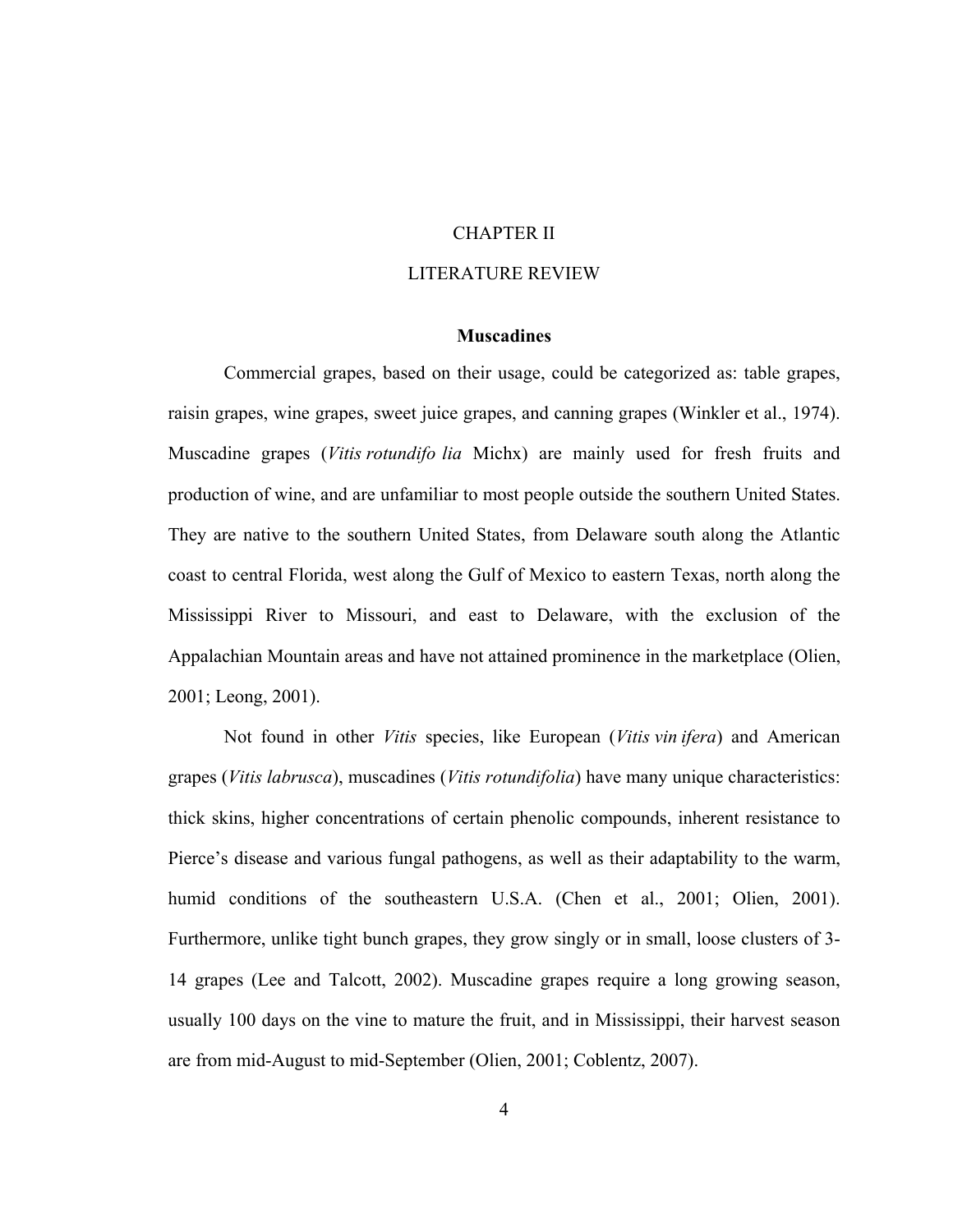Muscadines possess a characteristic fruity aroma with a tough and thick skin. Currently, muscadinea are used as fresh fruits or processed into juice, jelly, wine and nutraceuticals (Leong, 2001). Musacdines are excellent sources of certain phytochemicals associated with many bioactive functions. Phenolics, as an important group of bioactive compounds in most grapes, are present at significant higher levels in muscadines than in other *Vitis* species (Talcott and lee, 2002). Most polyphenolic compounds in muscadines are hydrophobic and located in skins and seeds. The main phenolics found in muscadine seeds are gallic acid, catechin and epicatechin, while the major phenolics in muscadine skins include ellagic acid, myricetin, quercetin, kaempferol and resveratrol (Pastrana-Bonilla et al., 2003). Most organic acids of grapes or muscadines are hydrophilic and located in skins; over 90 percent of the total organic acids in muscadine grapes are tartaric and malic acids (Lamikanra et al., 1995; Pastrana-Bonilla et al., 2003).

#### **Cultivars**

Muscadine belongs to the *Vitis* genus. Botanically, *Vitis* includes two subgenera, Euvitis (bunch grapes) and muscadinia. Muscadinia has two American varieties, *Vitis rotundifolia* Michax (Muscadine) and *Vitis munsoniana* Simpson (Basiouny and Himelrick, 2001). Almost all the cultivars in commercial vineyards are *Vitis. rotundifolia* which are commonly called muscadines.

As early as the year 1524 cited in a logbook of French navigator Giovanni de Verrazano, Muscadines were first discovered in North Carolina (Anon, 2000). The first recognized muscadine cultivar was a bronze selection, named "Scuppernong", which was described before the year 1760; with times, the term "Scuppernong" was used to refer to all bronze-fruited varieties, regardless of actual variety names; names for dark-skin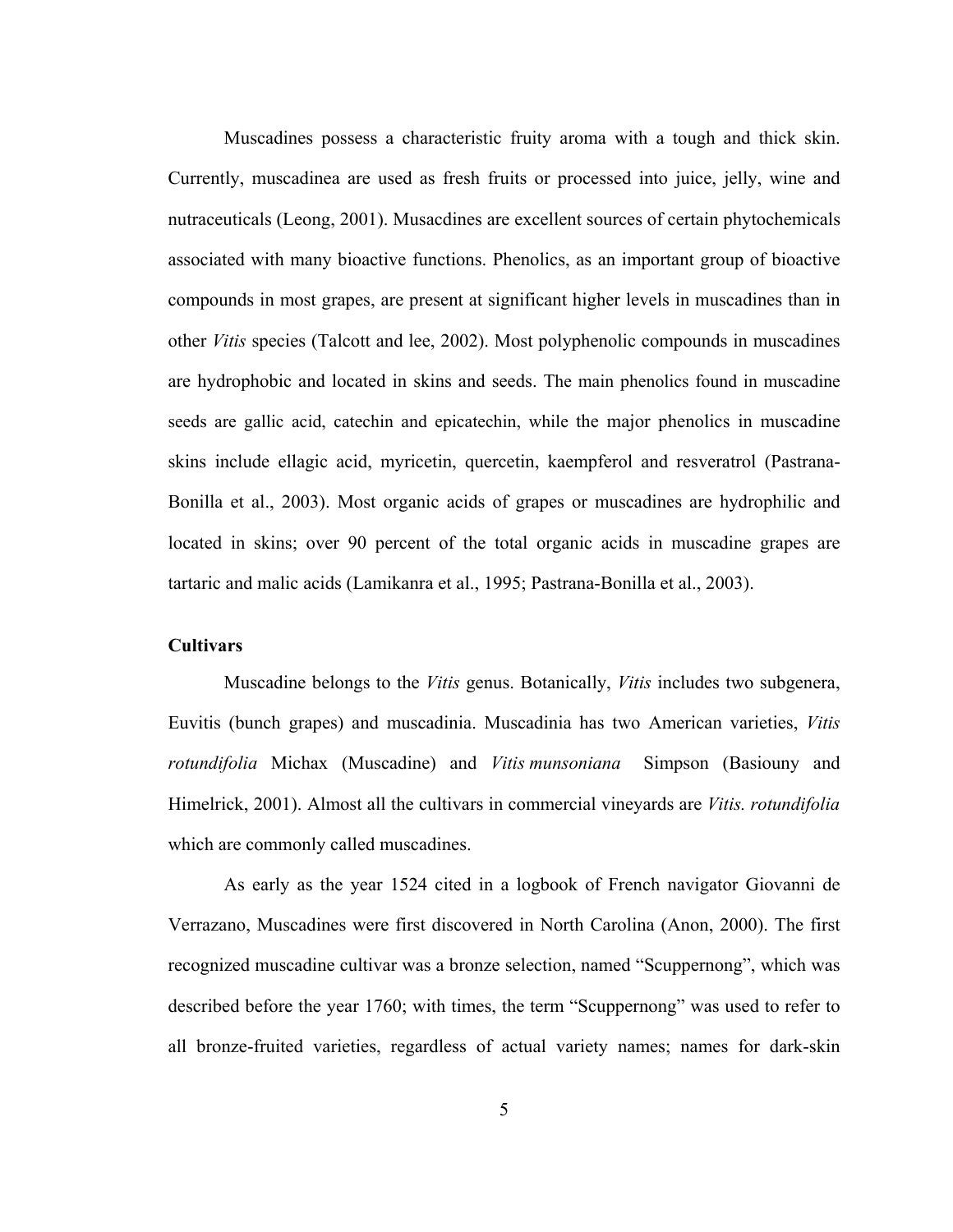muscadine included Bulls and its variants (bullace, bullet grape, bull grape) (Olien, 1990; Olien, 2001).

In the history of this crop, early cultivars are simply selections from the wild. However, many early cultivars are no longer grown commercially. Scuppernong is now difficult to find because of its inherent deficiency, such as a comparatively low yield and uneven fruit ripening. Development of new cultivars by breeding has been done for nearly 100 years and many improved cultivars with more desirable horticultural characteristics have been released, now widely planted throughout the south (Mortensen, 2001). Cultivars have different and individual-specific characteristics and no muscadine of any cultivar could be perfect in every respect. Some muscadine cultivars could approach perfection in some traits based upon intended end-usage. For example, for fresh market uses, characteristics of high yield, high percentage of dry scars and large berries with high sensory evaluation are important, while for juice or wine production, those of juicy pulp with high sugar content are preferable (Mortensen, 2001). Cultivars preferable to wine productions include 'Carlos', 'Doreen', 'Magnolia', 'Noble', 'Regale', 'Sterling' and 'Welder'; those suitable for fresh market include 'Alachua', 'Black beauty', 'Darlene', 'Fry, Ison', 'Janebell', 'Nesbit', 'Polyanna Sweet Jenny', 'Summit', and 'Tara'; 'Dixie' is a multipurpose cultivar; 'Southern home' is a multipurpose cultivar with ornamental values; 'Eudora' is a new cultivar for fresh-market use (Basiouny and Himelrick, 2001; Stringer et al., 2008). A recent study was conducted at the Mississippi state University Agricultural and Forestry Experiment Station (MAFES) by Stringer et al (2008). They reported some cultivar improvement work as well as indicated that evaluated cultivars performed differently in vigor, resistance to disease, yield, and fruit quality.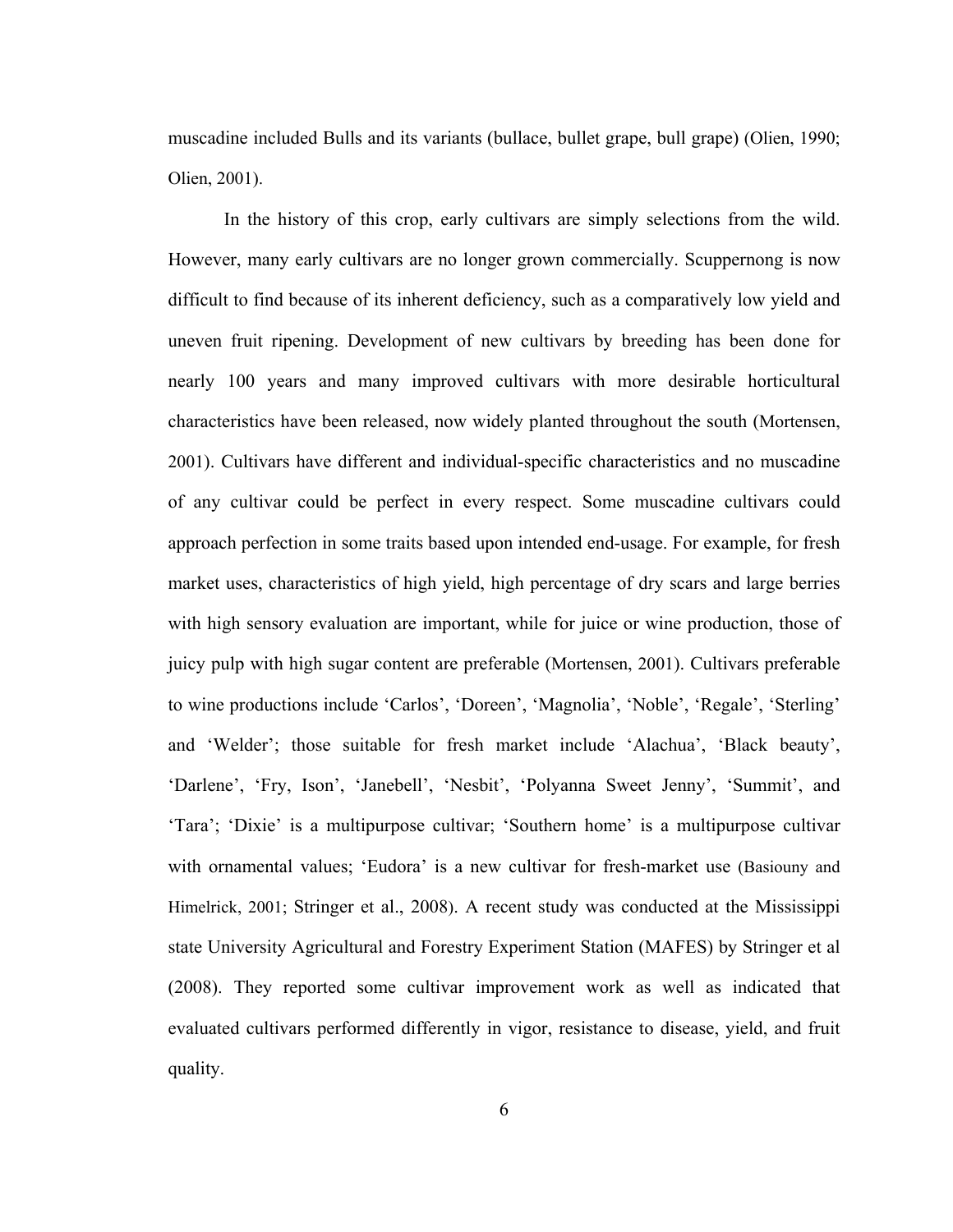Currently, over 300 cultivars of muscadine exist in the Southeastern of U.S.A., varying in color from almost white or bronze to nearly black and over 100 muscadine cultivars available in dooryard planting or on the market (Mortensen, 2001). The phenolic content of grape seeds/ fruits has been demonstrated to be affected by their cultivars and environmental conditions (Silva et al., 1991; Fuleki and Ricardo-da-Silva, 1997; Revilla et al., 1997; Yemis et al., 2008). The characteristics of muscadines vary significantly among cultivars (Mortensen, 2001; Stringer et al., 2008) and very limited studies have focused on muscadine cultivar differences in their bioactive compositions along with their antioxidant (Mbele et al., 2008) and antimicrobial capacities. Antioxidant capacity of muscadines have been indicated to be dependent on phenolic concentration and phenolic concentration as well as their antioxidant capacity varied significantly among muscadine cultivars ( Boyle et al., 1990 and Mbele et al., 2008).

#### **Health Benefits**

In recent years, nutritional values and health benefits of muscadines have brought an increasing interest among scientists and food manufactures. Muscadines are an excellent source of dietary fibers, essential amino acids, minerals, various vitamins and other functional phytochemicals with high nutritional values and health-promoting properties (Ector, 2001; Hartle et al., 2005; Threlfall et al., 2007). Most protective functions of muscadines are derived from their antioxidant functions, which could prevent or slow destructive oxidation reactions by scavenging "free radicals" (Velioglu et al., 1998; Musingo et al., 2001). A number of components in muscadines contribute to antioxidant ability, which include vitamins, phenolics, carotenoids, and flavonols. Phenolic compounds deserve a special attention because phenolic compounds contributed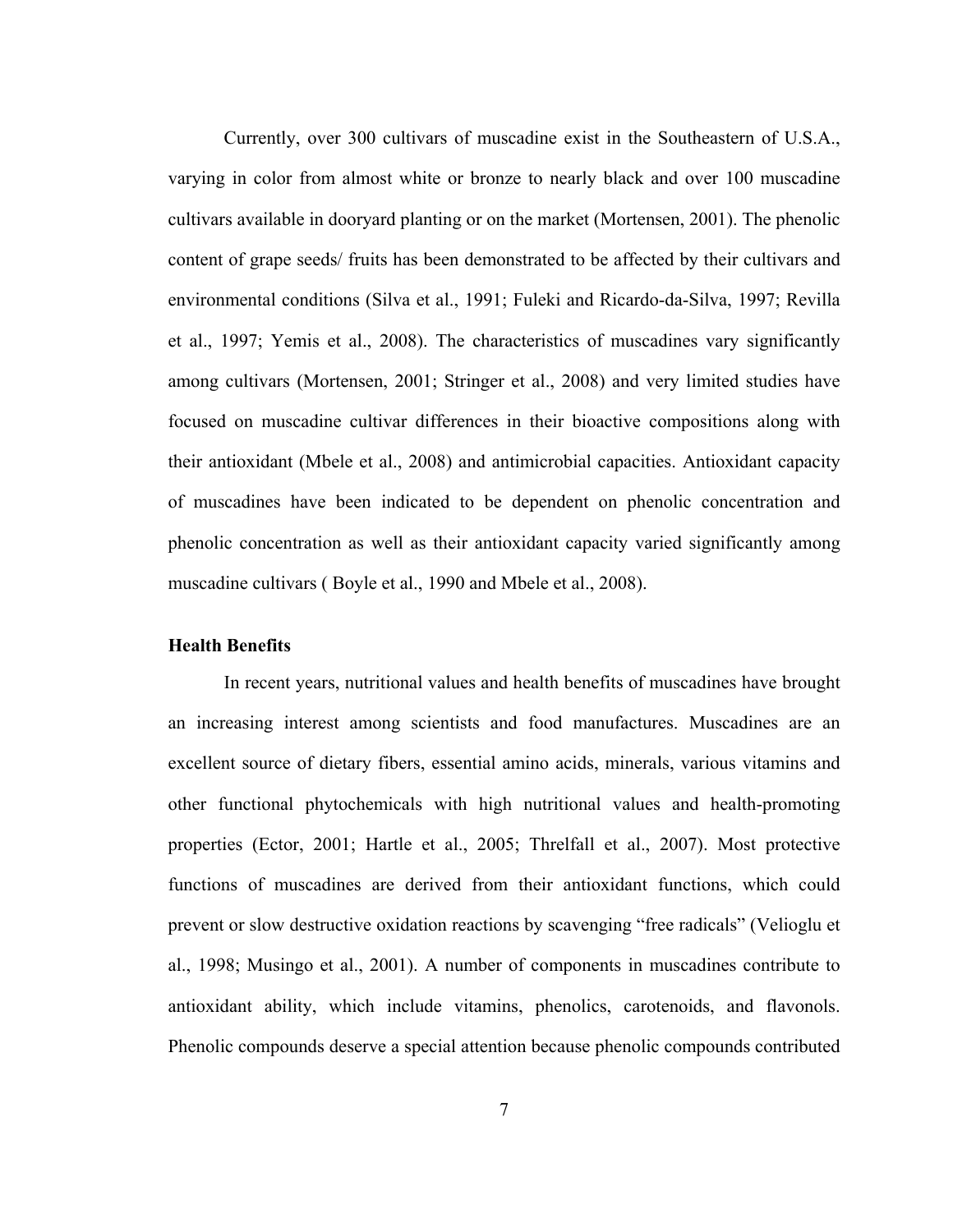much greater to antioxidant activity than vitamin C and carotenoids (Gil et al., 2002). Phenolic content is significantly higher in muscadine than that in other *Vitis* genus (Brown et al., 2009). It plays an important role in defense mechanisms against pathogens and environmental stress (Shahidi and Naczk, 1995; Basiouny, 2001).

#### **Phenolics**

Interest in phenolics and consumption of food rich in phenolics are booming recently, due to many positive reports of their disease-preventing functions (Greenspan et al., 2005; Mertens-Talcott et al., 2006; Fattouch et al., 2007). Phenolics are secondary metabolites unique in higher plants, widely existed in fruits, vegetables, wine, tea, chocolate and other cocoa products. Many functional bioactive properties of plant-source materials are associated with the presence, type and content of phenolic compounds, which contribute to the development of color, taste, stability and palatability, as well as the defensive system of plants against pathogens and environmental stress (Payne et al., 1989; Shahidi and Naczk, 1995; Ejechi et al., 1998; Angioni et al., 2004).

Phenolics or polyphenolics are defined as a group of molecules possessing an aromatic ring(s) bearing one or more hydroxyl groups, including functional derivatives, such as esters and glycosides (Shi et al., 2003). Phenolic compounds are subdivided into groups from quite simple to highly complex: 1) the phenolic acids with benzoic acid derivatives such as gallic acid and cinnamic acid, including caffeic, ferulic, etc; 2) flavonoids, a group of phenolics having the skeleton of diphenylpropanes with different oxidation levels an usually represented by flavanols (catechin) and flavonols (kaempferol, quecetin); 3) stilbenes (such as resveratrol); 4) lignans and complex phenolic polymers (polymeric tannins).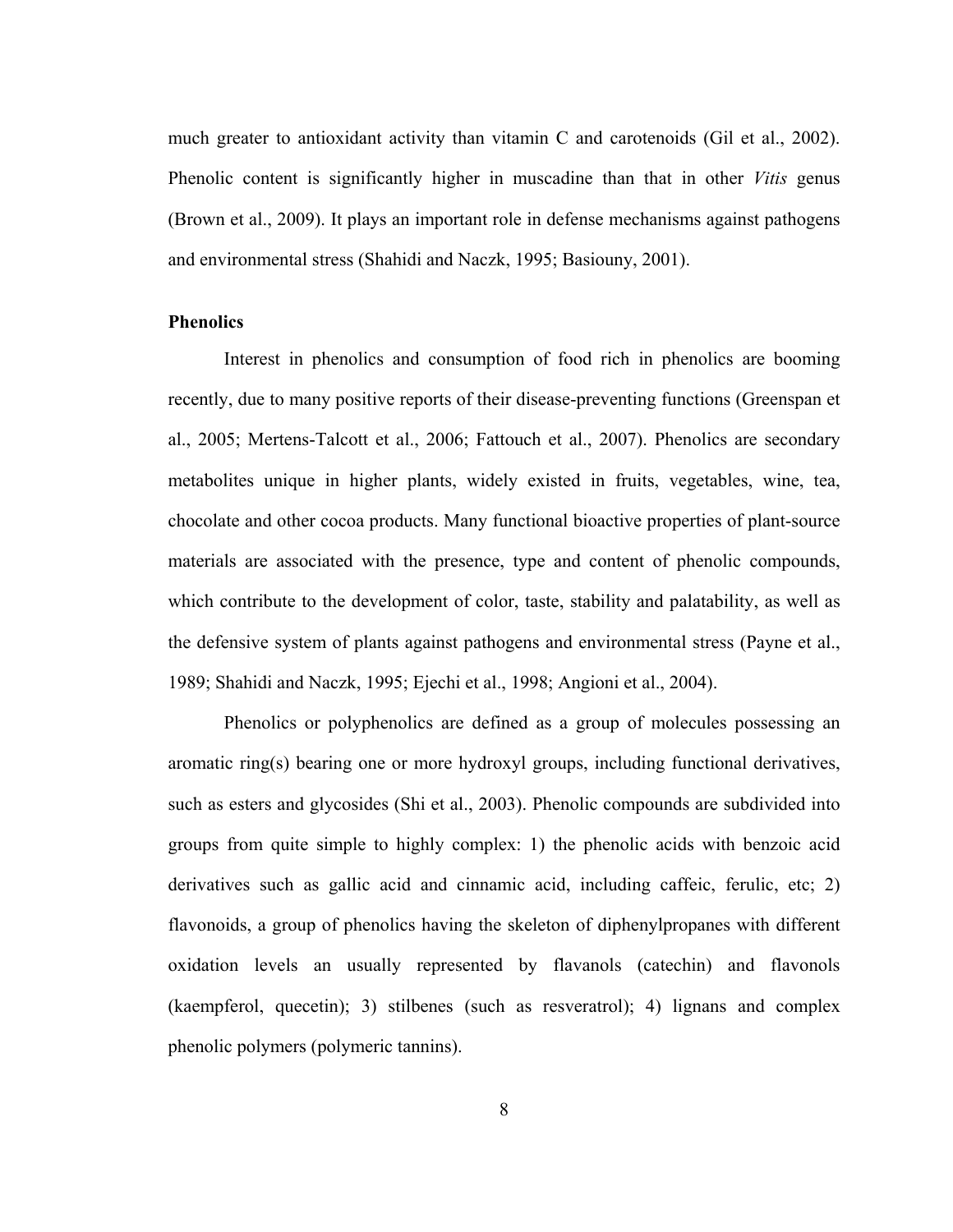Total phenolics or individual phenolics found in fruits and vegetables have been demonstrated to have excellent antioxidant capacity (Ames et al., 1993; Hertog et al., 1993; Kähkönen et al., 2001; Musingo et al., 2001; Pastrana-Bonilla et al 2003; Yilmaz and Toledo 2004). Function of antioxidants within plant products include hydrogen donators, oxygen quenchers, free radical scavengers, peroxide decomposers, metal chelators, enzyme inhibitors, and synergists (Wang and Lin, 2000; Shahidi and Naczk, 2004).

Phenolics have demonstrated effective antimicrobial ability in many studies on plant materials (Tranter et al., 1993; Tassou and Nychas, 1994; Puupponen-Pimiä et al., 2001; Fattouch et al., 2007; Esekhiagbe et al., 2009). The inhibition mechanisms of phenolics include absorption and disruption of microbial membranes, interaction with enzymes and substrate and metal ion deprivation (Cowan, 1999; Puupponen-Pimiä et al.; 2005a; Nohynek et al., 2006; Fattouch et al., 2007). In Nohynek et al's study (2006), the mechanisms of microbial inhibitor have been reported as disintegrating the bacterial outer membrane and increasing the permeability of bacterial cells, as observed in cloudberry and raspberry extracts. Some other possible antimicrobial mechanisms could be antiadhesion and blocking the adherence of bacteria to epithelial cells (Puupponen-Pimiä et al., 2005b).

Grape phenolics can be classified into flavonoids and non- flavonoids. Flavonoids are mainly found in skins, seeds and stems, which include catechin, epicatechin, flavonols, tannin and anthocyanins. Non-flavonoids are mainly found in pulps and comprise hydroxycinnamates and hydroxybenzoates (Kennedy, 2002; Oberholster, 2003).

Recently, nutritional values and health benefits of muscadines have brought an increasingly interest among scientists and food manufactures (Pastrana-Bonilla et al.,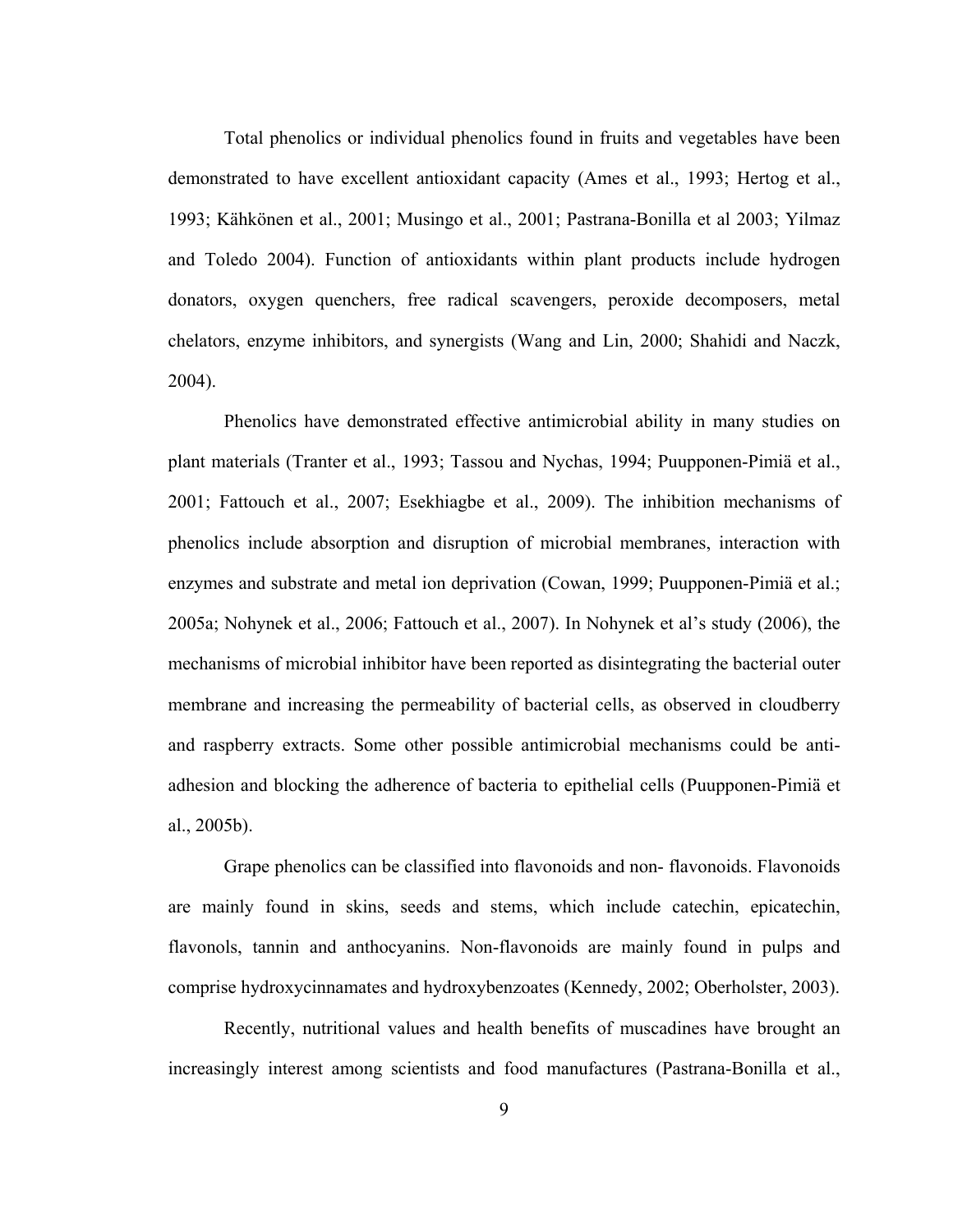2003). Muscadine grapes are an excellent source of fiber, various vitamins and photochemicals (Ector, 2001; Threlfall et al., 2005). Among all the phytochemicals, phenolics deserve a special attention based on their powerful antioxidant capacity and ability to serve as free radical scavengers (Wang et al., 2000; Shi et al., 2003). Phenolic content is significantly higher in muscadines than that in other *Vitis* genus (Velioglu et al., 1998; Brown et al., 2009).

Most protective attributes of muscadines are derived from their antioxidant functions, which could prevent or slow destructive oxidation reactions by scavenging "free radicals" (Velioglu et al., 1998; Musingo et al., 2001). A number of components in muscadines contribute to their antioxidant capacity, which includes vitamins, phenolics, carotenoids, and flavonols. Among these natural antioxidants, phenolics possess the highest antioxidant capacity (Velioglu et al., 1998; Shi et al., 2003). In Esekhiagbe et al.'s study (2009), a strong correlation (0.93-0.96) was observed between the total phenolic concentration and the antioxidant activity of nectarines, peaches, and plums. Muscadine grapes have a higher concentration of certain phenolic compounds, which are believed to be highly associated with their antioxidant capacity and many health-related bioactive functions (Musingo 2001; Greenspan 2005; Mertens-Talcott 2006; Fattouch 2007; Brown et al., 2009). Muscadines also possess many biological properties: anticlotting properties (Lee and Talcott, 2002; Pastrana-Bonilla et al., 2003), anticancer (Yi et al., 2006), antiinflammatory (Greenspan et al., 2005), antimicrobial activity (Kim et al., 2008; Kim et al. 2009; Brown et al 2009).

Muscadine grapes are approximately 40% skin, 50% pulp and 10% seed (Rizley et al., 1977). Muscadine grape pomace (skin and seeds), which is discarded as byproducts from wine and juice industry, account for approximately half of the whole fruit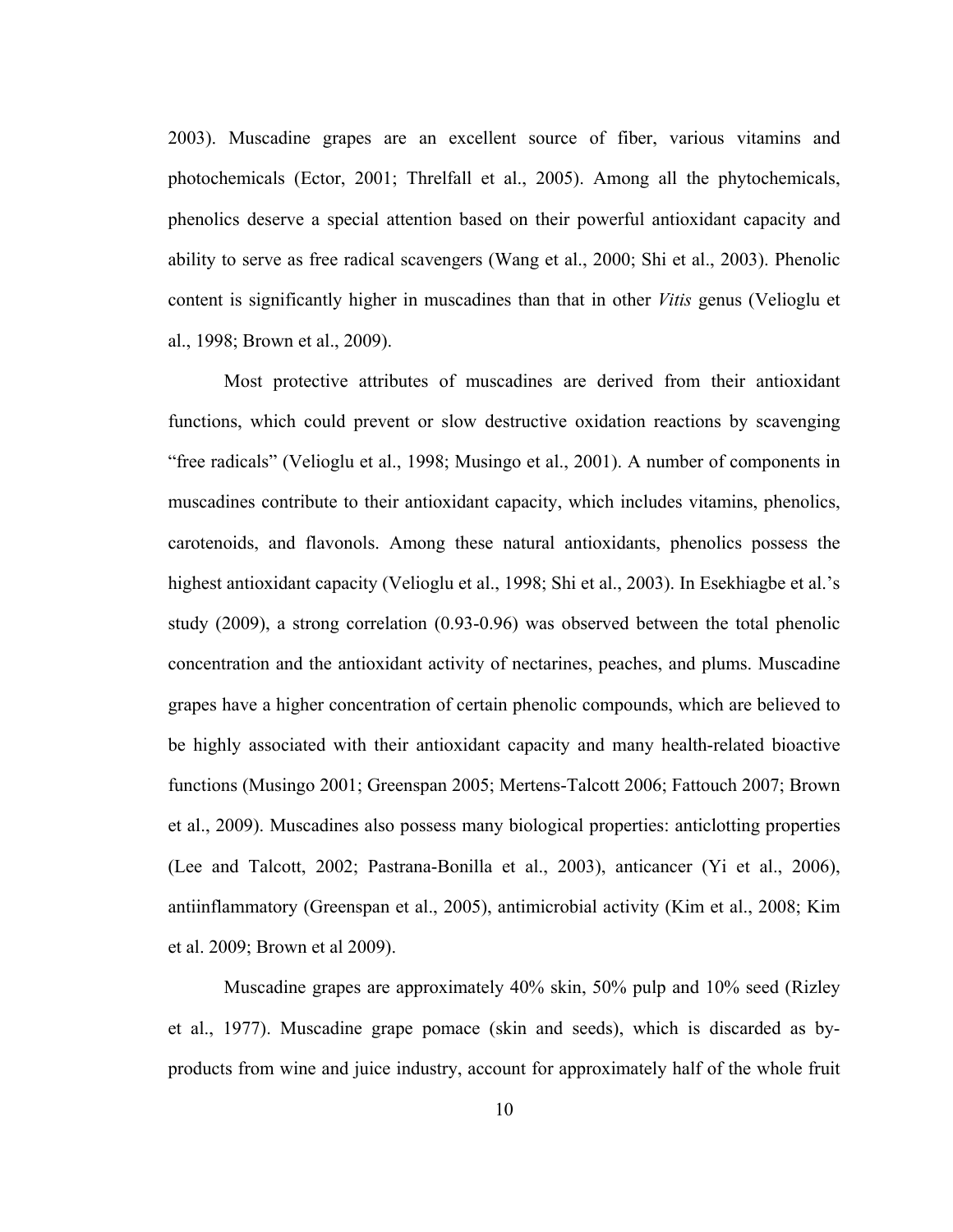(Ector, 2001). Most phenolic compounds of muscadines are located in their pumaces (seeds and skins) and muscadine pulps have a very low content of phenolics (Pastrana-Bonilla et al., 2003). The seeds showed higher total phenolic levels, approximately five times higher than the skins among all the cultivars used in Striegler et al.'s study (2005). In Brown et al.'s study (2009), the total phenolic content was reported to be significantly different between muscadine seed extracts (645.5 mg AGE/g dw) and skin extracts (135.0 mg AGE/g dw) and furthermore, skins exhibited stronger antimicrobial ability than seeds against *Helicobacter pylori*. The effective antimicrobial capacity is associated with not only concentrations of total phenolics, but also types of phenolics as well as concentrations and types of some other compounds (such as some organic acids) in muscadines (Chung et al., 1998; Pastrana-Bonilla et al., 2003; Eswaranandam et al., 2004; Brown et al., 2009; Kim et al., 2009;).

Unique among *Vitis* species, muscadine grapes contain ellagic acid and anthocyanins, and their concentration varies among cultivars and methods of extraction (Lee and Talcott, 2002). Anthocyanins, primaily found as 3, 5 -diglucosides in muscadines that affect color of the skin (Flora, 1987; Goldy et al., 1986). Ellagic acid, a dimeric derivative of gallic acid, is formed by hydrolysis from its conjugated forms like ellagic acid glycosides and ellagitannins in muscadines; it has been reported to play an important role in antioxidant activity (Lin and Vine 1990; Boyle and Hsu 1990; Lee and Talcott, 2002).

#### **Organic acids**

Organic acids are weak acids widely distributed in fruits and vegetables, which influence the flavor, stability, nutrition, and acceptability of food products (Poyrazoglu et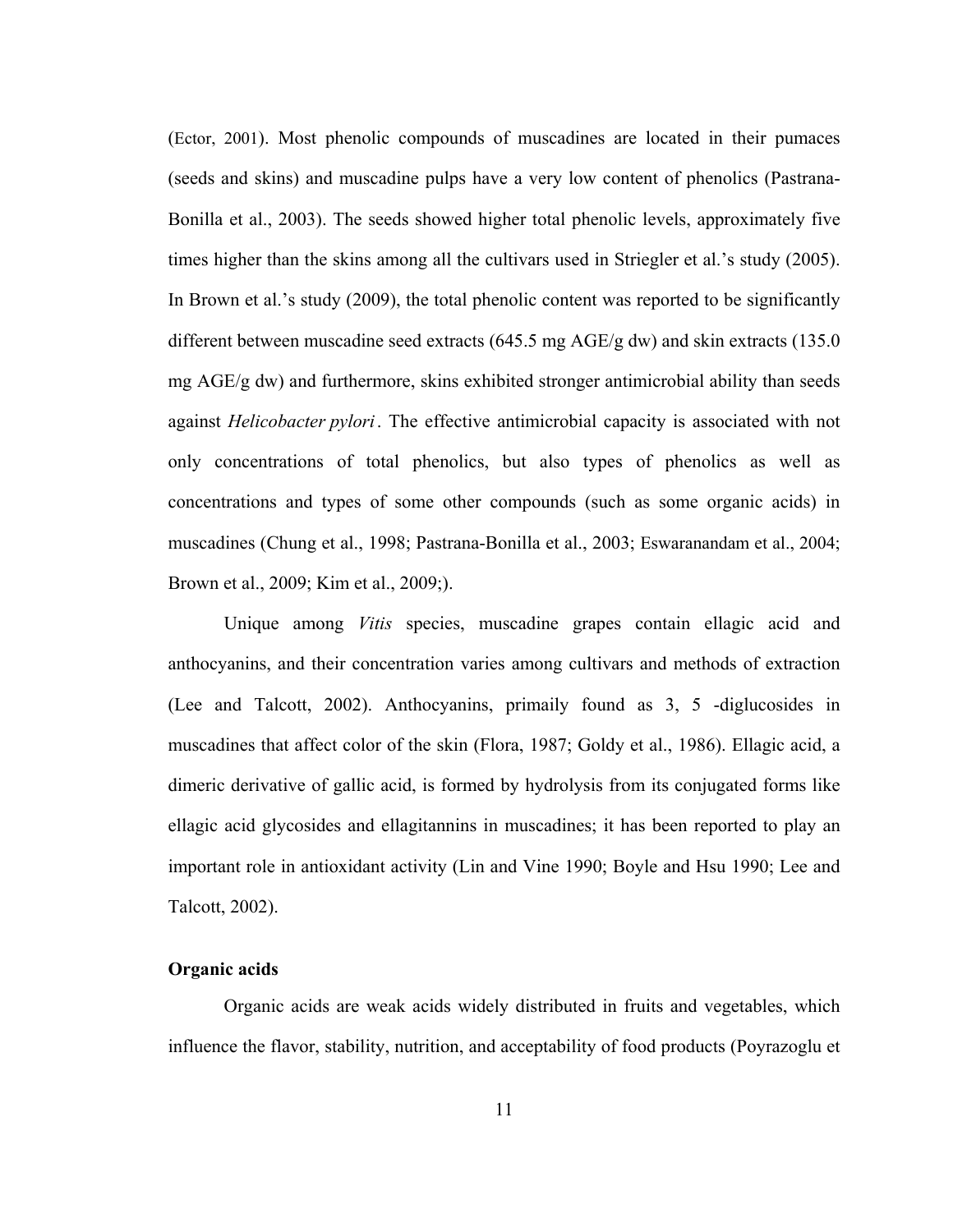al., 2002). The type and concentration of organic acids within the same crop are variable largely dependent on varieties, maturity and other growing conditions (Poyrazoglu et al., 2002; Bhandari and Kawabata, 2004). Tartaric and malic acids, the most prominent organic acids in muscadine grapes, decrease during ripening (Lamikanra et al., 1995), while phenolics increase during ripening (Lee and Talcott, 2004; Mbele et al., 2008). Most organic acids of grapes or muscadines are hydrophilic and located in skins; more than 90 percent of the total organic acids in grapes are tartaric and malic acids (Lamikanra et al., 1995).

Organic acids possess antimicrobial effect on bacteria and have been used for decades as food or feed preservatives. The major mode of their antimicrobial ability is penetrating the bacteria cell wall and disrupting the normal physiology of certain types of bacteria. The antimicrobial activity of organic acids towards certain bacteria is pHdependent (Ricke, 2003). Most organic acids exist in the undissociated forms at low pH (below pKa value of the acid) and those undissociated acids can diffuse through the cell membrane, which usually in microorganisms is negatively charged. By this way, a low pH could alter cell membrane permeability of bacteria, and further change their intracellular physiological status (Puupponen-Pimiä et al., 2005c). Once the pH increases to a certain value (>7), the acids will dissociate causing metabolic uncoupling (Rosen and Kashket 1978). Moreover, individual organic acids at low pH cannot perform significant antimicrobial ability, but works better when incorporated with other antimicrobial agents. Kim et al. (2008) reported that tartaric acid alone, found in high level in muscadine seed extracts, did not inactivate *Escherichia. coli* O157:H7 as much as the whole seed extracts. In their later research, Kim et al., (2009) demonstrated that only the polar fraction (malic, gallic and tannic acids) from water-soluble muscadine seed extracts showed effective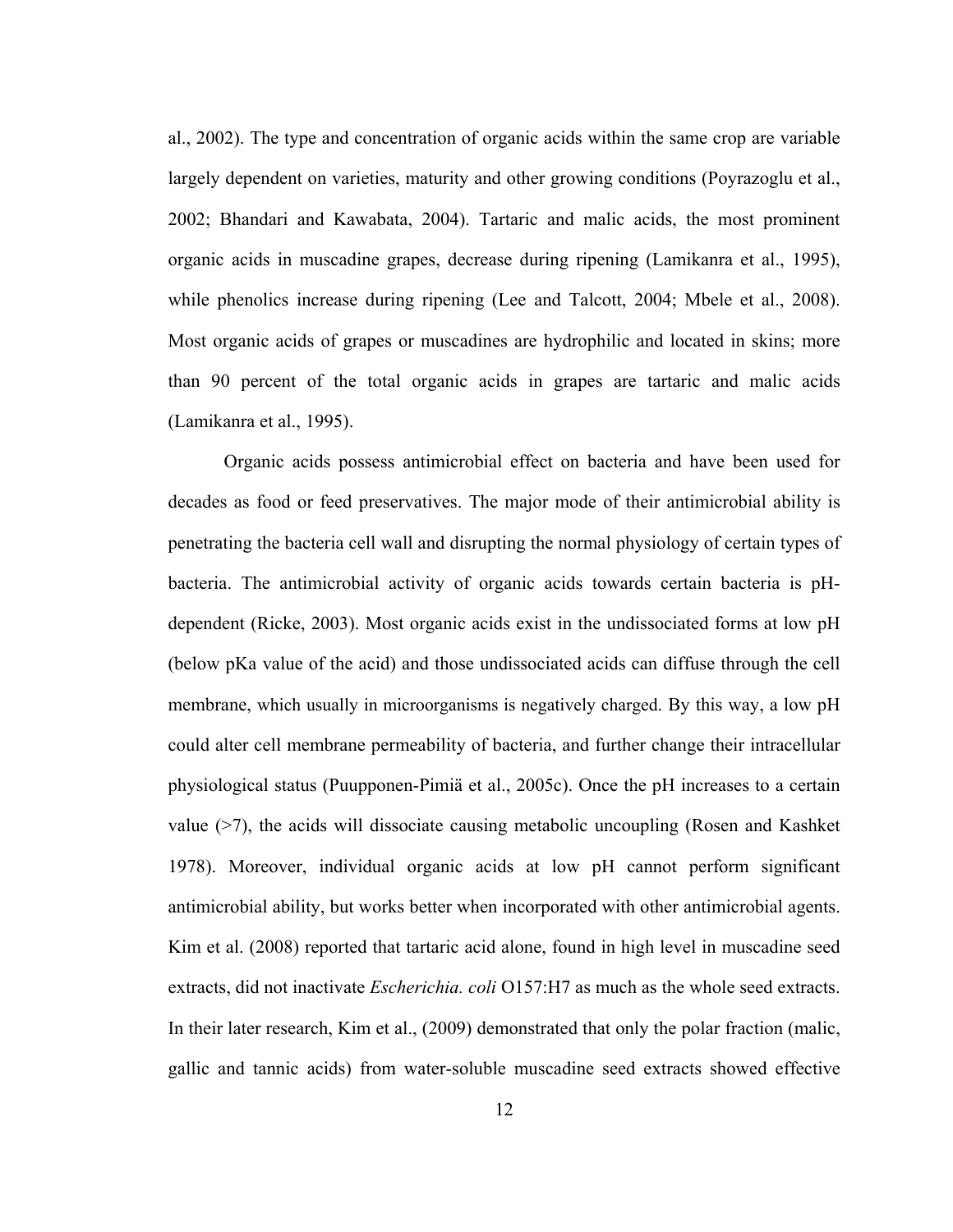antimicrobial activity against *Enterobacter sakazakii*; nevertheless, the inhibition of polar fraction was still not as effective as the original whole seed extracts.

#### **Extraction technology**

The extraction effectiveness of phenolic compounds depends on diffusion into the extraction solvent, which is affected by their chemical nature, extraction method, sample size, time and storage conditions as well as the presence of interfering substances (Kallithraka et al., 1995; Cao and Prior, 1999). A valid extraction method should achieve highly effective extractions of the target component groups as completely as possible with limited degradation (ManÉ et al., 2007). It has been summarized by several studies that extraction efficiency was influenced by some main parameters, including solvent composition, extraction temperature and time, the number of extraction stages and solidto-liquid ratio (Prior and Cao, 1999; Nawaz et al., 2006; Youssef and Adawi, 2006;).

Water extraction is a primary and economic method in food industry for extraction of plants' compounds and adding heat treatment on water-soluble extracts increase individual phenolics compounds as well as antioxidant and antimicrobial activity (Jeong et al., 2004; Stojanovic and Silva, 2007; Kim et al., 2008; Kim et al., 2009). Organic solvents, like ethanol, methanol, acetone, methanol-chloroform-water and methylene, are widely used in the extraction of phenolics from herbs, fruits, juice. etc. (Kim et al., 2008). The phenolic extracts from plant material are a mixture of different classes of phenols, which are selectively soluble in the solvents (Perva-Uzulanic et al., 2006). Youssef and Adawi (2006) reported the addition of organic solvents in water could improve the extraction efficiency of phenolic compounds from grape seeds.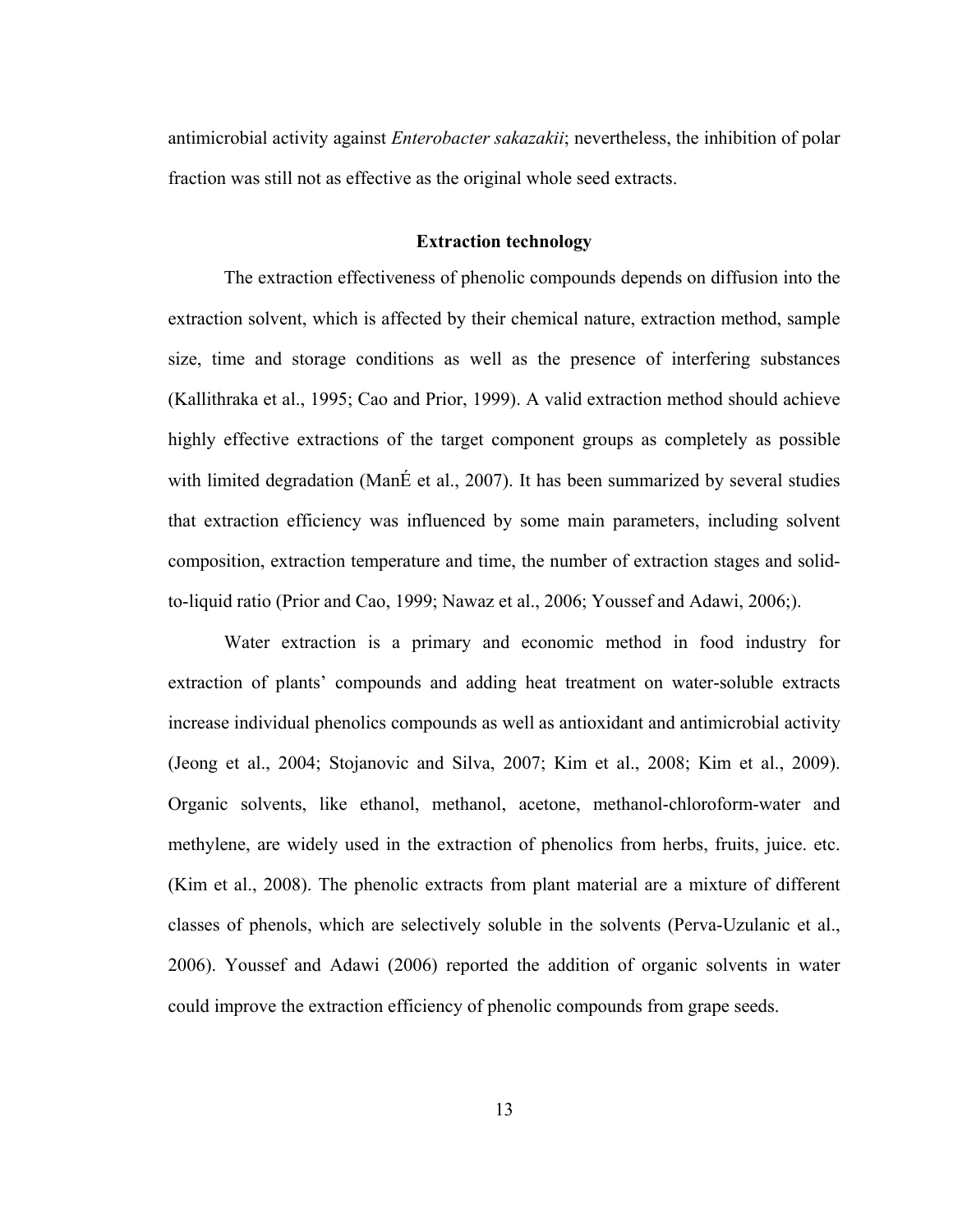Effect of solvent type on extraction of polyphenols or other natural antioxidants from plants has been studied before. Methanol was reported work well for extraction of lower molecular weight polyphenols, while aqueous acetone was more suitable for higher molecular polyphenols (Foo and Porter, 1981; Hemingway and McGraw, 1983; McMurrough et al., 1996). Aqueous solutions of ethanol, methanol or acetone were reported to work better than pure solvents for extractions of total phenols from muscadine seeds, and optimum percentages of each solvent were summarized and compared as: 50% or 75% (v:v) acetone was more effective than  $60\%$  (v:v) of ethanol and 70% (v:v) methanol (Yilmaz and Toledo, 2006). For extractions of antioxidative components from peanut hull, methanolic extracts exhibited the highest yield and strongest antioxidant ability among all the organic solvents (Duh et al.,1992); the extraction efficiency increased with increasing polarity of solvent, which was in the order of methanol > ethanol > acetone > chloroform > n-hexane (Economou et al.1991; Duh et al.,1992). However, Koffi et al (2010) demonstrated that ethanol was the most efficient solvent, compared with water and acetone, for the extraction of polyphenolic components from Ivorian plants.

It has been reported in several studies that heat processing could increase extraction efficiency. Kim et al. (2009) showed that the heat treatment on water-soluble muscadine seed extracts could increase their acidity, organic acids, total phenolics and individual phenolics concentration. Far-infrared radiation on rice hull or simple heat on citrus peels was also reported to increase phenolic contents and antioxidant capacity (Lee et al., 2003; Jeong et al., 2004). The explanation for the increase is possibly that heat treatment could result in the better extraction of organic compounds and may cause thermal degradation of high molecular compounds, releasing the low molecular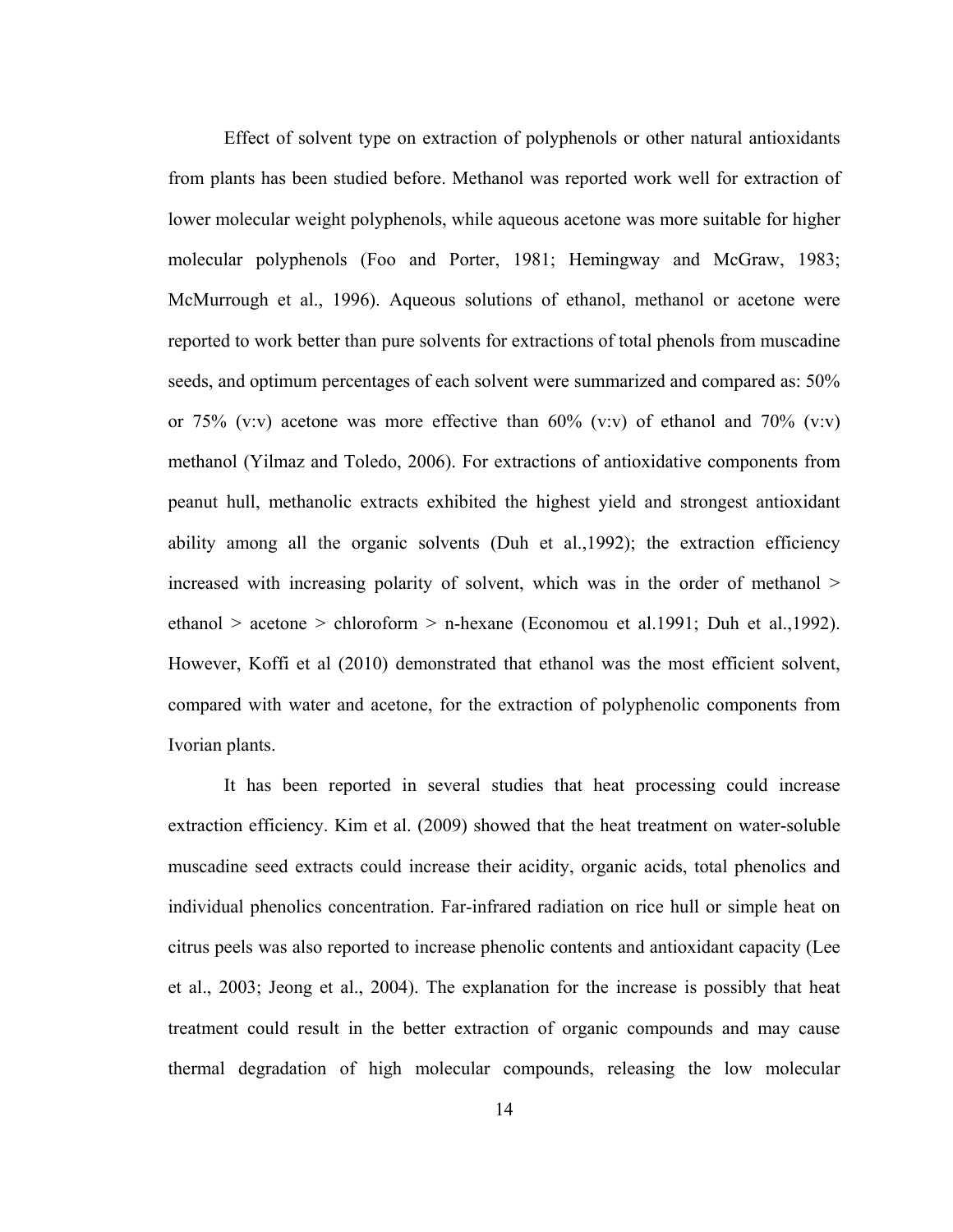compounds found in polymeric form (Lee et al., 2004, Jeong et al., 2004; Kim et al., 2008)

Extraction time is another factor determining efficiency. Longer time generally could get a better yield, but may result in some degradation problems (Cork and Krockenerger, 1991). Liquid-to-solid ratio and the number of extraction stages are also the main parameters influencing the extraction conditions.

Usually all those factors interact with each other and optimum conditions may be concluded. In 2006, Nawaz et al. demonstrated the best conditions for polyphenol extraction was 0.2g/ml solid-to liquid ratio and a double- stage extraction with extraction time varying from 5 min to 24h depending on different extraction purpose.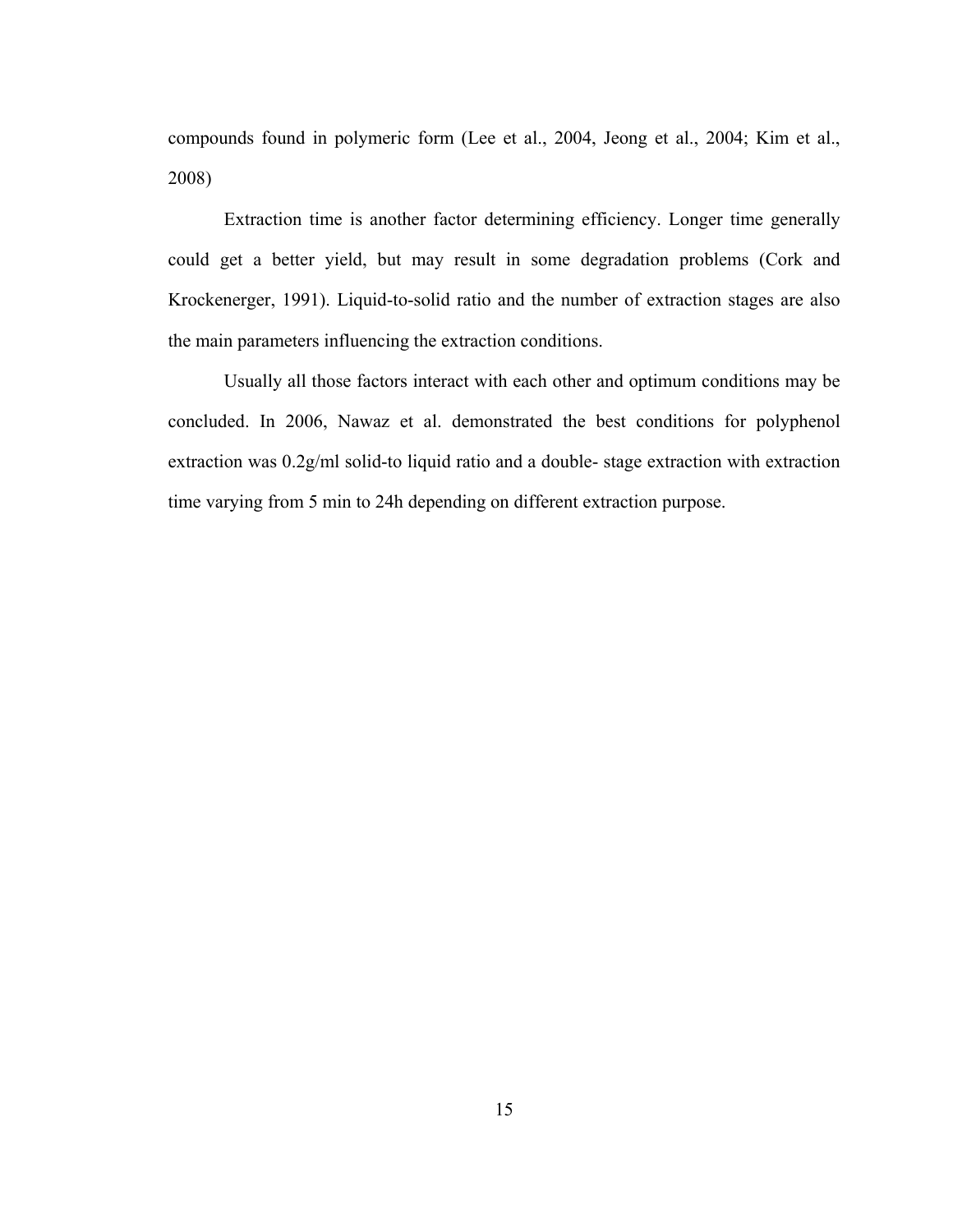#### CHAPTER III

## ANTIBACTERIAL AND ANTIOXIDANT CAPACITY OF THREE MUSCADINE (*VITIS ROTUNDIFOLIA* MICHX.) SEED EXTRACTS AS AFFECTED BY EXTRACTION SOLVENTS

#### **Abstract**

Muscadine seed extracts from three cultivars ('Carlos', 'Noble' and 'Ison') were made by three organic solvents: ethanol (95% v/v), methanol (100% v/v), and acetone (70% v/v). The variation among each extract was screened through the investigation of the antimicrobial, antioxidant activity and bioactive component contents. The acetone extracts exhibited the highest ( $p<0.05$ ) total phenolics (21.62~24.84mg/g of dw) and antioxidant activity; no cultivar differences (p>0.05) were found in the antioxidant tests. A strong correlation ( $R^2=0.891/p<0.01$ ) was observed between antioxidant activity and total phenolics. Methanol seed extracts and 'Carlos' seed extracts generally showed the highest antimicrobial capacity against pathogen strains tested. The antimicrobial abilities correlated well with tannin acid, catechin, epicatechin, tartaric acid content.

#### **Introduction**

Adding preservatives to foods is an effective method widely used to enhance shelf life of food products by mainly inhibiting oxidative or microbial activities. Natural preservatives, such as plant extracts of fruits, herbs and spices, have an increasing popularity among consumers, since most of them are considered much safer to consume with unique plant-source flavor, potential antioxidant and/or antimicrobial properties,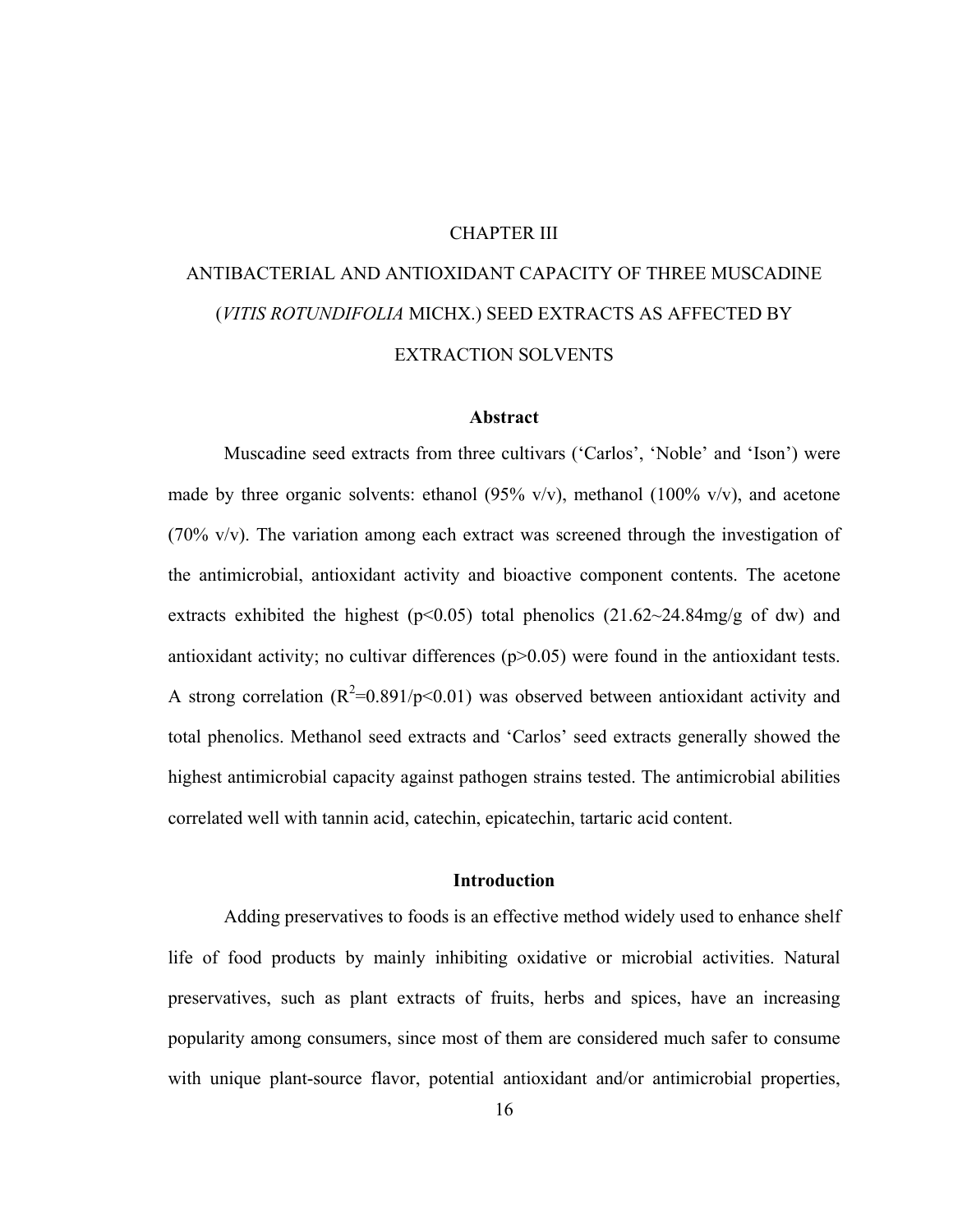compared with artificial preservatives of chemical origin, (Smid and Gorris, 1999; O¨zkan, 2004;Theivendran et al., 2006). Grape seeds have been reported to inhibit several human pathogens and used as preservatives in ready-to–eat food products (Jayaprakasha et al., 2003; Theivendran et al., 2006; Kim et al., 2009).

Muscadine grapes (*Vitis roundifolia* ) are a grapevine species native to the Southeastern United States, which are used as table fruits, wine, juice or jelly production, possessing a growing and competitive business (Ector et al., 1996; Ector, 2001; Leong, 2001). They are a vigorous vine, well adapted to the hot / humid conditions and tolerant to Pierce's disease (Chen et al., 2001; Olien, 1990; Poling, 1984). Muscadines contain abundant phenolic compounds and other bioactive compounds, which contribute to their health benefits: anti-clotting (Lee and Talcott, 2002; Pastrana-Bonilla et al., 2003), anticancer (Yi et al., 2006), anti-flammatory (Greenspan et al., 2005), antioxidant (Lee and Talcott, 2004; Pastrana-Bonilla et al.,2003; Talcott and Lee, 2002) and antimicrobial properties (Kim et al., 2008; Kim et al., 2009). The phenolics in seeds are significantly higher than that in other parts (skin, pulp and leaves) of muscadines (Pastrana-Bonilla et al., 2003).

Over 300 cultivars of muscadines exist in southern states of U.S.A. varying in color from almost white or bronze to nearly black (Mortensen, 2001). The Georgia Agricultural Experiment Station and the U.S. Department of Agriculture have introduced a number of improved cultivars used as current standard varieties (California Rare Fruit Growers, Inc., 1999). The characteristics of muscadines vary significantly among cultivars (Mortensen, 2001; Stringer et al., 2008), but very limited studies have focused on muscadine cultivar differences in their antioxidant and antimicrobial capacity (Mbele et al., 2008). Antioxidant capacity was reported to be dependent on phenolic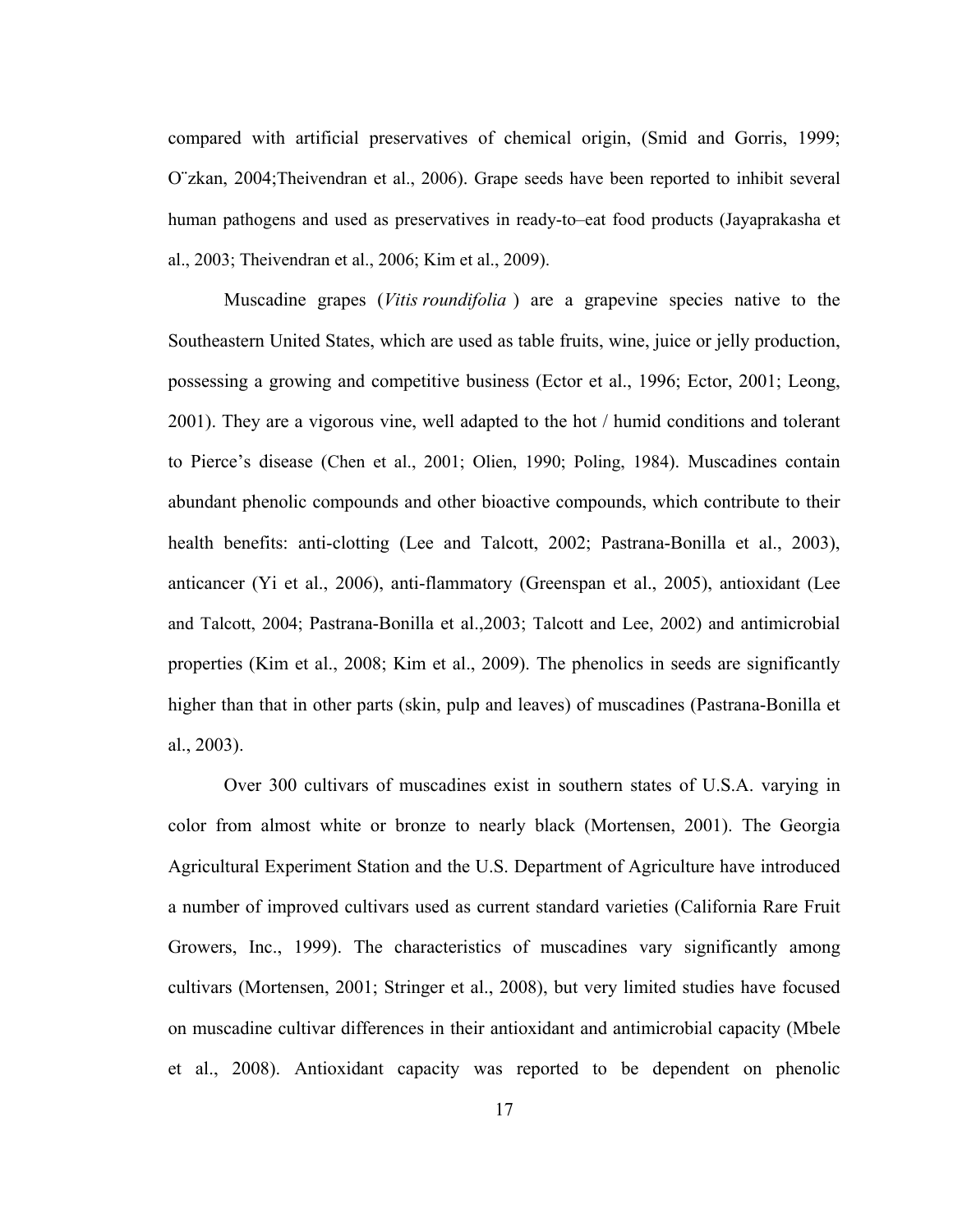concentration; the phenolic content as well as the antioxidant capacity varied significantly among muscadine cultivars (Boyle et al., 1990; Mbele et al., 2008).

Organic solvents, such as ethanol, methanol, acetone, methanol-chloroform-water or methylene, are widely used in extraction of phenolics from herbs, fruits, juices, etc. (Kim et al., 2008). Aqueous solutions of ethanol, methanol or acetone were reported better for extraction of total phenols from muscadine than single-compound solvents (Yilmaz and Toledo, 2006). In Duh et al.'s study (1992) about extraction of antioxidative components from peanut hull, methanolic extracts showed the highest yield and strongest antioxidant ability among all types of solvent extracts. This report also indicated that the extraction efficiency increased with increasing polarity of solvents.

In recent years, several reports have been released about the phenolic compounds and their beneficial properties of muscadine extracts (Esekhiagbe et al., 2009; Pastrana-Bonilla et al., 2003; Mbele et al., 2008; Brown et al., 2009). However, no study has focused on cultivar differences or extraction methods by investigating concentration of phytochemicals, antimicrobial capacity and the correlation of those bioactive properties. The objective of this study was to: 1) determine the antimicrobial and antioxidant capacity among different muscadine cultivars and different extraction solvents, 2) evaluate bioactive compounds responsible for antioxidant or antimicrobial capacities.

#### **Materials and Methods**

#### **Materials and seed extractions**

Folin-Ciocalteu reagent, sodium carbonate and pure standard of gallic acid (90% purity), (+)-catechin (95% purity), (-)-epicatechin (90% purity), ellagic acid (95% purity), malic acid and tannic acid were purchased from either Fluka (Milwaukee, WI, USA) or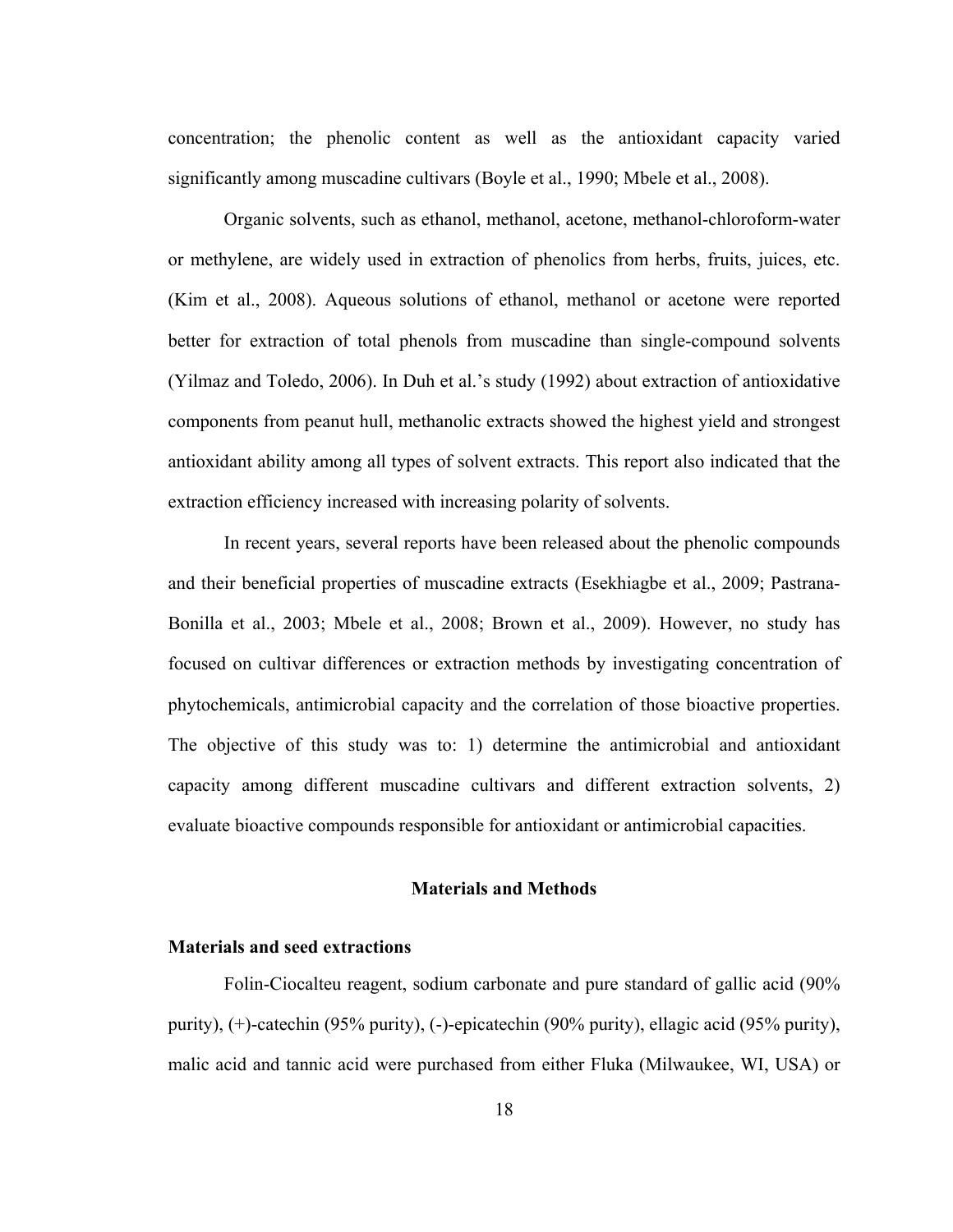Sigma (St. Louis, MO, USA). Tartaric acid, acetic acid, hydrochloric acid, sulfuric acid, methanol, ethanol, acetone, acetonitrile, and HPLC grade water (high-performance liquid chromatography of HPLC grade) were purchased from Fisher Scientific (Pittsburgh, PA, USA).

Muscadine seed powders were provided by a regional muscadine producer, one bronze cultivar ('Carlos') and two purple cultivars ('Noble and 'Ison'). All powders were kept at  $-20^{\circ}$  C in the dark for further analysis. Three extraction solvents were prepared: ethanol (95% v/v), methanol (100% v/v) and acetone (70% v/v). These solvents and concentrations were chosen and designed based on the previous research (Yilmaz and Toledo, 2006; Youssef and Adawi, 2006; ManÉ et al., 2007) and the preliminary work done in our lab (Private communication with Dr. Taejo. Kim, Mississippi State University). In this study, we used the double-stage extraction method to prepare each seed extract (Nawaz et al., 2006). In summary, two grams of powder were mixed with 5ml of the solvent in a screw-capped vial (National Scientific Co., Rockwood, TN) and then incubated in a rotary mixer (Dynal ® Inc., NY) at 67 rpm for three hours at room temperature. After incubation, the sample was centrifuged at 12000 rpm (17,000 g) for 15min and the supernatant was obtained. After the first extraction, 2.5 ml of the same solvent was added to the sediment and extracted once more as in the previous procedure. The supernatants from two extractions were gathered in a new vial as the seed extracts, which were used for evaluation of antioxidant ability, total phenolics, major organic acids and individual phenolic compounds. To get crude extracts for disc diffusion tests used in antimicrobial investigation, the solvent extracts were concentrated under vacuum overnight.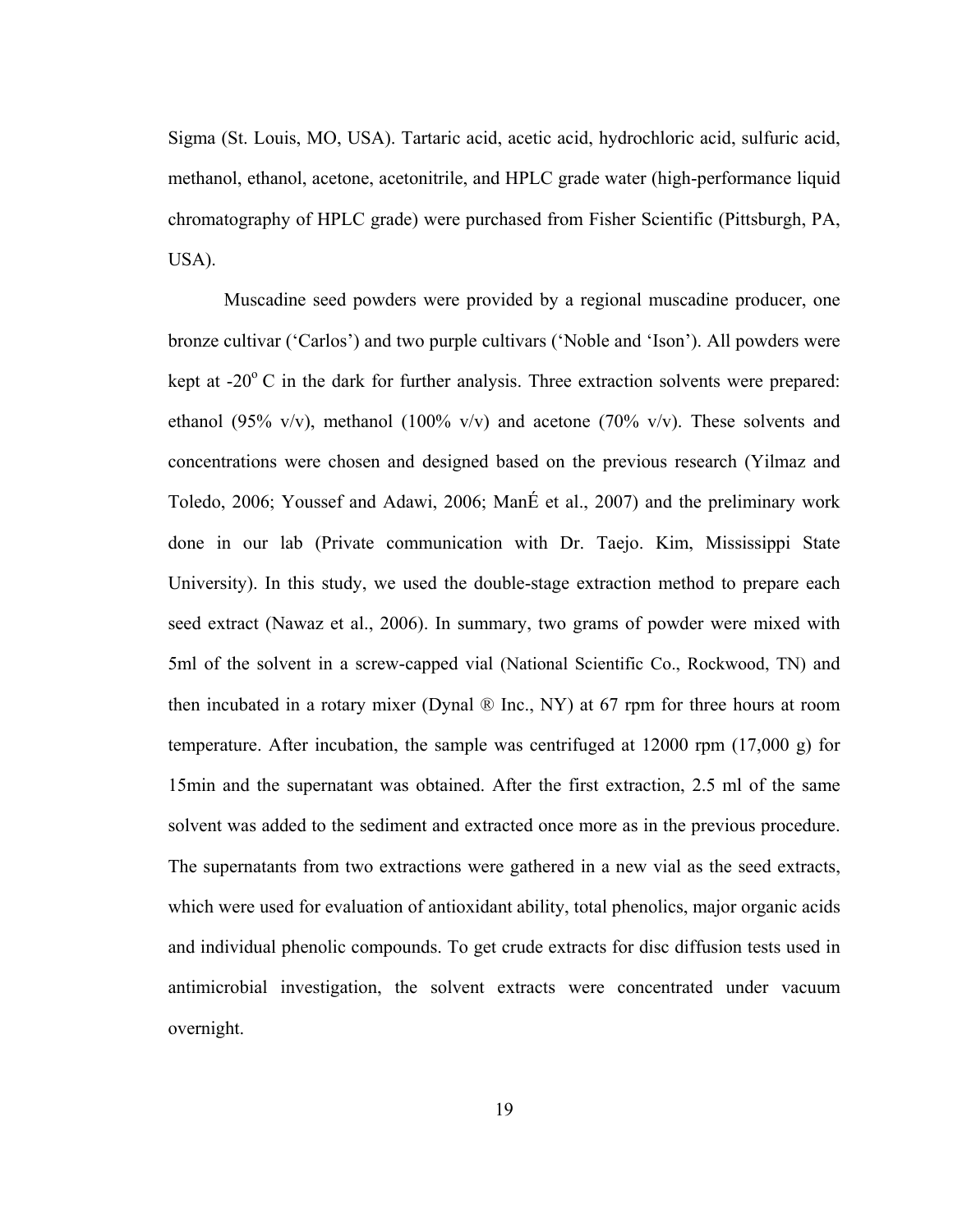#### **Total phenolics**

The concentration of total phenolics in muscadine seed extract was determined according to the Folin-Ciocalteu method (Waterhouse, 2001). Each of the seed extracts was 100-fold diluted with deionized water and then mixed with 100ml of Folin-Ciocalteu's phenol reagent and 300ml of sodium carbonate. After standing for 2 hours at room temperature, the absorbance at 765 nm was measured by a Spectronic Genesys 5 UV-Vis Spectrophotometer (Fisher Scientific Inc, Pittsburgh, PA). The results of total phenolics were expressed as milligrams of gallic acid equivalent (GAE) per milliliter of seed extract. The measurements for each extract were done in triplicate and average values were recorded.

#### **High-performance liquid chromatographic (HPLC) analysis for major phenolics and major organic acids**

Reversed-phase HPLC was used for determination and quantification of major phenolics and organic acids. To separate phenolics from their conjugated forms, each extract sample was mixed with 4N HCL at 1:9 ( $v/v$ ) and placed in a water bath at 95 $^{\circ}$ C for one hour (Lee, 2000). After cooling down to room temperature, each acid hydrolyzed sample was centrifuged at 12000 rpm  $(17,000 \text{ g})$  for 5 min using an Eppendorf model 5414 microcentrifuge (Eppendorf, Brinkmann Instrments, NY, USA), the supernatant was filtered through a 0.45µm syringe filter (Millipore, Bedford, MA) and injected into a Gemini C18 column (250×4.6 mm, Phenomenex®, Torrance, CA) in an Agilent HPLC 1100 series (Agilent Technologies Inc., Santa Clara, CA) with a diode array detector. The injection volume is 25μL. For the determination of individual phenolic compound, the two mobile phases were consisted of solvent A (methanol/acetic acid/water=10:2:88,  $v/v/v$ ) and solvent B (100% acetonitrile). Individual phenolic compounds were detected at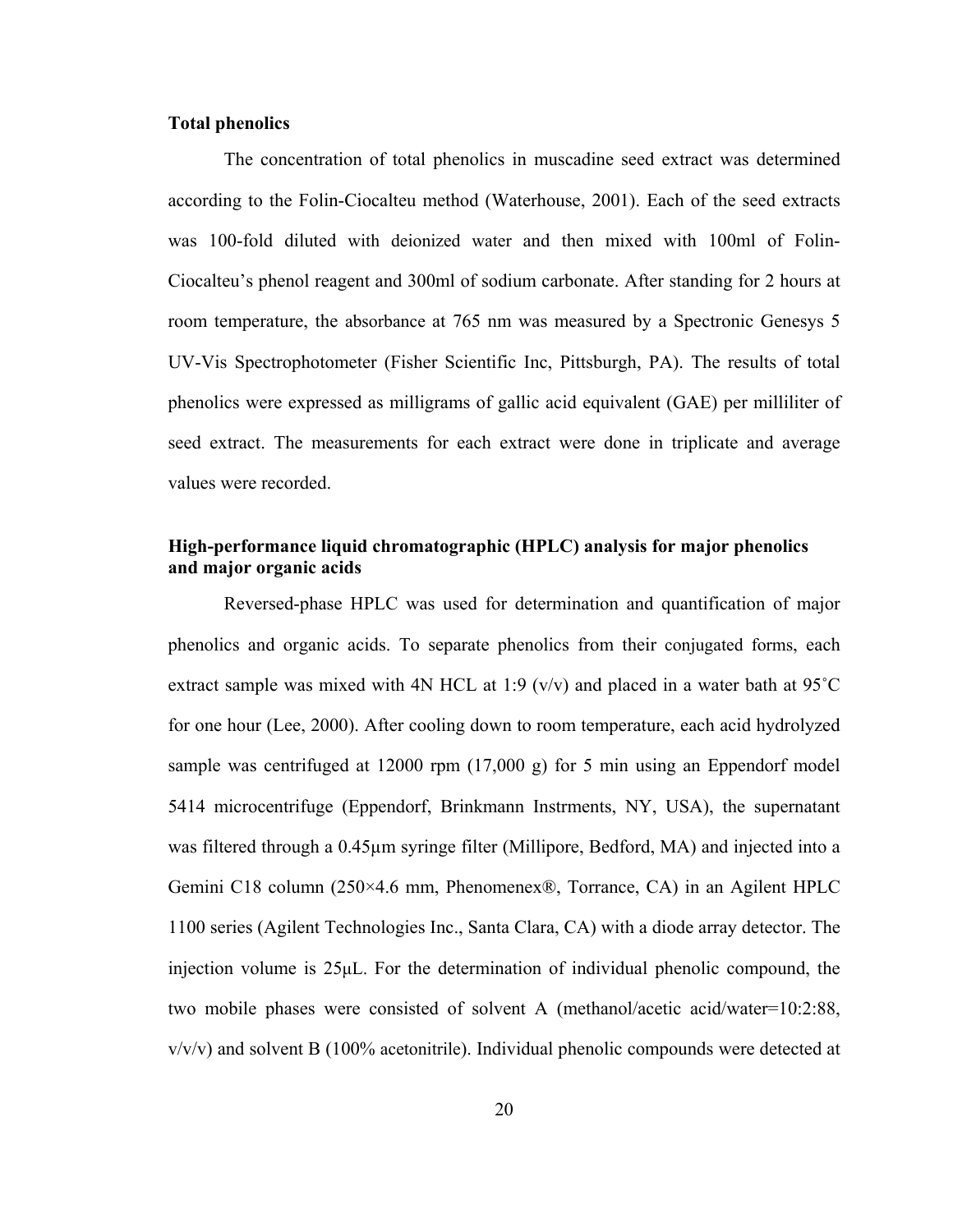260nm with a linear gradient used as follows: at 0min, 95% solvent A, 5% solvent B; at 1min, 90% solvent A, 10% solvent B; at 30 min, 30% solvent A, 70% solvent B; at 31min, 90%solvent A, 10% solvent B. The elution was carried out at a flow rate of 0.6 ml/min and individual phenolics were detected at 260nm.

To separate and detect major organic acids (tartaric, malic and tannic acids), muscadine seed extracts were centrifuged at  $12,000$  rpm  $(1,700 \text{ g})$  for 5 min, and then each supernatant was filtered and injected into a HPLC system as described above. The mobile phase was  $0.01$  N H<sub>2</sub>SO4 at a flow rate of  $0.6$  ml/min and individual organic acids were detected at 215nm.

Peaks for those phenolic compounds and organic acids were integrated and analyzed by the ChemStation software (Agilent Technologies Inc). The column was calibrated between injections for 5min with initial mobile phase. Individual compounds were identified based on the retention time of the standards and quantified according to each calibration curve generated from each standard component.

#### **Antimicrobial performance of seed extracts with different treatments**

Five bacterial genera, total of 14 strains, were used in this study (A.1), three gram negative: *Salmonella* (t*yphimurium, typhi.) , Escherichia coli* O157:H7, *Enterobacter sakazakii*, and two gram positive: *Staphylococcus aureus* , *Listeria* (*inocua, grayii, monocytogenes*). These were provided by the Department of Food Science, Nutrition and Health Promotion, Mississippi State University*.* The stock cultures were maintained at - 65 °C in tryptic soy broth (TSB) (Difco Laboratories, Sparks, MD) containing 10% glycerol. The cultures were separately thawed and reactivated by subculture in tryptic soy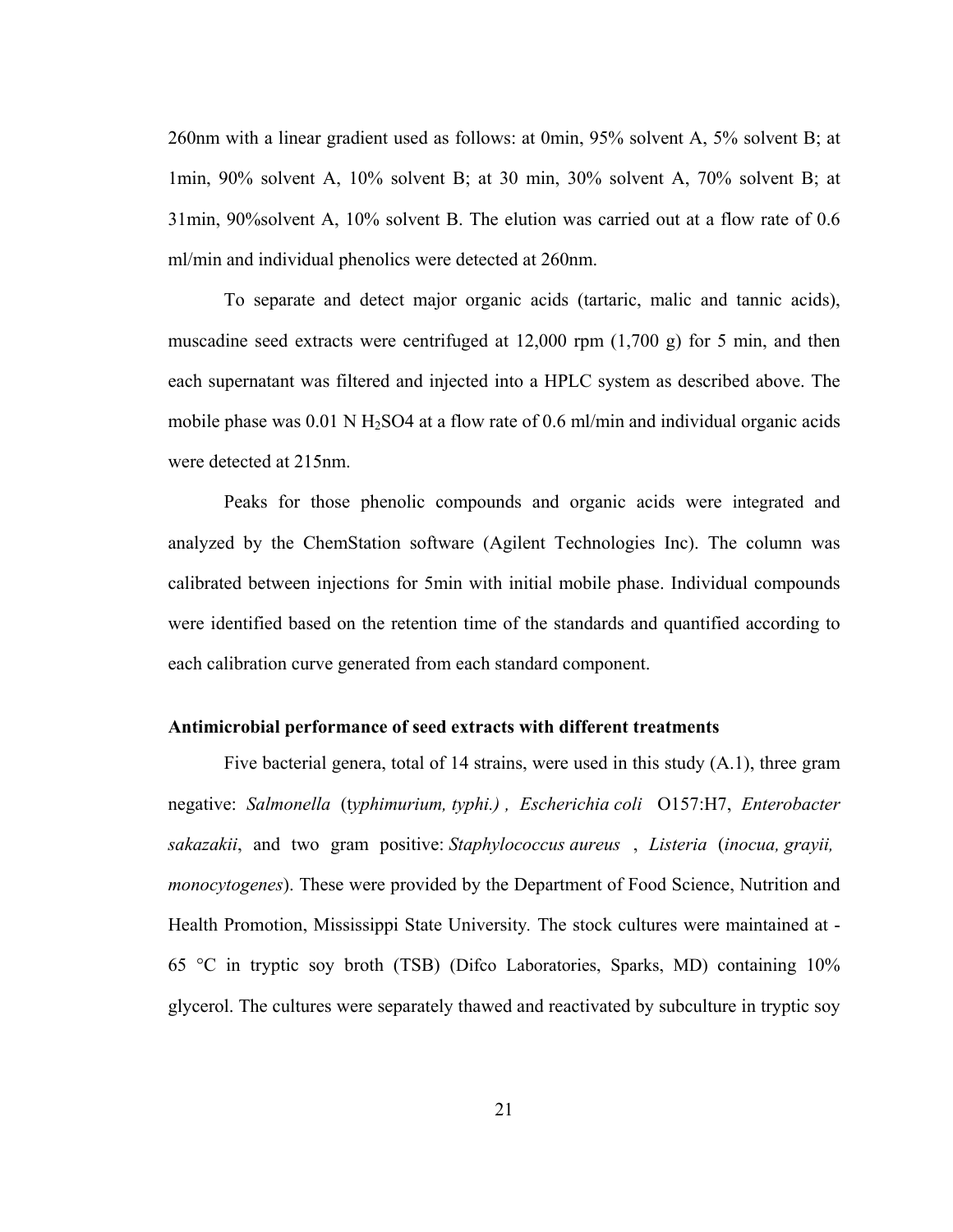broth with shaking at 100 rpm for 16 h at 37 °C (Incubator Shaker 4628, New Brunswick) to reach full-growth.

Antimicrobial activity of each extract was performed by paper disc-diffusion method. Each crude extract from 2 grams of seed powder was mixed with 50µl of dimethyl sulfoxide and 100µl of deionized water in 5-ml vials (National Scientific Co., TN) to obtain the extract mixtures. Acidified deionized water ( $pH$  3.3,  $^{\circ}Brix$  5.0) was used as control. Each of the freshly full-grown bacteria culture were 100-fold diluted to achieve a density of 5-6 log/ml and then spread evenly on tryptic soy agar (TSA) (Becton Dickinson, Sparks, MD). Paper discs (d=6.7 mm) were placed on the surface of the agar immersed with several drops of the seed extract mixtures (30µl). The inoculated TSA agar plates were incubated at  $37^{\circ}$ C for 18-24 h. After incubation, zone diameters were read at the point where growth decreased abruptly.

#### **Antioxidant activity of muscadine extracts**

Antioxidant ability was determined by using a model 743 Rancimat® (743 Rancimat®, Brinkmann Instruments, Inc., Westbury, NY). 0.208 ml of each seed extract was added into 4.792 ml of vegetable oil (Great Value, marketed by Wal-Mart Stores, Inc.); then the mixture was vibrated for approximately one minute. The control was 0.477ml of deionized water with 4.523 ml of vegetable oil. Then three grams of each mixture were measured and loaded into the reaction vessel. The sample was explored to the airflow circulated at  $10\pm 0.2$ L/hr, while the heating temperature was kept at  $110\pm 0.2$ °C throughout the experiment. Induction periods (IP) for the test samples were recorded. The induction period in this study can be described as the length of time that oil / oily mixture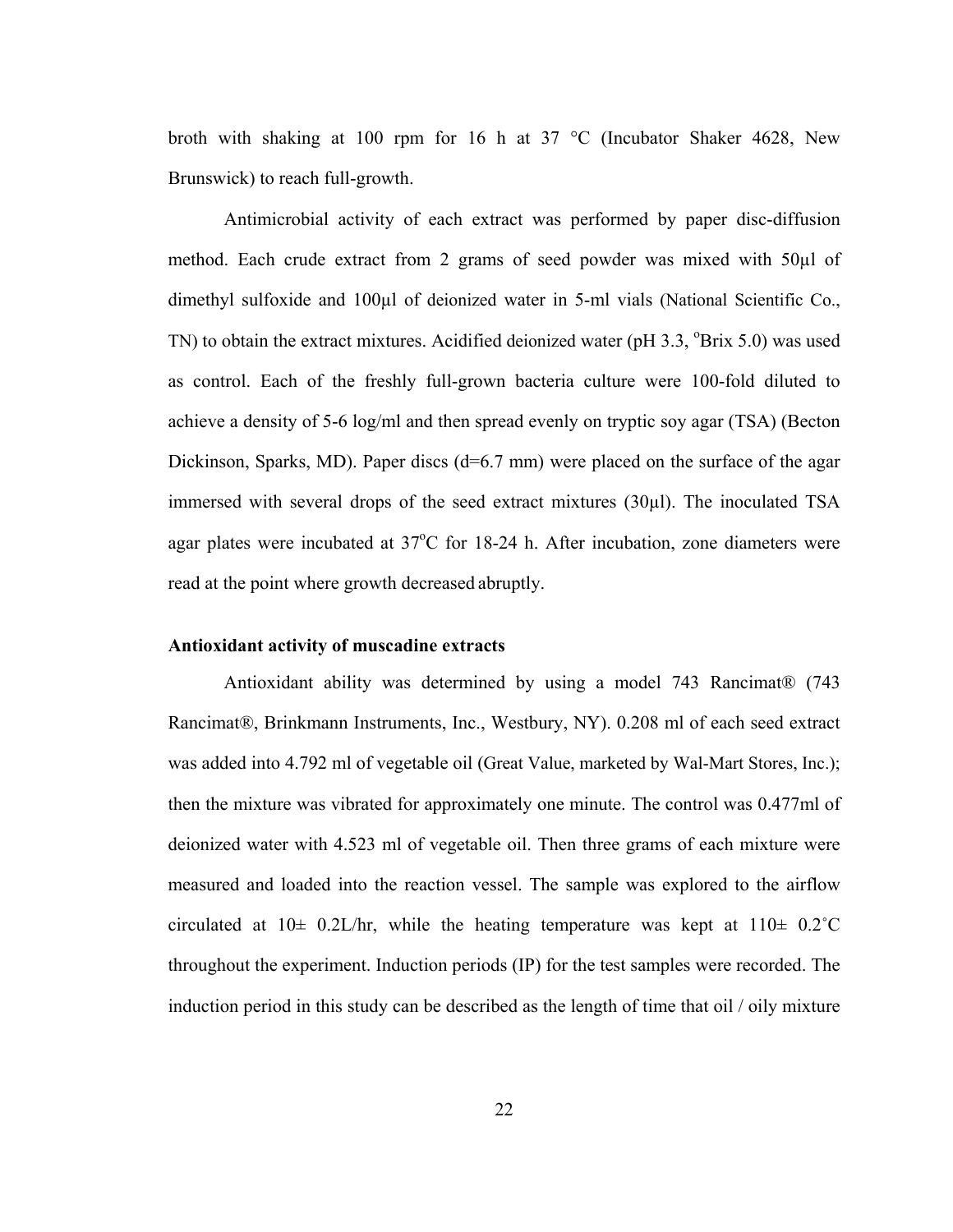will be stable towards oxidation (Steinbach, 2007), which is the time up to the inflection point of the conductivity vs. time curve (A.2) (Anonymous, 1999).

#### **Statistical analysis**

A two-way factorial (extract \* solvent) arrangement with at least three replications in a completely randomized design (CRD) was used for measurement of total phenolics, organic acids and major phenolic compounds and antimicrobial activities. PROC GLM or ANOVA was computed to determine mean differences by using the Statistical Analysis System (SAS, 2001). Mean separation was determined by using Fisher's Protected LSD or DUNCAN's test (P<0.05). Pearson's correlation was used to examine the relationships between the zone of inhibition and component's concentration and between induction periods (oxidation) and component's concentration. The statistical Analysis System (SAS 9.2, SAS Institute Inc., Cary, NC) was used for all statistical analysis.

#### **Results**

#### **Total phenolics, organic acids, and polyphenol compounds in seed extracts**

 The phytochemical composition of muscadine seed extracts is presented in Table 3.1. Tartaric and tannic acids were detected among all extracts, but no malic acid was detected. Gallic acid, catechin, epicatechin and ellagic acid were the major individual phenolic compounds detected.

Overall, the amount of the organic acids and phenolic compounds varied  $(p<0.05)$ with the solvents (acetone, ethanol and methanol). In general, acetone  $(70\%$  v:v), followed by methanol(100% v:v), yielded higher amount of organic acids and phenolic compounds. However, methanol extracts were generally higher in catechin and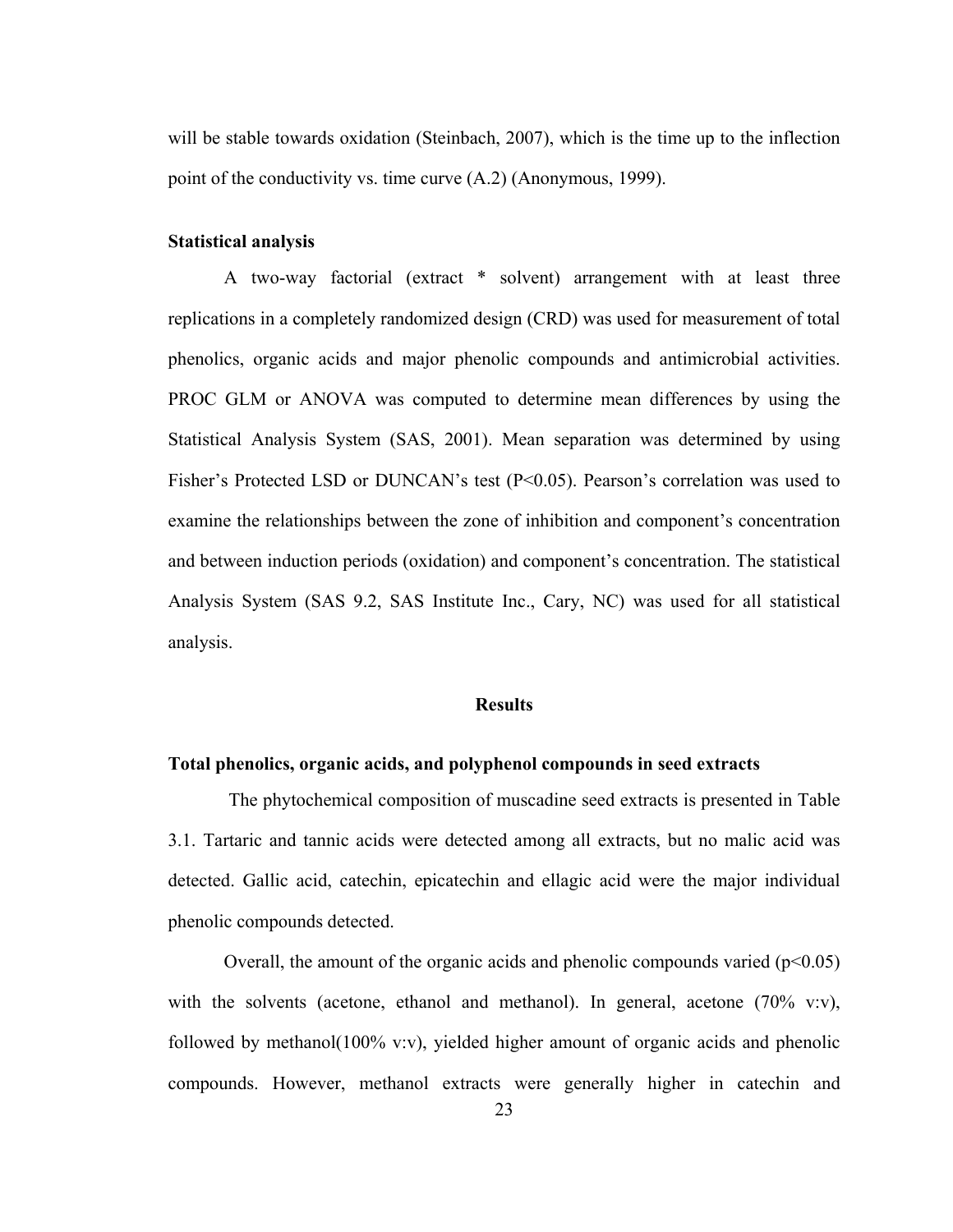epicatechin than acetone extracts, except within 'Carlos' extracts. Acetone and methanol extracts from 'Carlos' showed differences in tannic acid (4.71 and 3.6 mg/ml), gallic acid (3.29 and 2.54 mg/ml), epicatechin (2.63 and 1.67mg/ml) and ellagic acid (1.26 and 0.79mg/ml). The dark cultivar ('Ison' and 'Noble') of methanol extracts were higher (p<0.05) in catechin and epicatechin than bronze cultivar ('Carlos').

#### **Antimicrobial activity of muscadine extracts**

The antimicrobial activity of muscadine extracts on 14 strains of pathogenic bacteria are shown in Table A.2. There were significant differences  $(p<0.05)$  among seed extracts and significant differences  $(p<0.05)$  among bacterial strains. Figure 3.1 showed the susceptibility of bacterial genera to muscadine seed extracts. The gram positive bacteria (*Listeria spp. and Staphylocus spp.*) were affected significantly (p<0.05) by muscadine extracts, while gram negative bacteria (*Cronobacter spp., Esherichia spp. and Salmonella spp.*) were hardly affected. Generally, All the gram positive bacteria were affected by extracts (Figure 3.2), however methanol extracts and acetone-'Carlos' extracts had higher effect on pathogenic inhibition. Among gram negative bacteria, only methanol-Carlos, methanol-Ison and acetone-Carlos extracts showed antimicrobial effect.

Pearson correlations were used to discern the correlation between muscadine seed extract components and their antimicrobial capacity, and the determination coefficient (R2) and probability (*p*) were presented in Table 3.2. Generally, zone of inhibition correlated well with tannic acid, catechin and epicatecin against most bacteria stains used in this study (Table 3.2). No positive correlation was found between the zone of inhibition and total phenolics.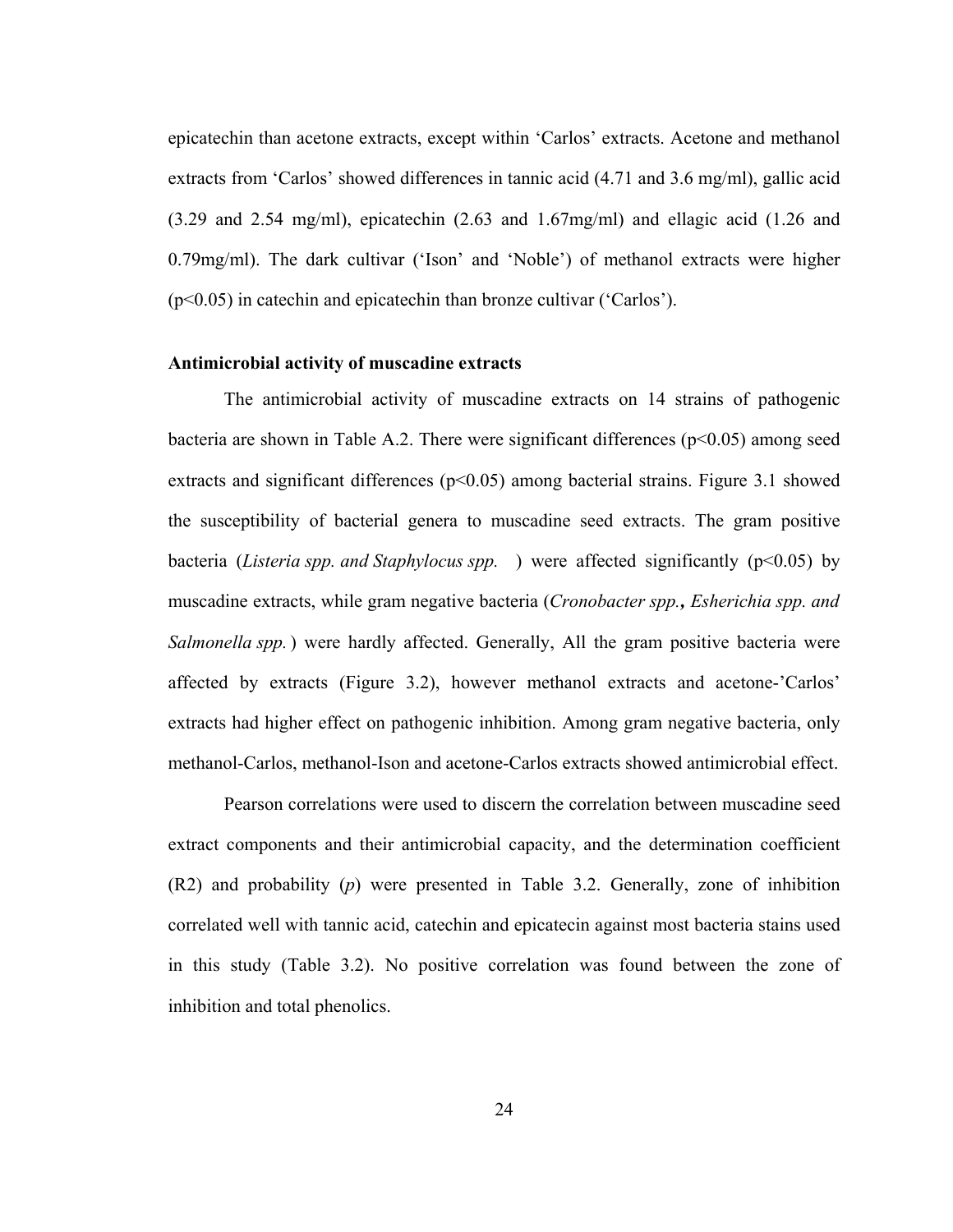#### **Antioxidant activity of muscadine seed extracts**

The antioxidant capacity was expressed as the induction period (IP) detected by the Rancimat® Instrument, with higher values being stronger antioxidant capacity Overall, all extracts showed higher  $(p<0.05)$  antioxidant capacity than the control (Figure3.3), except ethanol extracts of dark cultivar ('Ison' and 'Noble'). Of the measured organic acids and phenolic compounds, total phenolics  $(R^2=0.89, p<0.05)$ , tartaric acid ( $R^2=0.87$ ,  $p<0.05$ ), and gallic acids ( $R^2=0.82$ ,  $p<0.05$ ) were observed correlated  $(p<0.05)$  with induction period exhibited in Table 3.3.

#### **Discussion and Conclusions**

Muscadines contain high levels of certain phenolic compounds, unique among *Vitis* species, and their concentration varies among cultivars and extraction methods (Talcott and Lee 2002; Mbele et al., 2008). Several studies revealed the extraction efficiency among different solvents for plant materials (Duh et al., 1992; Yilmaz and Toledo 2006; Youssef and El-Adawi, 2006; Koffi et al., 2010). Aqueous solutions of ethanol, methanol or acetone were reported to perform better than the pure solvent for total phenol extractions from muscadine (Yilmaz and Toledo, 2006).

 In this study, regardless of cultivar, extraction efficiency was in the order of acetone (70% v:v) > methanol(100% v:v) > ethanol (95% v:v), in the determination of organic acids and phenolic compounds. Our results of the solvent efficiency were different from that reported in previous studies (Duh et al., 1992; Koffi et al. 2010). In Duh et al.'s study (1992), methanol was demonstrated to have better extraction efficiency than ethanol, acetone and chloroform for antioxidative components from peanut hulls, with efficiency increasing with increased solvent polarity. However, Koffi et al. (2010) reported ethanol to be more efficient than water, methanol and acetone, for the extraction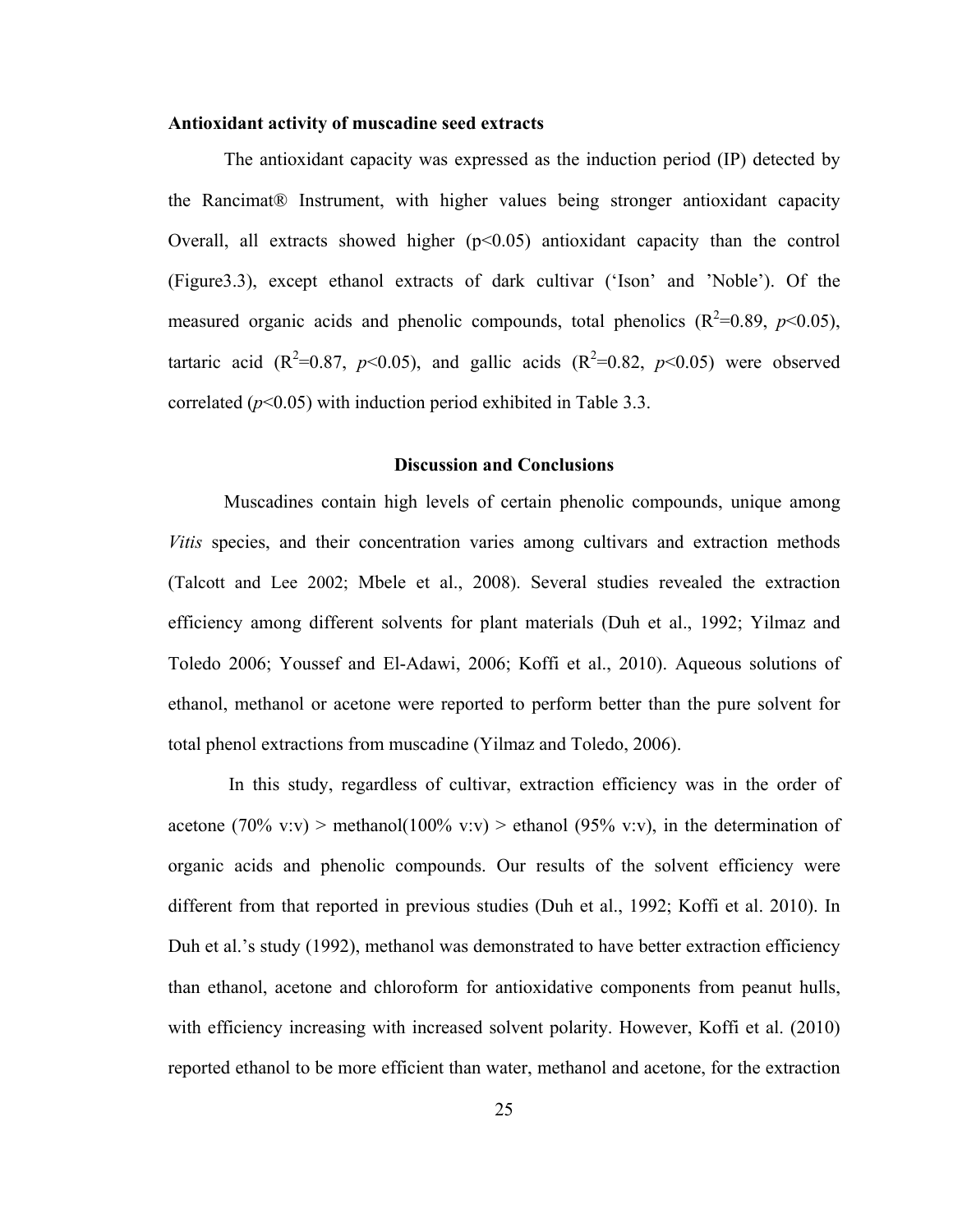of polyphenolic components from selected Ivorian plants. Aqueous solutions of ethanol, methanol or acetone were reported to perform better than the pure solvent for total phenol extractions from muscadine (Yilmaz and Toledo, 2006). One reason for this discrepancy is possibly because the solvents (acetone and ethanol) used in this study were mixed with water (pure solvents used in Duh et al. and Koffi et al.'s study), which would affect the polarity of solvents as well as their extraction efficiency. Another possible reason would be different phenolic compounds existed in between our samples and samples used in their studies, or some other unidentified fruit substance present, since chemical structures of phenolic compounds and interfering substance in fruits can affect the diffusion of phenolics into the extraction solvent so as to affect the extraction efficiency (Kallithraka et al., 1995; Prior & Cao, 1999).

Besides the extraction solvent used in this study, cultivar would be another factor to cause the variation of their component concentrations among seed extracts. The characteristics of muscadines vary significantly among cultivars in phytochemical components. Mbele et al. (2008) reported that phenolic concentrations and their antioxidant capacity of muscadines varied significantly among cultivars during berry development. Kim et al. (2008) concluded that water-soluble muscadine seed extracts of 'Ison'(dark) had higher total phenolics and polar fractions (malic, tartaric and gallic acids) than that of 'Carlos' (bronze). In the current study, for each solvent extraction, there was no cultivar difference in total phenolic concentrations. The possible reasons for this discrepancy could be as follows: 1) Organic solvents, used in current study, have much higher extraction efficiency than water solvents and then possibly result in different amount and types phenolic diffusion. 2) Seasonal (harvest time), geographic origin and agroecological differences likely exist for muscadines between the two studies. Many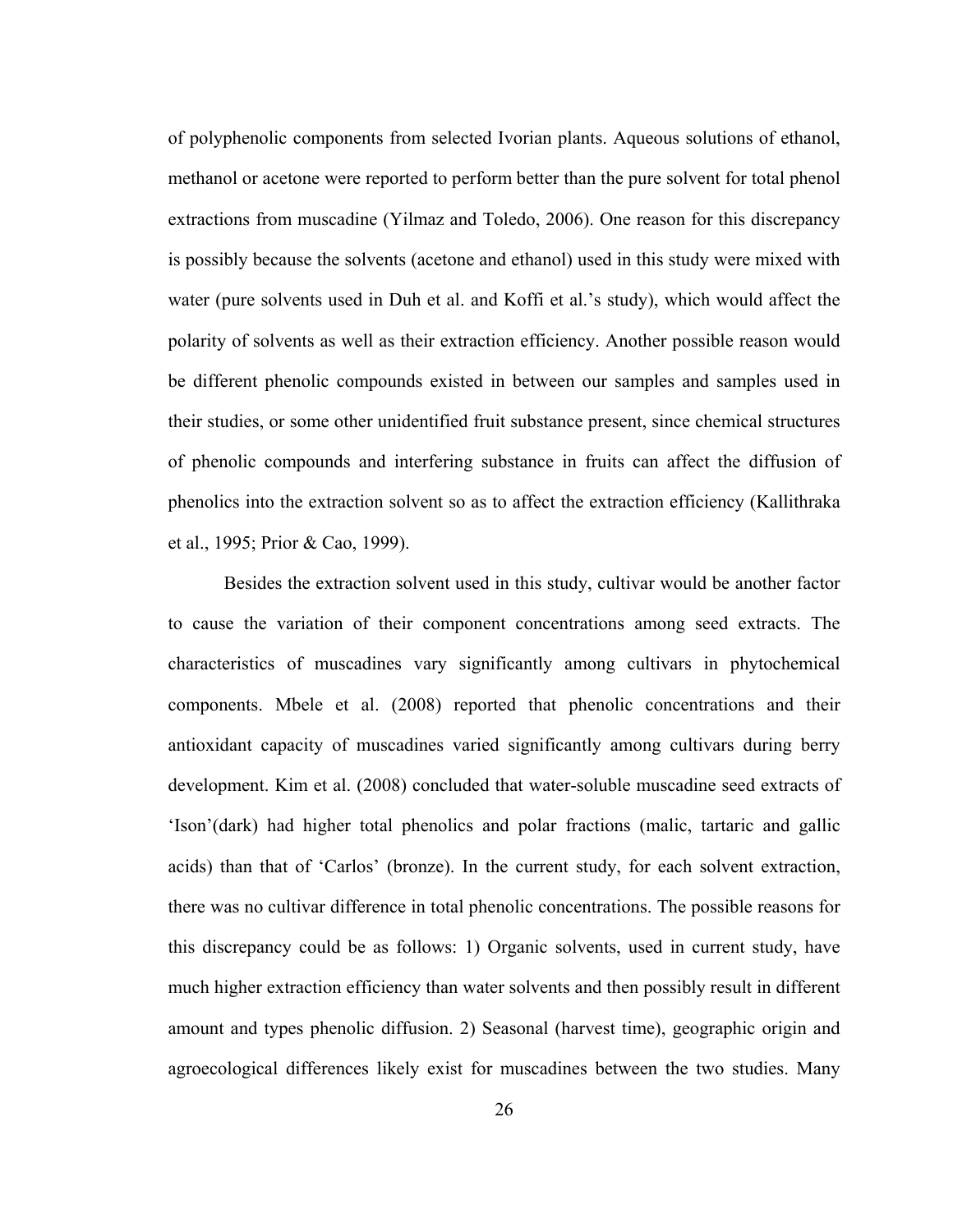similar studies have indicated the cultivars, harvest time and environmental conditions affect the phenolic content of grape seeds/fruits (Silva et al., 1991; Prieur et al., 1994; Fuleki and Ricardo-da-Silva, 1997; Revilla et al., 1997).

Phenolic compounds in muscadine play important antioxidant and antimicrobial roles (Musingo et al., 2001; Kähkönen et al., 2001; Pastrana-Bonilla et al., 2003; Yilmaz and Toledo 2004; Esekhiagbe et al., 2009). A strong positive correlation was observed between total phenolic concentrations in fruits and vegetables and their antioxidant activities (Velioglu et al., 1998; Gil et al., 2002; Esekhiagbe et al., 2009). Total phenolic content highly correlated ( $p$ < 0.05) with the induction period (R2=0.891, $p$ <0.01) in this study, consistent with previous reports. However, total phenolics tested in this study showed no correlation ( $p > 0.05$ ) with antimicrobial activity on gram negative bacteria, but correlated (p<0.05) with some of the gram positive strains: *Staphylococcus aureus, Listeria monocytogenes* ATCC 7694 and *Listeria monocytogenes* (knokout A and B). Previous studies demonstrated phenolics contribute significantly to antimicrobial capacity of spices (Tranter, 1993; Tassou, 1994; Fattouch et al., 2007; Esekhiagbe et al., 2009). However, it has also been suggested that total phenolics do not necessarily determine antimicrobial activity against some bacterial strains, but some other phytochemical might (Brown et al. 2009).

In conclusion, muscadine seed extracts demonstrated an effective antioxidant and antimicrobial property. Tannic, catechin and epicatechin might play an important role in antimicrobial capacity; total phenolics, tartaric and gallic acid might contribute a lot to antioxidant capacity. Certain types of phenolic compounds were possibly diffused by the organic solvents or together with some other possible components that could also contribute to antimicrobial or antioxidant ability. The results suggested that muscadine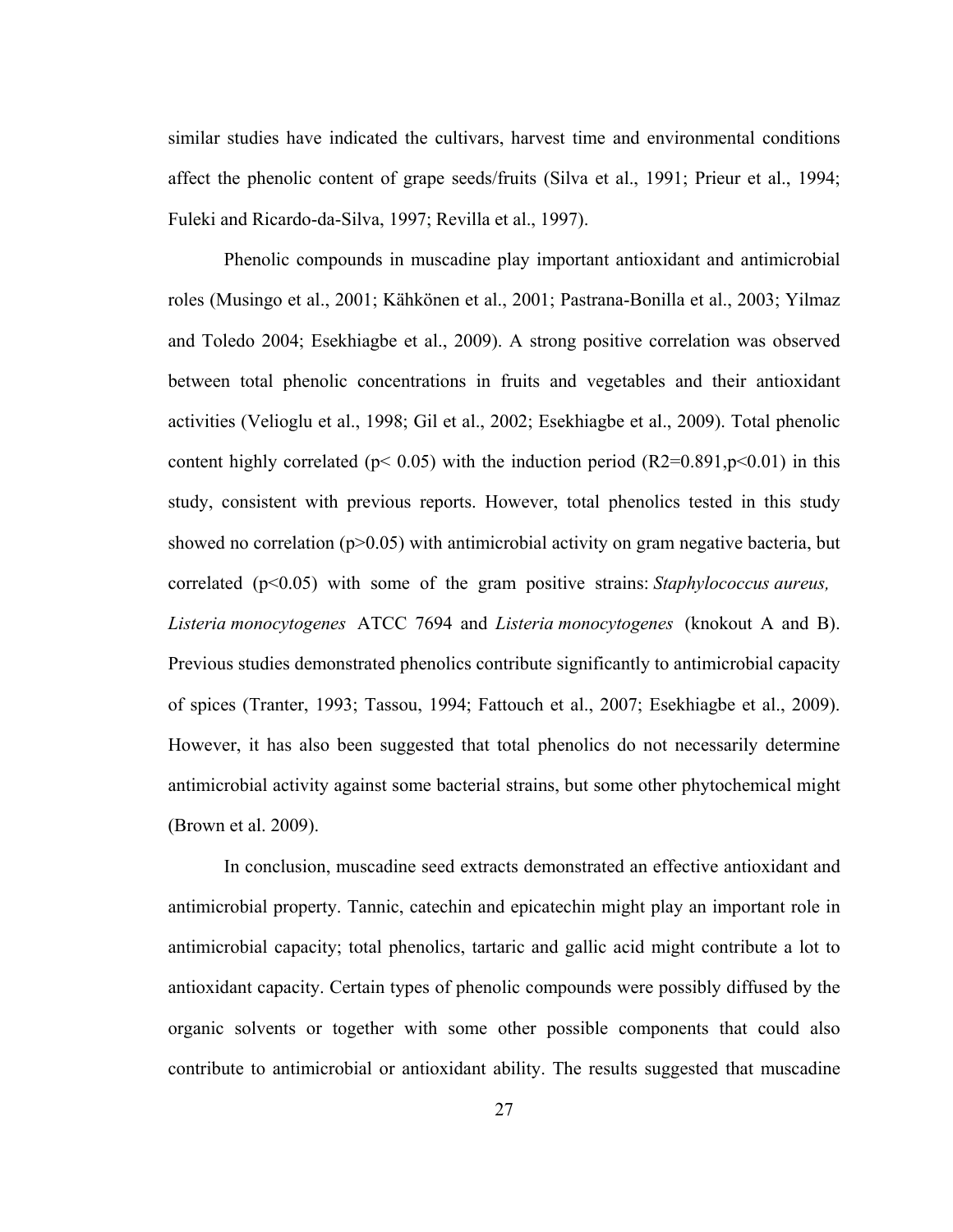seeds could be processed by organic solvents and be further used as potential natural antioxidants and/or nature antimicrobials. Further studies are needed to identify some other possible compounds in those organic solvents by High Performance Liquid Chromatography/ Mass Spectrometry (HPLC/MS).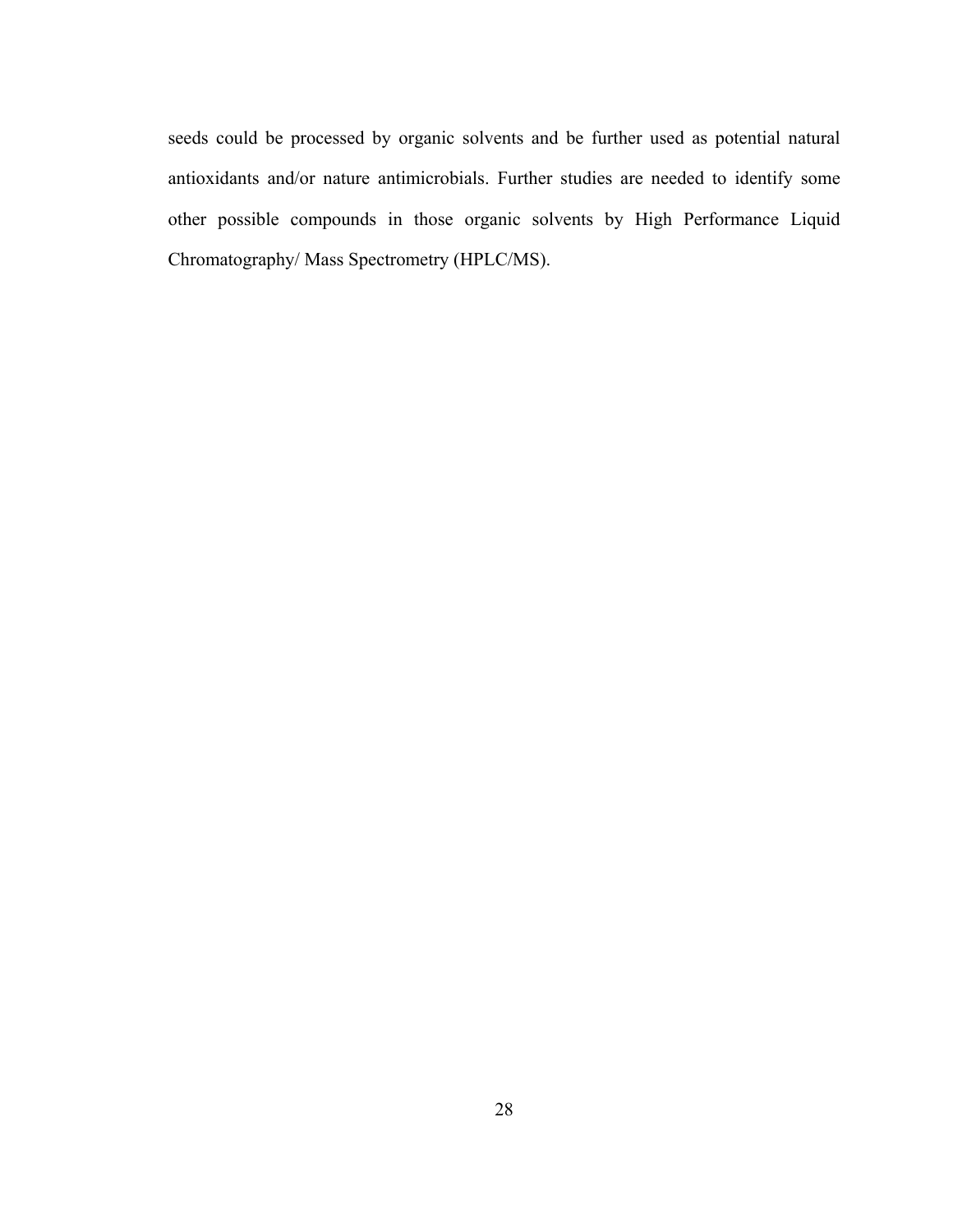|    | <b>Extracts</b> |             | Tartaric acid      | Tannic acid       | <b>Total phenolics</b> | Gallic acid       | Catechin | Epicatechin       | Ellagic acid       |
|----|-----------------|-------------|--------------------|-------------------|------------------------|-------------------|----------|-------------------|--------------------|
|    | Solvent         | Cultivar    |                    |                   |                        |                   |          |                   |                    |
|    |                 |             | Organic acid       | Phenolic compound |                        |                   |          |                   |                    |
|    | Acetone         | Carlos      | $1.49ab*$          | 4.71a             | 7.86ab                 | 3.29ab            | 1.74c    | 2.63c             | 1.26a              |
|    | 70% v:v         | <b>Ison</b> | 1.91a              | 1.53e             | 8.61a                  | 2.56bc            | 2.78b    | 3.71b             | 0.7 <sub>bc</sub>  |
|    |                 | Noble       | 1.37 <sub>bc</sub> | 1.82ed            | 9.03a                  | 4.03a             | 2.85b    | 2.70c             | 1.22a              |
|    | Ethanol         | Carlos      | 0.25d              | 1.01f             | 3.37d                  | 2.07cd            | 0.67d    | 0.94ed            | 0.75 <sub>bc</sub> |
|    | 95% v:v         | Ison        | 0.31d              | 1.35ef            | 3.70d                  | 1.33d             | 0.93d    | 0.92ed            | 0.97ab             |
|    |                 | Noble       | 0.18d              | 0.94f             | 3.66d                  | 1.27 <sub>d</sub> | 0.86d    | 0.78ed            | 0.81bc             |
|    | Methanol        | Carlos      | 1.13bc             | 3.6 <sub>b</sub>  | 5.86c                  | 2.54cd            | 1.64c    | 1.67d             | 0.79 <sub>bc</sub> |
| 67 | 100% v:v        | <b>Ison</b> | 0.93c              | 2.6c              | 5.81c                  | 1.56d             | 4.35a    | 3.55 <sub>b</sub> | 0.59c              |
|    |                 | Noble       | 0.98c              | 2.05d             | 6.23bc                 | 1.78cd            | 5.05a    | 4.98a             | 0.97ab             |
|    | <b>LSD</b>      |             | 0.4969             | 0.5244            | 1.8493                 | 0.8052            | 0.7057   | 0.8213            | 0.345              |
|    | <b>CV</b>       |             | 30.5064            | 13.841            | 17.9214                | 20.6738           | 17.7331  | 19.7027           | 22.4676            |

Table 3.1Total phenolics, organic acids and phenolic compounds (mg/ml) of organic solvent extracts from muscadine seeds

\*Mean Values (n=3) within columns having different letters are different (P<0.05).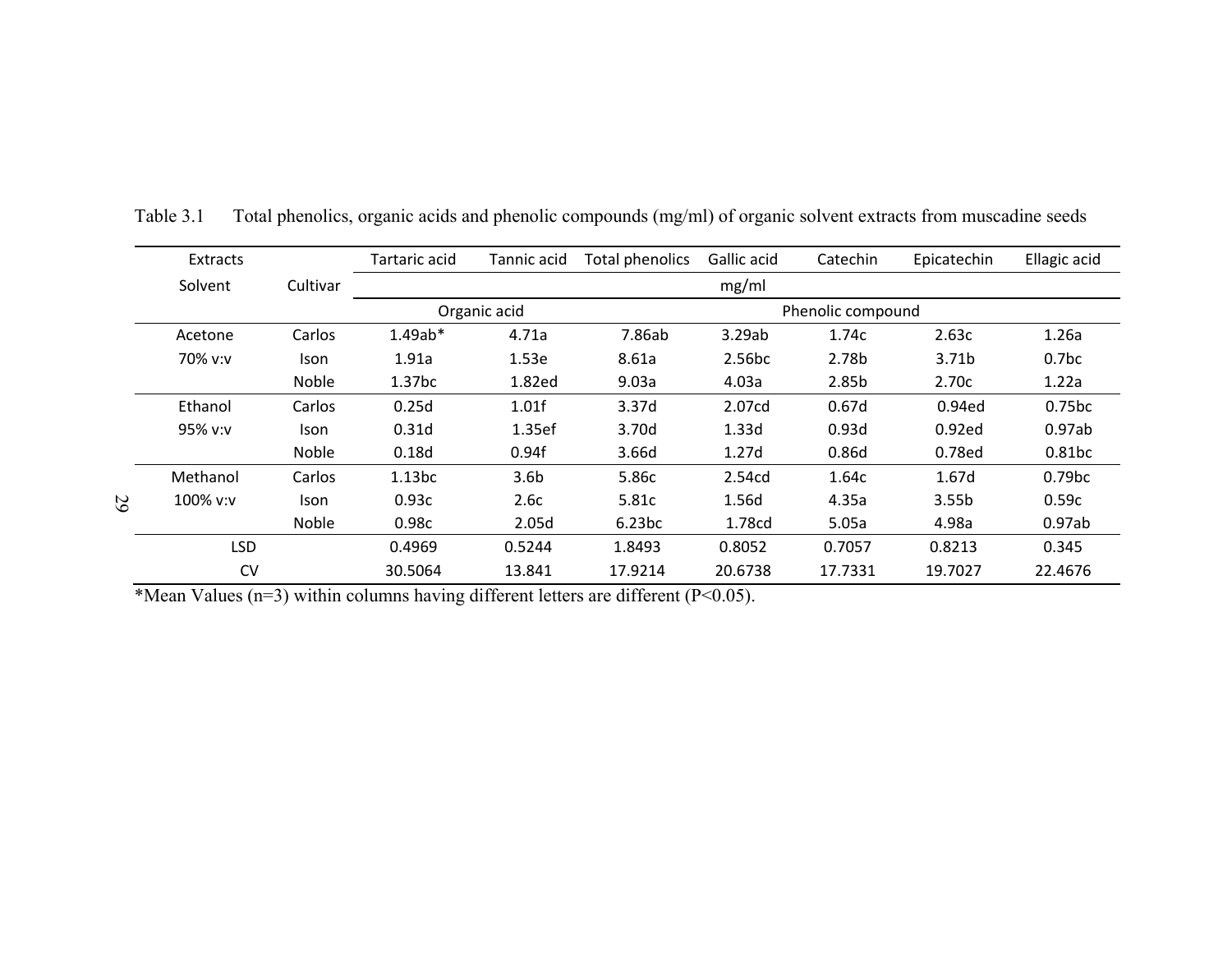|                        |         | Diameters of the inhibition zone $(R^2)$ |          |           |         |                 |            |           |
|------------------------|---------|------------------------------------------|----------|-----------|---------|-----------------|------------|-----------|
| Components             |         | Gram negative bacteria                   |          |           |         |                 |            |           |
|                        | Lmw☆    |                                          | Sa<br>Lg |           | Lm1     | Lm <sub>2</sub> | Lmk        |           |
| Organic acids          |         |                                          |          |           |         |                 |            |           |
| Tartaric acid          | $0.67*$ | $0.71*$                                  | $0.83*$  | 0.31      | 0.55    | ,-0.59          | $, -0.70*$ | 0.30      |
| Tannic acid            | $0.71*$ | $0.79*$                                  | $0.71*$  | $0.67*$   | $0.72*$ | 0.15            | 0.05       | $0.84*$   |
| Phenolic compounds     |         |                                          |          |           |         |                 |            |           |
| <b>Total phenolics</b> | 0.59    | 0.66                                     | $0.83*$  | 0.10      | 0.48    | $, -0.74*$      | $, -0.84*$ | 0.15      |
| Gallic acid            | 0.29    | 0.44                                     | 0.62     | 0.09      | 0.24    | $, -0.56$       | ,-0.61     | 0.08      |
| Catechin               | $0.77*$ | $0.67*$                                  | $0.67*$  | 0.01      | $0.72*$ | $, -0.45$       | $, -0.52$  | 0.18      |
| Epicatechin            | $0.80*$ | $0.70*$                                  | $0.75*$  | 0.06      | $0.71*$ | $, -0.59$       | $, -0.63$  | 0.15      |
| Ellagic acid           | 0.03    | 0.12                                     | 0.30     | $, -0.08$ | 0.04    | $, -0.04$       | $, -0.35$  | $, -0.15$ |

Table 3.2Pearson correlation coefficients between muscadine extract components and zone of inhibition

30 ☆ Lmw:*Listeria monocytogenes* EGD (wild Inl A and B); Lg:*Listeria grayii* ATCC 19120; Sa: *Staphylococcus aureus* ATCC 29213;

Li: Listeria innocua ATCC 19119; Lm:Listeria monocytogenes ATCC 19114; Lm:Listeria monocytogenes ATCC7694; Lmk:Listeria monocytogenes (knokout A and B)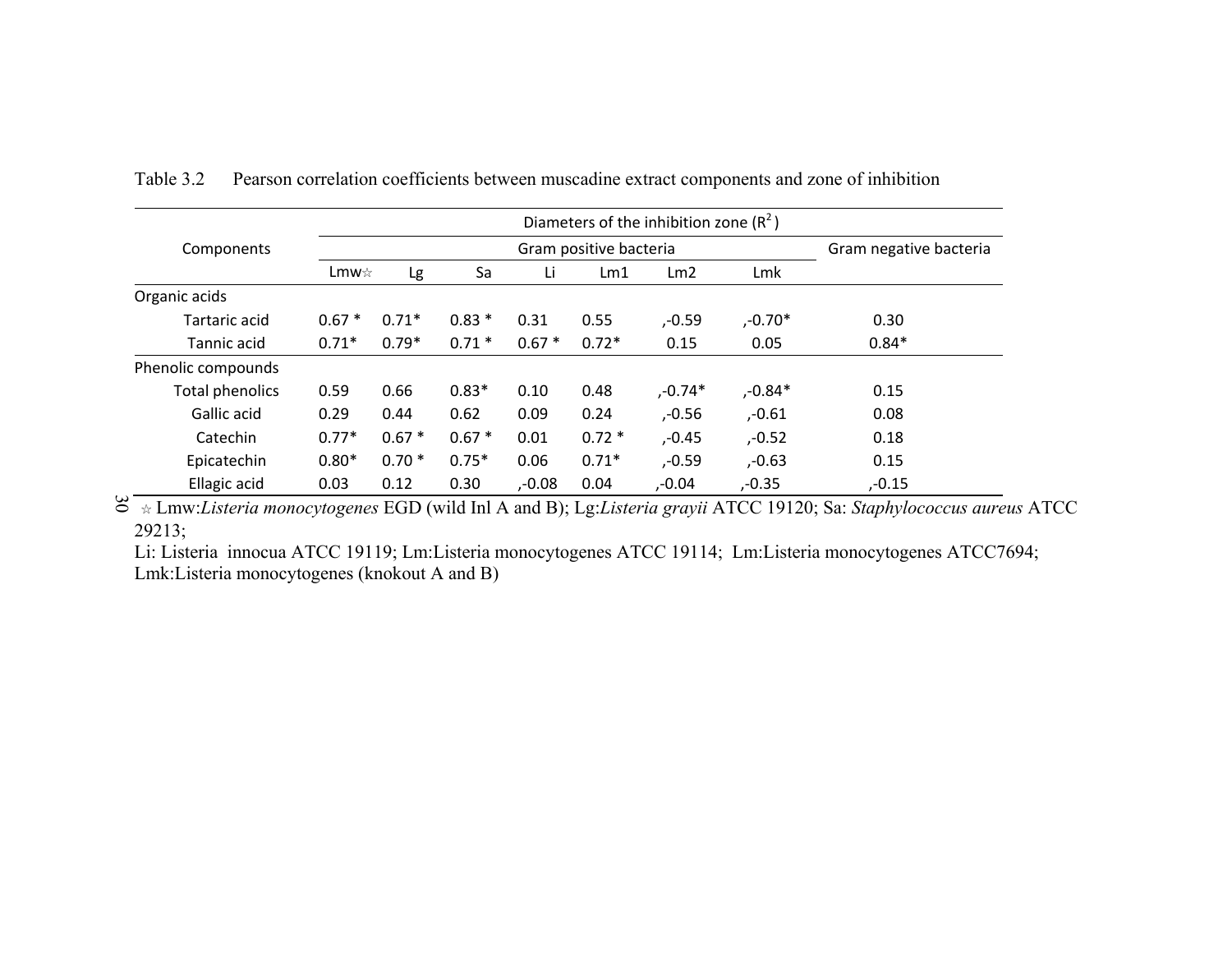| Components             | <b>Induction Period</b> |        |
|------------------------|-------------------------|--------|
|                        | R <sub>2</sub>          | р      |
| Organic acids          |                         |        |
| Tartaric acid          | 0.87                    | < 0.01 |
| Tannic acid            | 0.34                    | >0.05  |
| Phenolic compounds     |                         |        |
| <b>Total phenolics</b> | 0.89                    | < 0.01 |
| Gallic acid            | 0.82                    | < 0.01 |
| Catechin               | 0.41                    | >0.05  |
| Epicatechin            | 0.52                    | >0.05  |
| Ellagic acid           | 0.18                    | >0.05  |

Table 3.3 Pearson correlation analysis performed between the components in the muscadine seed extracts and induction period



Figure 3.1 Zone of inhibition (diameter: control=0.67cm) for different bacterial genus as affected by muscadine extract, regardless of cultivar (overall)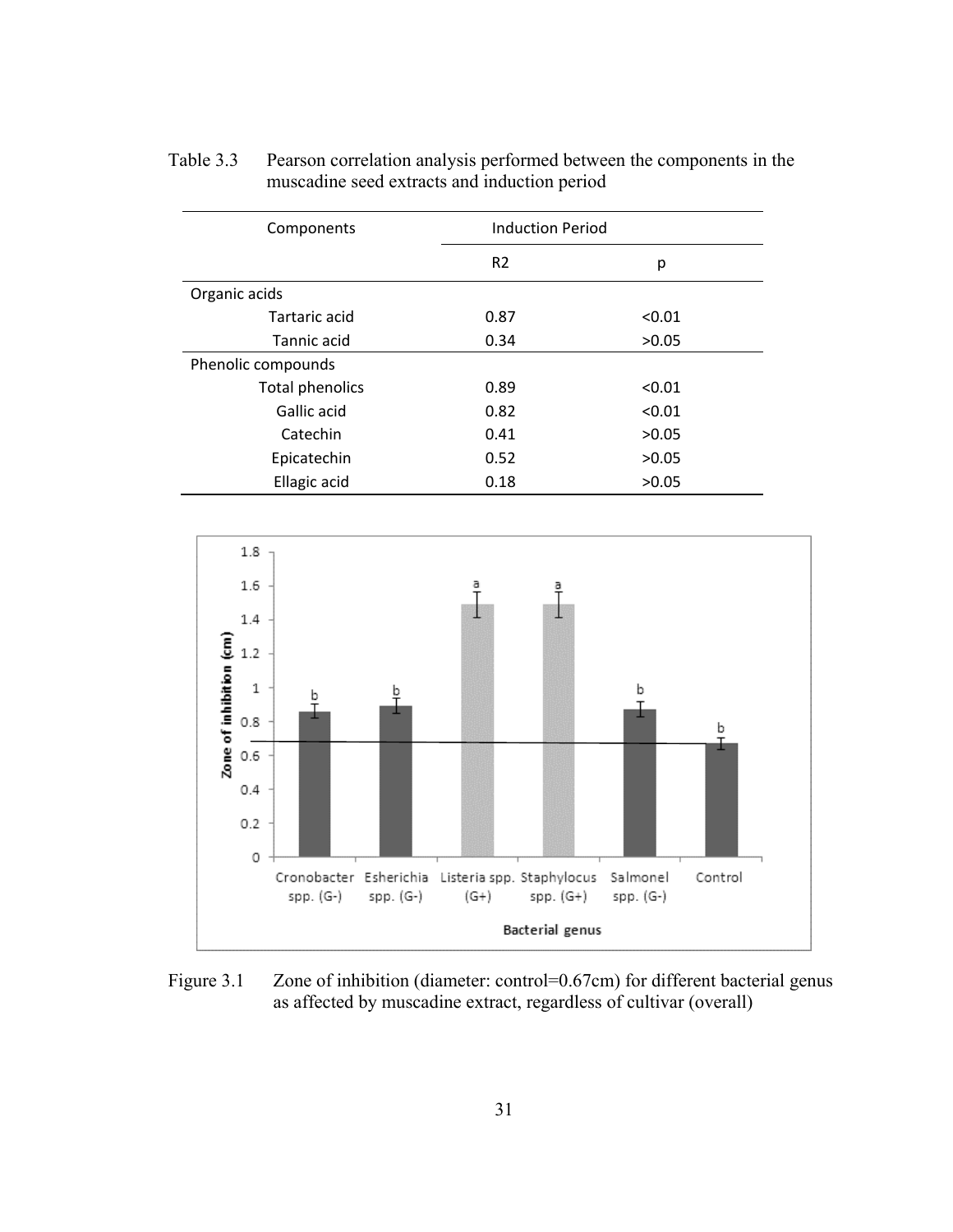

Figure 3.2 Zone of inhibition (diameter: control=0.67cm) for gram positive and gram negative bacteria as affected by all seed extracts.

Extracts: 1) C: Carlos; 2) I: Ison; 3) N: Noble; 4) Control: deionized water. \*Values having the same small letters are not significantly different (P>0.05). Values having the same capital letters are not significantly different (P>0.05).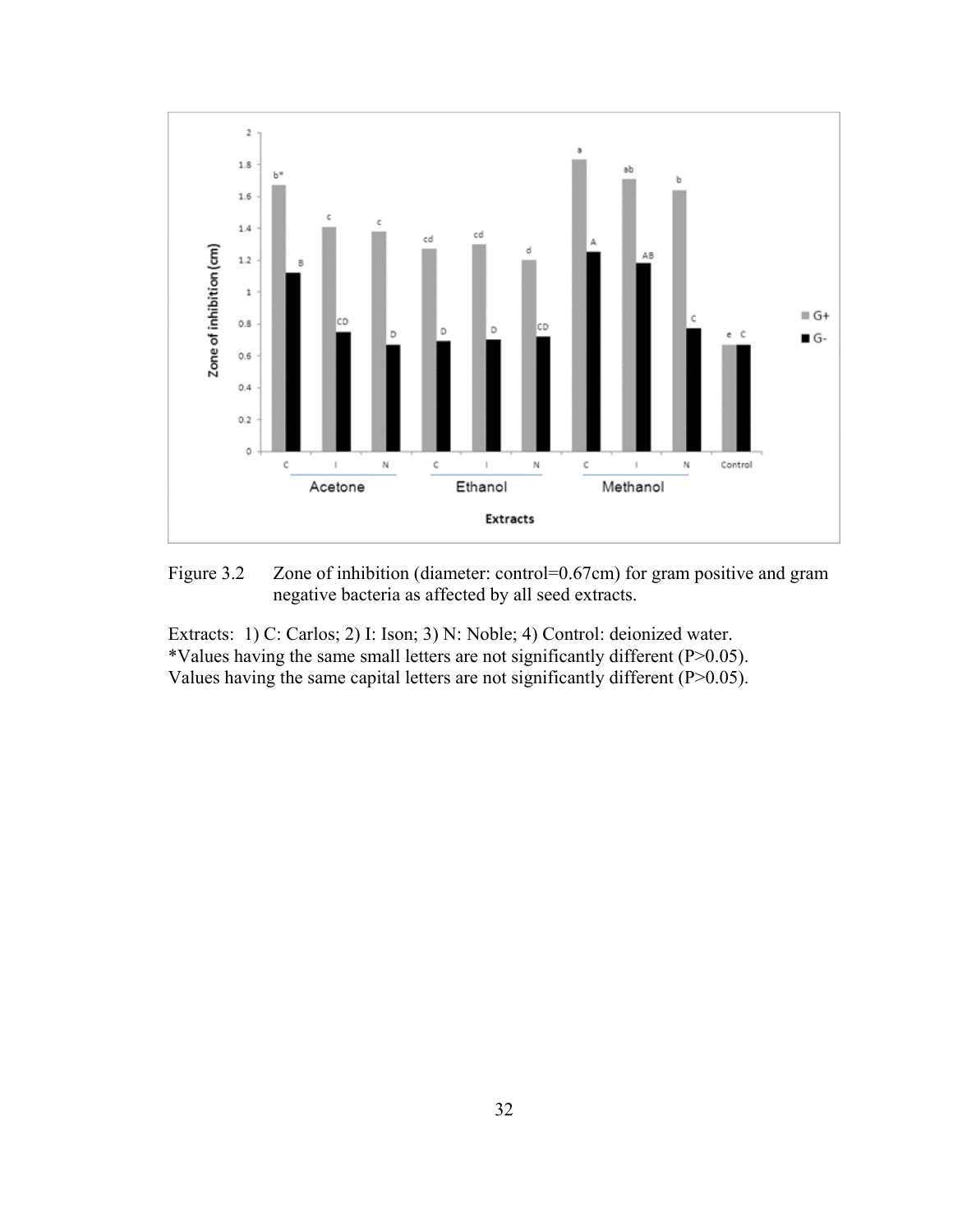

Figure 3.3 Antioxidant capacity (induction period) of muscadine extracts as affected by solvent\*cultivar

Extracts: 1) C: Carlos; 2) I: Ison; 3) N: Noble; 4) Control: deionized water

\*Values having the same small letters are not significantly different (P>0.05).

Values having the same capital letters are not significantly different (P>0.05).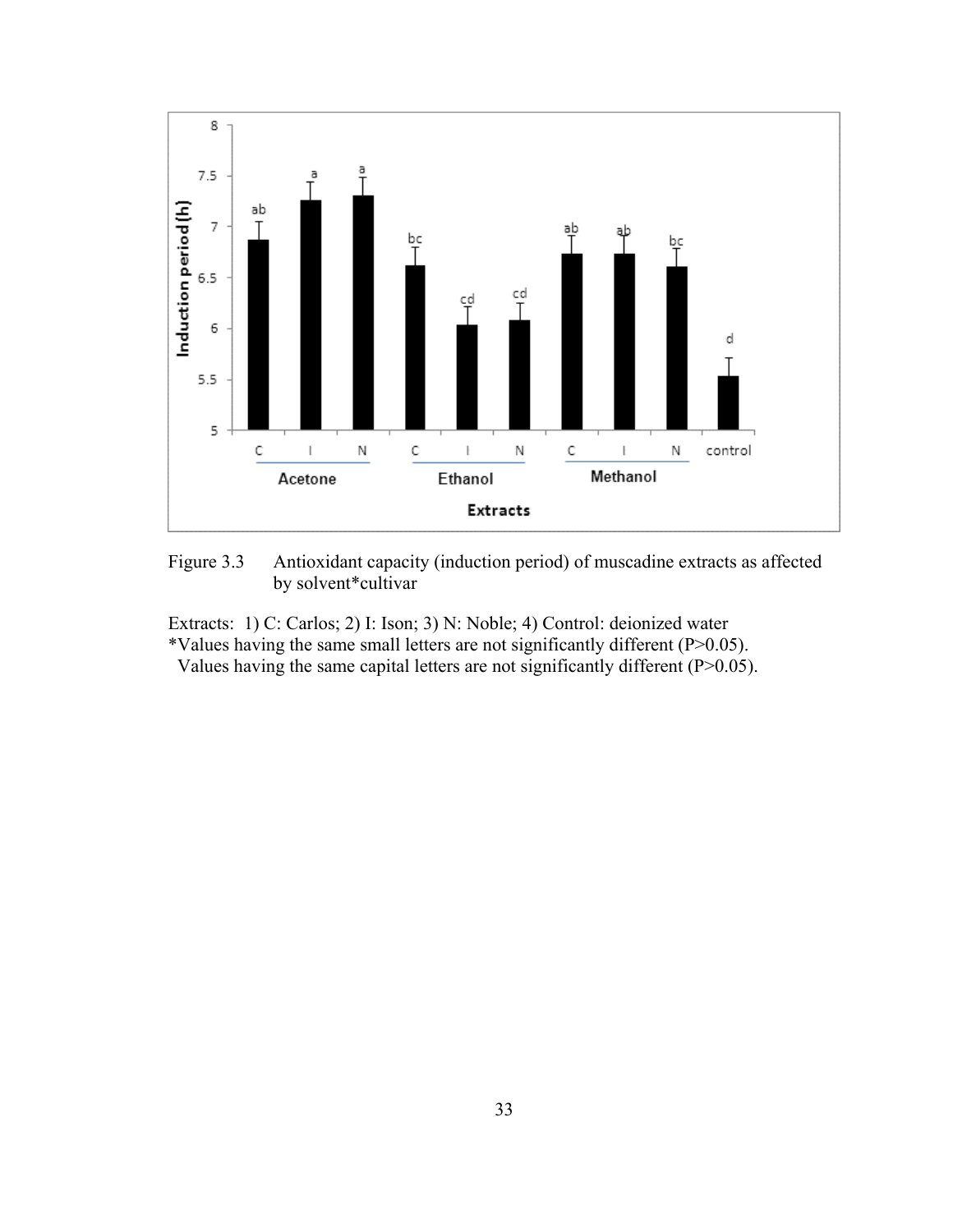### CHAPTER IV

# ANTIOXIDANT CAPACITY AND BIOACTIVE COMPOUNDS OF HOT WATER-SOLUBLE SKIN EXTRACTS FROM 17 MUSCADINE CULTIVARS

### **Abstract**

Muscadine (*Vitis ro tundifolia* Michx.) skins are rich in phenolics and organic acids, which possess strong antioxidant properties. Hot-water-soluble muscadine skin extracts were prepared from 17 cultivars (6 bronze and 11 dark). The antioxidant capacity (Rancimat®), pH, soluble solids, total phenolics, organic acids and individual phenolics of skin extracts were determined. Malic (1.60~6.02 mg/ml) and tartaric acids (2.51~6.55mg/ml) were the prominent aliphatic organic acids, while tannic  $(0.39 \sim 1.21 \text{mg/ml})$ , gallic  $(0.17 \sim 0.39 \text{mg/ml})$  and ellagic acids  $(0.15 \sim 1.03 \text{mg/ml})$  were the major phenolics acids. Dark-skin cultivars were higher  $(p<0.05)$  in total phenolics, tartaric, tannic and ellagic acids. Among dark cultivars, 'Alachua' had the highest (p<0.05) antioxidant capacity, similar to 'Albermarle', 'Regale', 'Southland' and 'Nesbit'. The results showed muscadine hot water-soluble extracts exhibited effective antioxidant property and the antioxidant activity were correlated with the content of malic acids and tartaric acids.

### **Introduction**

Natural antioxidants in plant-source materials have attracted considerable interest to the food industry because they are presumed safe with characteristic flavor, potential nutritional values and therapeutic effects (Heinonen et al., 1998; Wang and Lin, 2000).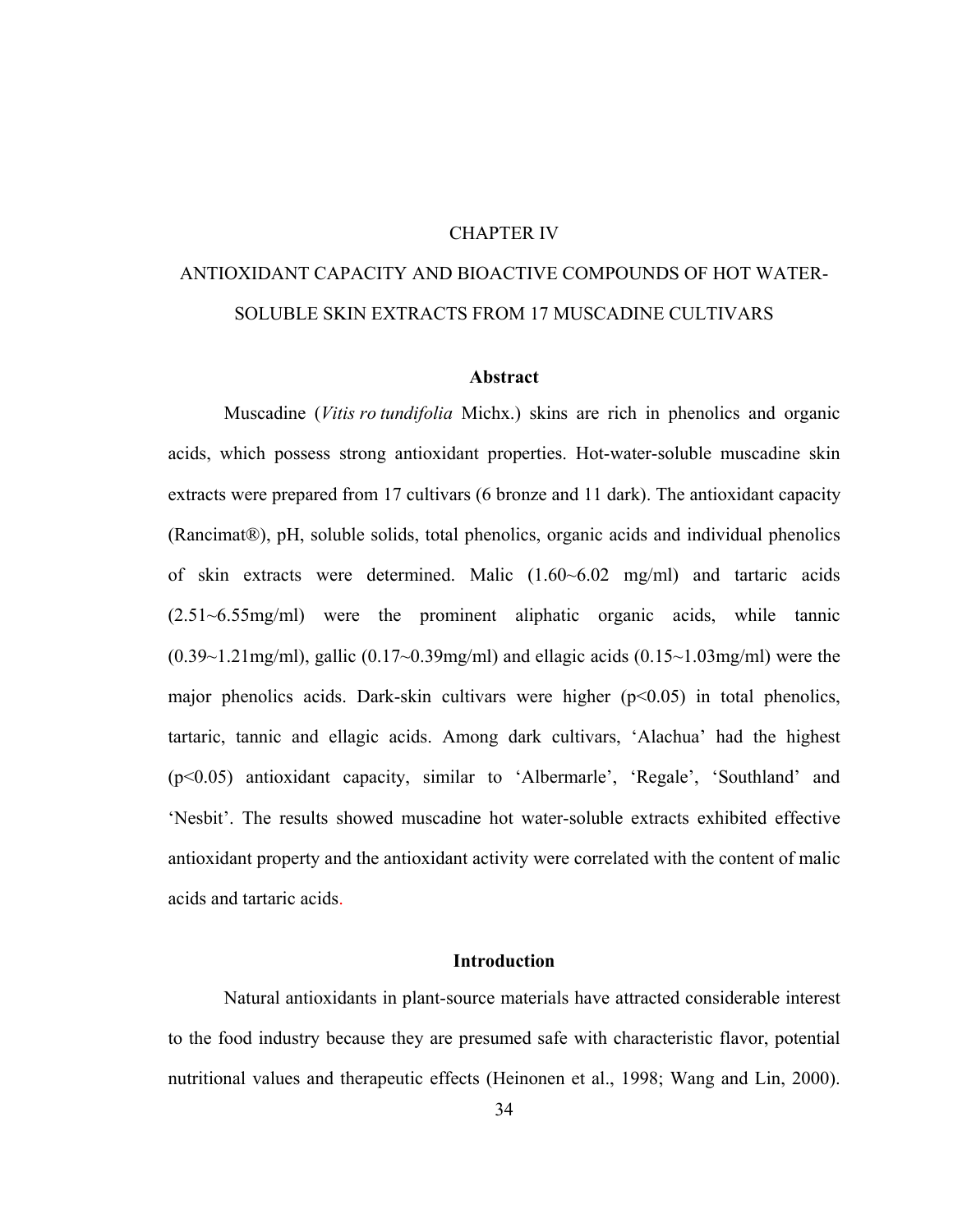Phenolics, secondary metabolites unique in higher plants, are of great importance due to their powerful antioxidant properties superior to vitamin C, vitamin E, carotenoids and some other well-known natural antioxidants (Gil et al., 2002; Kaur and Kappor, 2002; Shi et al., 2003).

Muscadine (*Vitis rotun difolia* Michx.) grapes are a species native to the Southeastern United States, used as table fruits, wine, juice, jam or jellies (Ector, 2001; Basiouny and Himelrick, 2001). Muscadines are an excellent source of dietary fiber, essential amino acids, minerals, various vitamins and phytochemicals with high nutritional values and health-promoting properties (Ector, 2001; Hartle et al.,; 2005 Threlfall et al., 2007). They are rich in phenolics and certain organic acids, and have been demonstrated to possess antioxidant properties and antimicrobial properties (Lee and Talcott, 2002; Pastrana-Bonilla et al., 2003). The phenolic content in muscadine seeds and skins are significantly higher than in pulp/juice or leaves (Pastrana-Bonilla et al., 2003). There are many cultivars varying in color from almost white or bronze to nearly black and could be generally classified into two groups: purple and bronze cultivars (Ector, 2001). Various studies have explored varying characteristics among muscadine cultivars (Mortensen, 2001; Striegler et al., 2005; Stringer et al.,2008). However, there are limited studies focused on cultivar differences in muscadine phenolics, organic acids and antioxidant properties (Mbele et al., 2008).

The objectives of this study were to: 1) discern the variation on antioxidant activity, major phenolic and organic acids among 17 muscadine cultivars; 2) and correlate the antioxidant capacity with bioactive components.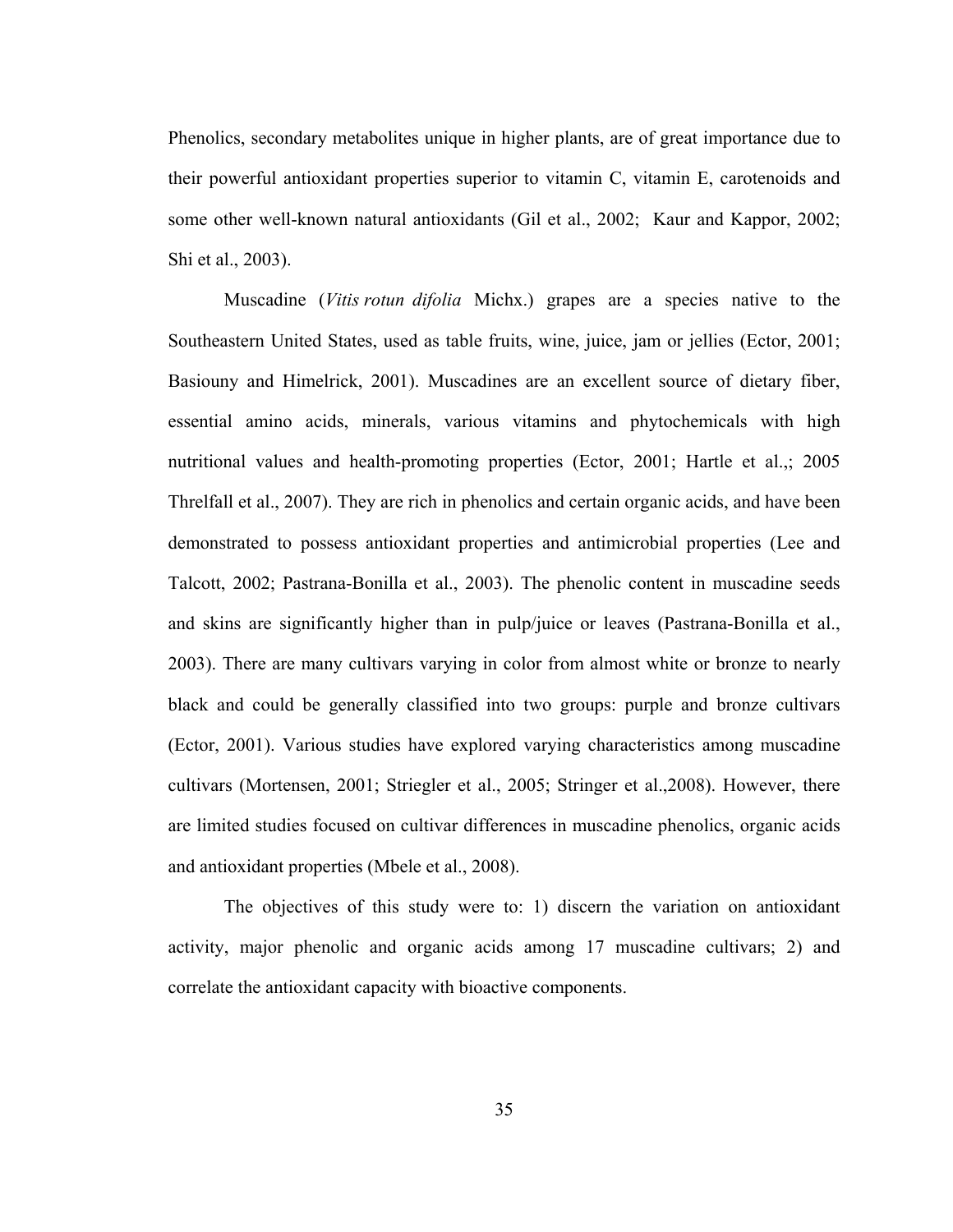#### **Materials and Methods**

#### **Chemicals and reagents**

Folin-Ciocalteu reagent, Sodium carbonate and pure standards of gallic acid (90% purity), (+)-catechin (95% purity), (-)-epicatechin (90% purity), ellagic acid (95% purity) ,malic acid and tannic acid were purchased from either Fluka (Milwaukee, WI, USA) or Sigma (St. Louis, MO, USA). Tartaric acid, acetic acid, hydrochloric acid, sulfuric acid, acetonitrile, and HPLC grade water (high-performance liquid chromatography of HPLC grade) were purchased from Fisher Scientific (Pittsburgh, PA, USA). Corn oil were purchased from a local supermarket (Great Value®, marketed by Wal-Mart Stores, Inc., Starkville, MS).

### **Muscadine extract preparation**

Muscadines of Seventeen cultivars, harvested in fall 2009, were provided by the USDA-ARS, Thad Cochran Southern Horticultural Laboratory (Poplarville, MS). They were 11 dark-skin ('Alachua', 'Black Fry', 'Ison', 'Nesbit', 'AD5-103', 'Albermarle', 'Black Beauty', 'Eudora', 'Noble', 'Regale', 'Southland'), and 6 bronze- skin ('Scarlet', 'Carlos', 'Janebell', 'Sweet Jenny', 'Fry' and 'CA9-37') muscadine cultivars. The grapes of each cultivar were separated into a pulp, skin and seed fraction, which had been freeze-dried, labeled and stored in a sealed glass vial at room temperature until further analysis. The skins were grounded into powder for further use in this study.

To prepare hot-water soluble skin extracts, one gram of skin powder was mixed with 5ml of deionized water in a screw-capped vial (National Scientific Co., TN) and vibrated for 1 min at room temperature  $(\sim 25^{\circ}C)$ . The mixture was autoclaved (121 $^{\circ}C$ , 103.4 kPa) for 15 min and centrifuged at 12000rpm (17,000 g) for 15 min (Eppendorf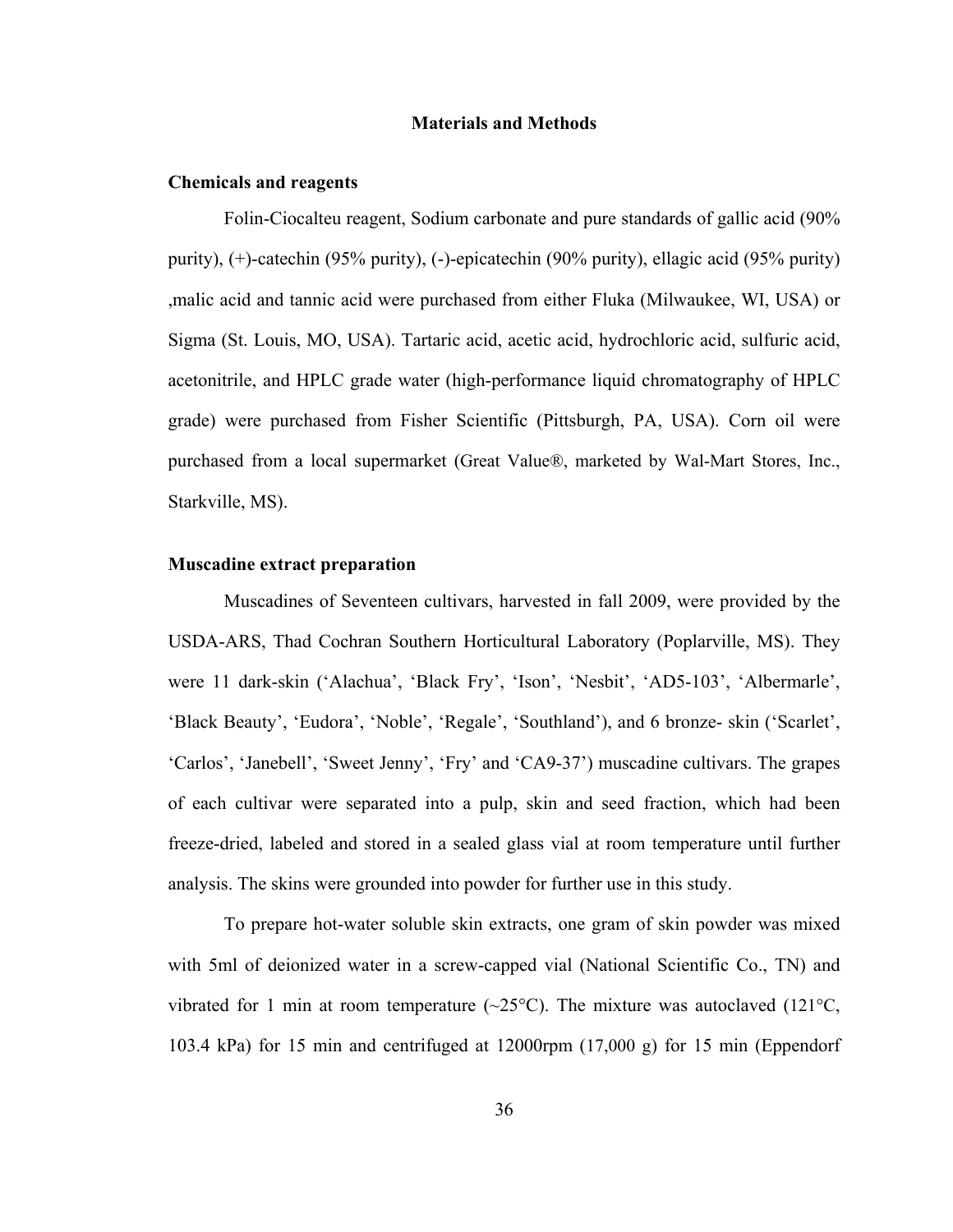centrifuge 5415C; Brinkmann Instruments, NY). After centrifuging, the supernatant was collected and filtered through a 0.20 μm syringe filter for further use (Millipore, Bedfors, MA).

### **Total phenolics, pH and Brix**

Total phenolic contents of water-soluble skin extracts were measured according to Folin-Ciocalteu procedure (Waterhouse, 2001). Each extract was properly diluted with deionized water and then mixed with 100ml of Folin-Ciocalteu reagent and 300ml of sodium carbonate. After standing for two hours, absorbance at 765 nm was measured with a Spectronic Genesys 5 UV-Vis Spectrophotometer (Fisher scientific Inc., Pittsburgh, PA). The analysis for each extract was done in triplicate and average values were recorded. All the results were expressed as milligrams of gallic acid equivalent (AGE) per milliliter of muscadine extract sample, using a standard curve generated with 100, 250, 500 and 1000 ppm of gallic acid (Figure A.1).

The pH values of muscadine skin extracts were measured at room temperature (about 25 °C) with a Corning Pinnacle 530 pH meter (Corning Inc, St. Liusis, MO). The soluble solids concentration was measured with a Bausch & Lomb Refractometer 33.46.10 (Bauch & Lomb Inc., Rochester, NY). The readings were recorded each time after calibration with deionized water, and expressed as °Brix.

### **High-performance liquid Chromatographic (HPLC) analysis for major phenolics and organic acids**

Each muscadine extract sample (25µl) was analyzed by HPLC using solvent programs for separation and quantification of and organic acids major phenolics.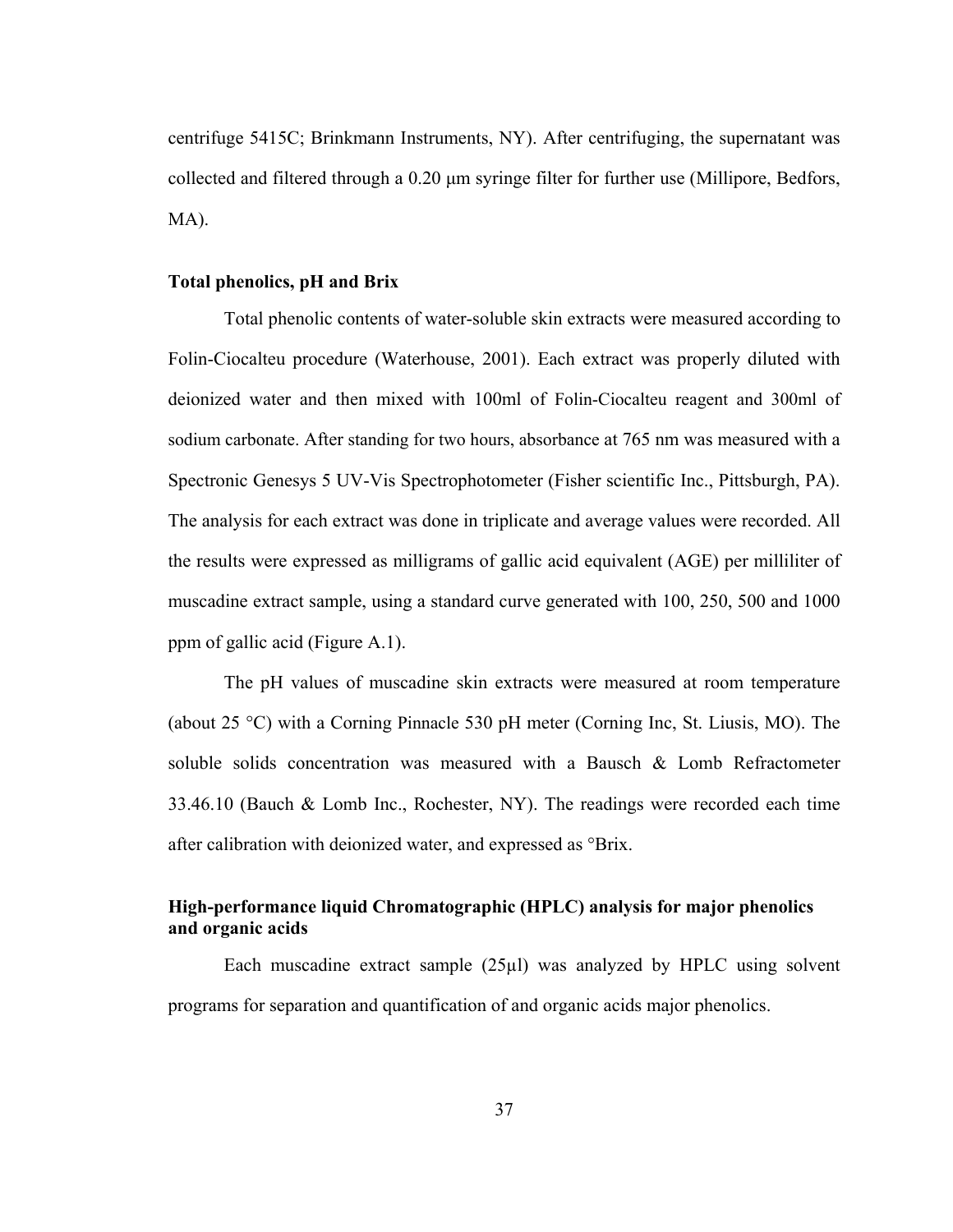To separate phenolics in the HPLC system, 4N HCL was added to each sample at 1:9 ratio (v/v) and placed in a water bath at 95˚C for one hour for acid hydrolysis of flavonoid glycosides to aglycones. After cooling down to room temperature ( about  $25^{\circ}$ C), each hydrolyzed sample was centrifuged at 12000 rpm (17000g) for 5 min using an Eppendorf model 5414 microcentrifuge (Eppendorf, Brinkmann Instrments, NY, USA), then filtered through a 0.45 µm syringe filter (Millipore, Bedford, MA) and injected into a Gemini C18, 250×4.6 mm, C18 column (Phenomenex Inc., Torrance, CA) in an Agilent HPLC 1100 (Agilent Technologies Inc., Santa Clara, CA) equipped with a diode array detector. The mobile phases were solvent A (methanol/acetic acid/water=10:2:88,  $v/v/v$  and solvent B (100% acetonitile). Individual phenolic compounds were detected at 260nm with a linear gradient used as follows: at 0min, 95% solvent A, 5% solvent B; at 1min, 90% solvent A, 10% solvent B; at 30 min, 30% solvent A, 70% solvent B; at 31min, 90%solvent A, 10% solvent B. The flow rate was 0.6 ml/min and individual phenolic compounds detected at 260nm.

To separate major organic acids (tartaric, malic and tannic acids), mobile phase was 0.01N H<sub>2</sub>SO4 at a flow rate of 0.6ml/min. Individual organic acids were detected at 215nm. Peaks for those phenolics and organic acids were intergraded analyzed by ChemStation software (Agilent Technologies). The column was calibrated between injections for 5min with the initial mobile phase. Individual compounds were identified based on the retention time of the corresponding standards and quantified by each standard curve (Figure A.2  $\sim$  A.9)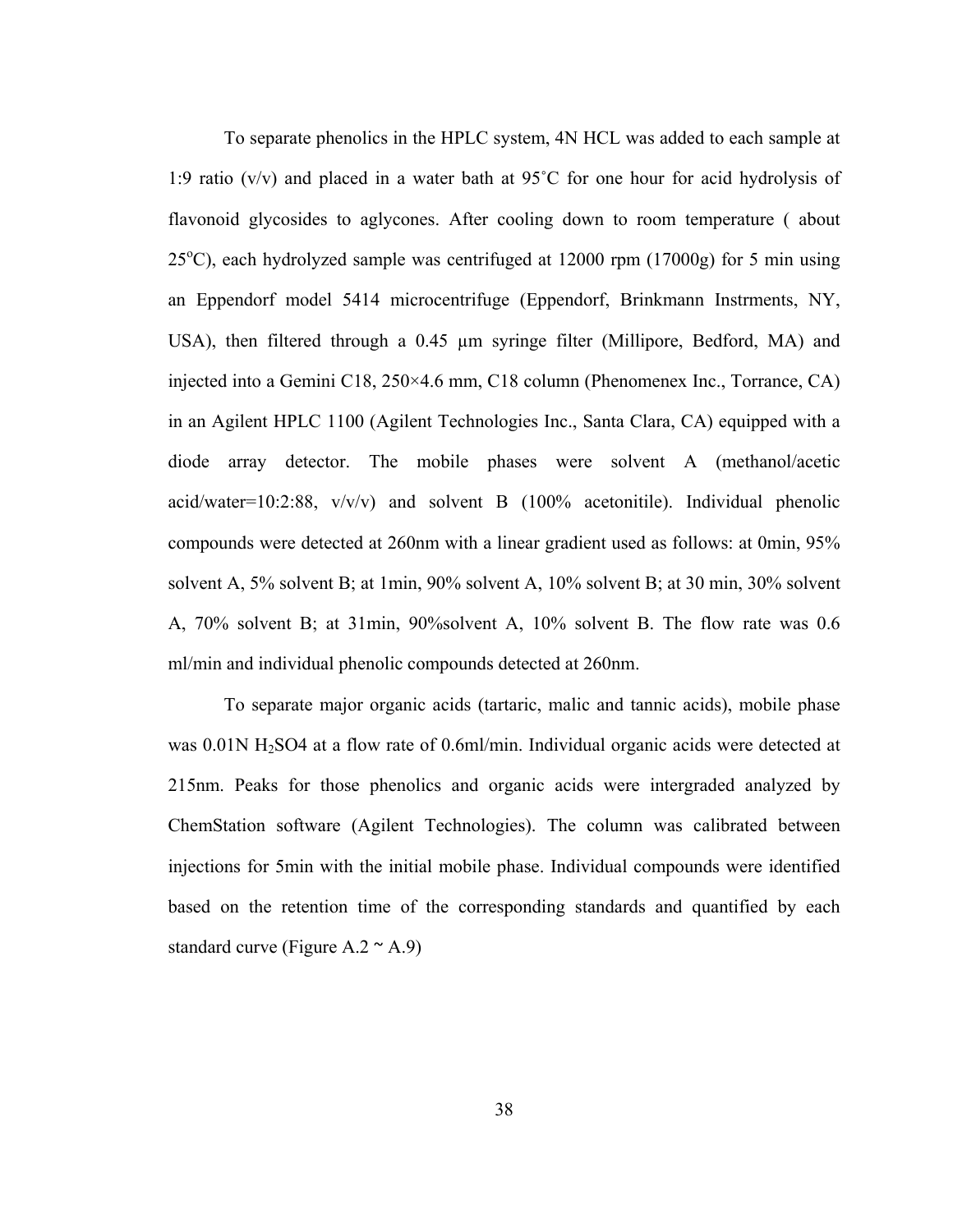### **Antioxidant activity of muscadine extracts**

Antioxidant ability was determined by using a model 743 Rancimat® (743 Rancimat®, Brinkmann Instruments, Inc., Westbury, NY). 0.477 ml of each skin extract was added to 4.523 ml of corn oil (Great Value, marketed by Wal-Mart Stores, Inc.); then the mixture was vibrated for around one minute. The control was 0.477ml of deionized water with 4.523 ml of vegetable oil. Then three grams of each mixture were loaded into the reaction vessel. The sample was explored to the airflow circulated at  $10\pm 0.2$ L/hr, while the heating temperature was kept at  $110 \pm 0.2$ °C throughout the experiment. Induction periods (IP) for the test samples were recorded. The induction period in this study can be described as the length of time that oil / oily mixture will be stable towards oxidation (Steinbach, 2007), which is the time up to the inflection point of the conductivity vs. time curve (Figure A.2) (Anonymous, 1999).

### **Statistical design and analysis**

 A one-way factorial arrangement (cultivar) with at least three replications in a completely randomized design was employed to assess the effects of different cultivars on pH, total phenolics, organic acids, phenolics and antioxidant ability. The Statistical Analysis System (SAS 9.2, SAS Institute Inc., Cary, NC) software was used for all statistical analysis. Analysis of variance or GLM procedure was performed to the data. Means separation was performed ( $P \le 0.05$ ) by using Fisher's protected Least Significant Difference (LSD) or Duncan's test.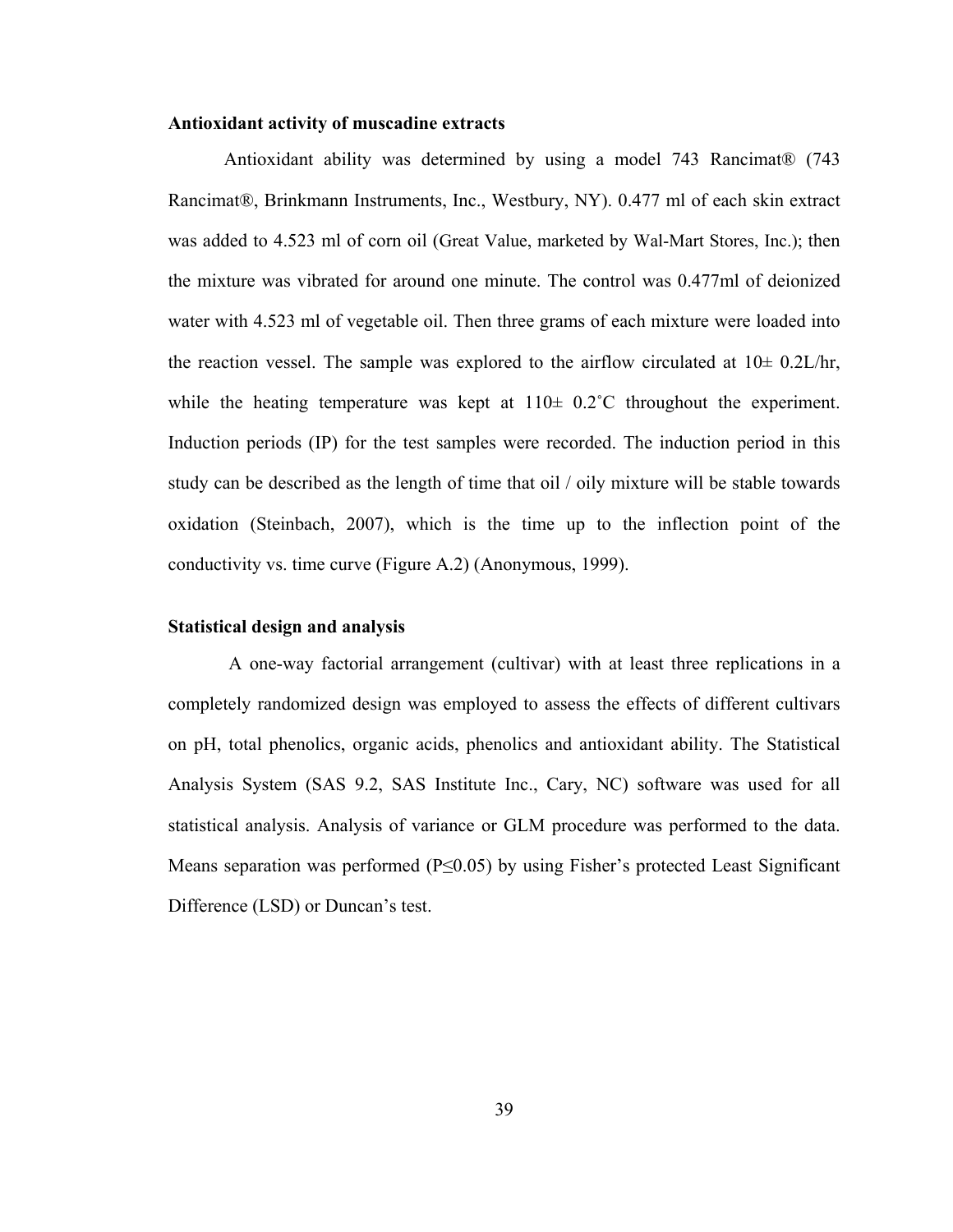#### **Results**

### **Soluble solids, pH, total phenolics, organic acids, and phenolic compounds in muscadine skin extracts from bronze-skin and dark-skin cultivars**

The muscadine skin extracts from 17 cultivars in this study were divided into two groups based on their skin color: bronze-skin extracts and dark-skin extracts. The soluble solids (°Brix), pH, total phenolics, organic acids and individual phenolics in both groups are presented in Table 4.1**.** For all extracts, the concentration of polar fractions (malic, tartaric) was higher than phenolics (tannic, gallic and ellagic acids) and no significant amount of catechin or epicatechin was detected. Malic acids and tartaric acids were the major aliphatic organic acids and had the highest concentration among all the individual components analyzed by HPLC.

There was no significant cultivar difference ( $p<0.05$ ) in soluble solids ( $\text{Brix}$ ) within either bronze-skin group or dark-skin group. However, there were significant differences ( $p<0.05$ ) among bronze-skin cultivar extracts in pH (3.11 $\sim$ 3.66), total phenolics (2.99~4.80mg/ml), malic acid (1.94~4.63mg/ml), tartaric acid  $(2.51~5.63$ mg/ml), tannic acid  $(0.39~0.89$ mg/ml) and gallic acid  $(0.18~0.32$ mg/ml). Among dark-skin cultivars, significant differences were detected in pH (3.03~3.53), total phenolics (2.49~5.97mg/ml), malic acid (1.60~6.77mg/ml), tartaric acid (3.09~6.55mg/ml), gallic acid (0.17~0.39mg/ml) and ellagic acid (0.17~1.03mg/ml).

### **Antioxidant property of muscadine skin extracts from bronze-skin and dark-skin cultivars**

Antioxidant capacity of muscadine skin extracts for corn oil was measured by Rancimat® method expressed as induction period, IP (Figure 4.1). Antioxidant capacity is highest for the largest IP. All 17 cultivars show effective antioxidant capacity,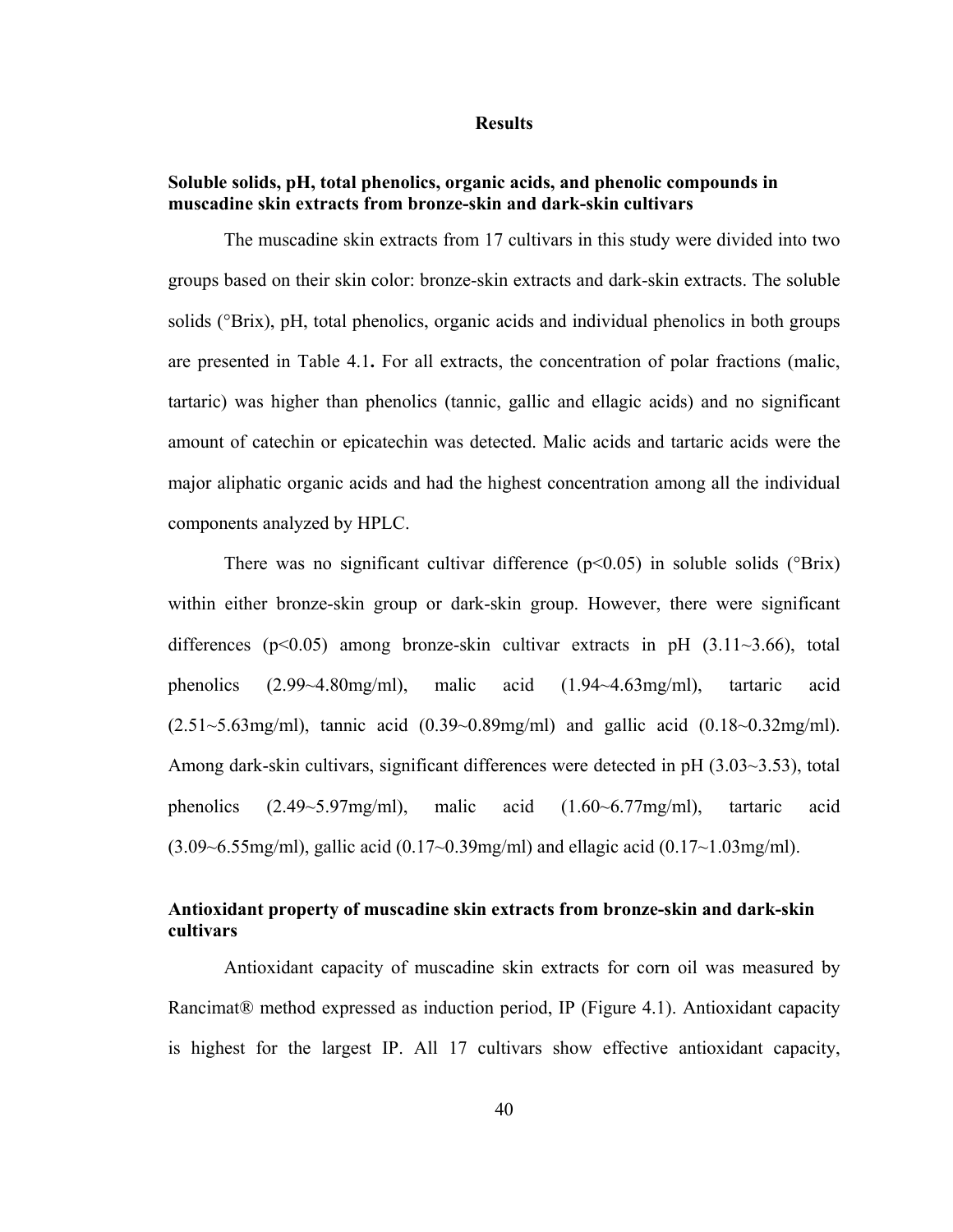compared with the control (Fig.  $4.1.A$ ). Among the bronze-skin cultivars (Figure  $4.1.B$ ), there was no differences  $(p>0.05)$  in antioxidant capacity, but they were all higher (p<0.05) than the control. All the dark-skin extracts (Fig. 4.1.C) showed effectiveness but different (p<0.05) antioxidant property against oil oxidation, ranging from 8.69 ('Black Beauty') to 9.66 ('Alachua').

Based on the different antioxidant capacity among cultivars, the skin extracts were classified into three levels (Table 4.2): high-antioxidant group (IP  $> 9.30$  h), medium-antioxidant group  $(9.00 < IP < 9.30$  h) and low-antioxidant group  $(IP < 9.00)$ (Table 4.2). Malic acid and tartaric acid were the only compounds that were different among the three groups ( $p<0.05$ ); they were higher in the higher antioxidant group.

Between dark and bronze skinned cultivars (Table 4.3), the dark-skin cultivars showed significant higher ( $p<0.05$ ) levels than the bronze-skin cultivars in total phenolics (4.53 and 3.81mg/ml), tartaric acid (4.67 and 4.05mg/ml), tannic acids (0.92 and 0.71mg/ml) and ellagic acid (0.49 and 0.28mg/ml).

#### **Discussion and Conclusions**

Muscadine phenolic compounds had been reported to vary among cultivars (Mortensen. 2001;Stringer et al. 2008; Mbele et al., 2008). Pastrona-Bonilla et al. (2003) quantified the phenolic contents in various portions of muscadine grapes from ten cultivars (five dark and five bronze) and a wide variation among cultivars in phenolic compounds was observed. Striegler et al. (2005) showed that total phenolics (3012  $\sim$ 6586 mg/kg fresh weight) and ORAC values (23  $\sim$  66 mol of Trolox exuivalents (TE) per gram fresh weight) for whole grape were not different among cultivars. In this study, however, we found significant differences (P<0.001) in total phenolics and antioxidant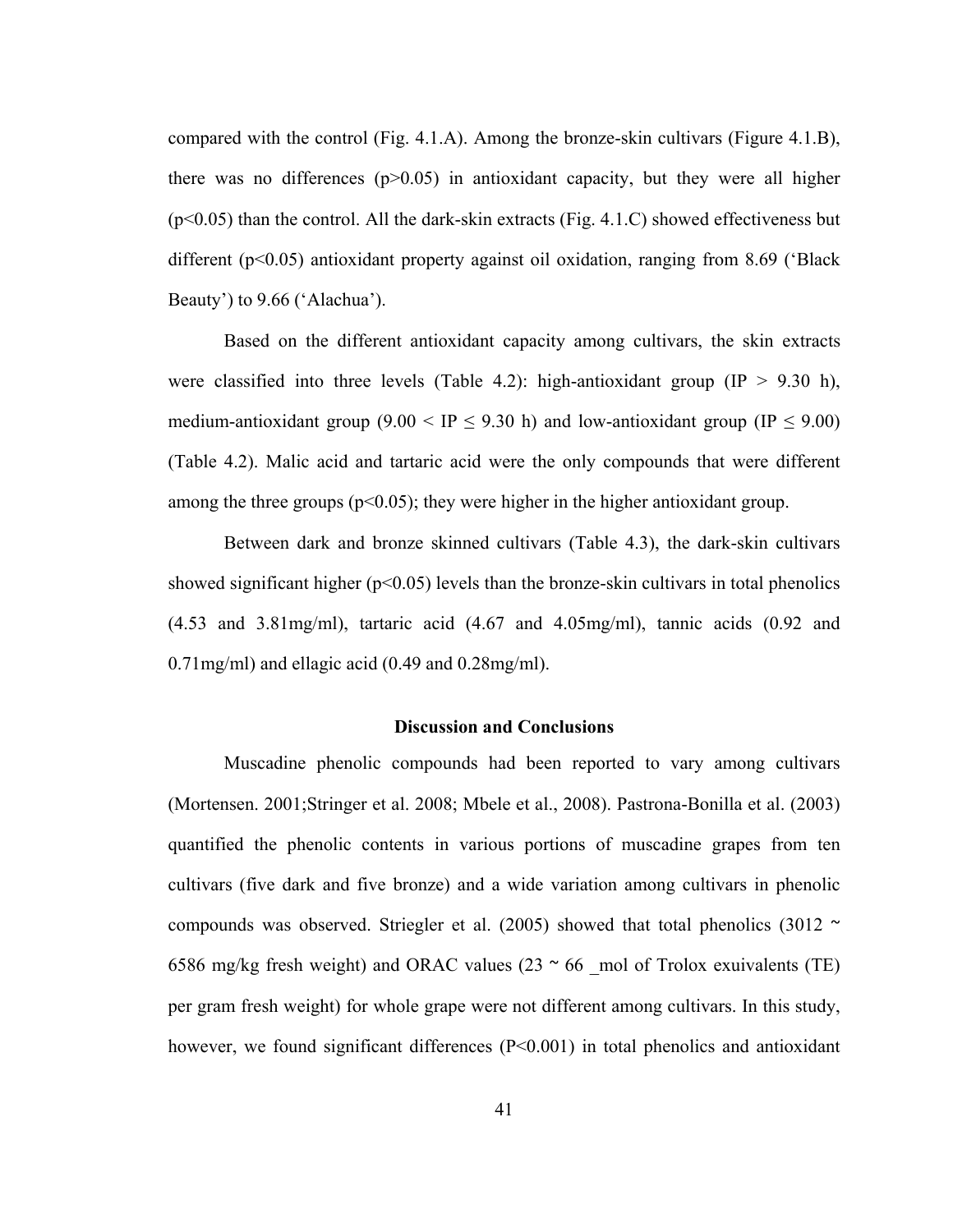capacity (Induction Period) among cultivars. The composition of muscadines may be influenced by various factors such as maturity, variety, growing region and year (Silva et al., 1991; Prieur et al., 1994; Lamikanra, 1995; Revilla et al., 1997). Different extraction methods used could be another possible reason for this discrepancy.

A strong positive correlation between phenolic concentration and antioxidant activity was repeated by several researches (Boyle et al 1990; Gil et al.2002; Pastrana-Bonilla et al. 2003; Mbele et al. 2008). Musacdines are an excellent source of several certain phytochemicals, including phenolic compounds (gallic acid, catechin, epechatachin, ellagic et al.) and organic acids (malic acid, tartaric acid et al.), which are considered to be associated with antimicrobial, antioxidant or disease prevention properties (Ector et al.,1996; Striegler et al., 2005). However, in this study, the variations of total phenolic content and individual phenolic acid content among the different antioxidant levels were not significant  $(P<0.05)$  (Table 3). Therefore, it is presumable that the phenolic content may not be the main factor that contributes to the antioxidant activity of hot water-soluble skin extracts and that some other antioxidant compounds other than phenolics might be present in higher antioxidant or have stronger antioxidant capacity.

Most polyphenolic compounds are hydrophobic and located in grape skins and seeds; the major phenolics in the skins include ellagic acid, myricetin, quercetin, kaempferol and resveratrol (Pastrana-Bonilla et al., 2003). Most organic acids of grapes or muscadines are hydrophilic and located in skins; more than 90 percent of the total organic acids in grapes are tartaric and malic acids (Lamikanra et al., 1995). This study showed that tartaric and malic acids were the dominant organic acids in the skin extracts with relatively higher levels, while the phenolic acids (tannic, gallic and ellagic acids)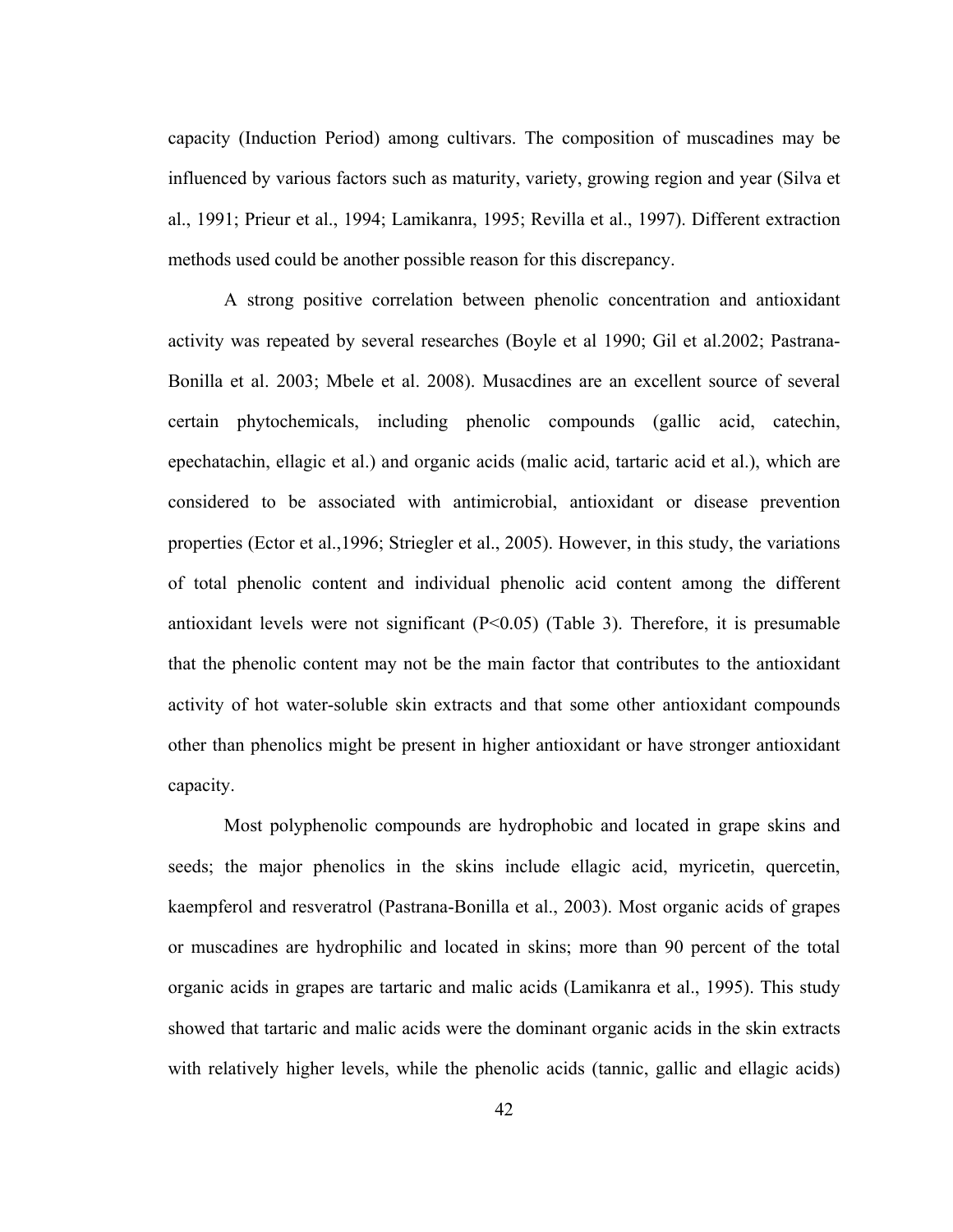were relatively lower. This might be due to their different water soluble abilities. Malic and tartaric acids were prominent organic compounds in grapes and reported to exhibit effective antioxidant activity (Pokorny, 1991; Lamikanra et al., 1995; Gil et al., 2002). In this study, the antioxidant activity might be partially dependent on the concentrations of tartaric and malic acids, which were different  $(p<0.05)$  among different antioxidant level groups (Table 4.2). Tartaric and malic acids were most prominent among chemical components tested, which could be an important factor that contributes to the antioxidant activity of the hot water-soluble skin extracts.

The color of grape skins is determined by the content of anthocyanins, which are the red pigments in the grapes producing red or purple color and perform strong antioxidant activity (Ichikawa, 2001; Puupponen-Pimiä et al., 2005). Muscadines are usually divided into two groups: dark-skin cultivars and bronze-skin cultivars based on their skin color, which might have different characteristics between each other. In Weng's study (2008), muscadine juice from dark cultivars had lower pH (*P*<0.05) and higher content of tartaric and tannic acids than that from bronze cultivars. Kim et al. (2009) showed seed extracts from 'Ison' (a dark-skin cultivar) had lower pH and higher organic acids, total phenolics, and some major phenolics than seed extracts from 'Carlos' (bronze-skin cultivar). The comparison between dark-skin and bronze-skin cultivars in this study (Table.4.3) was consistent with the above research even though we used a different part (skin) of muscadines. Pastrona-Bonilla et al.(2003) quantified the phenolic contents in muscadine skin extracts from ten cultivars (five dark and five bronze) and dark-skin cultivars showed higher values than bronze-skin only in total anthocyanin within leaves or skins, which differed from our results. Possible reasons for this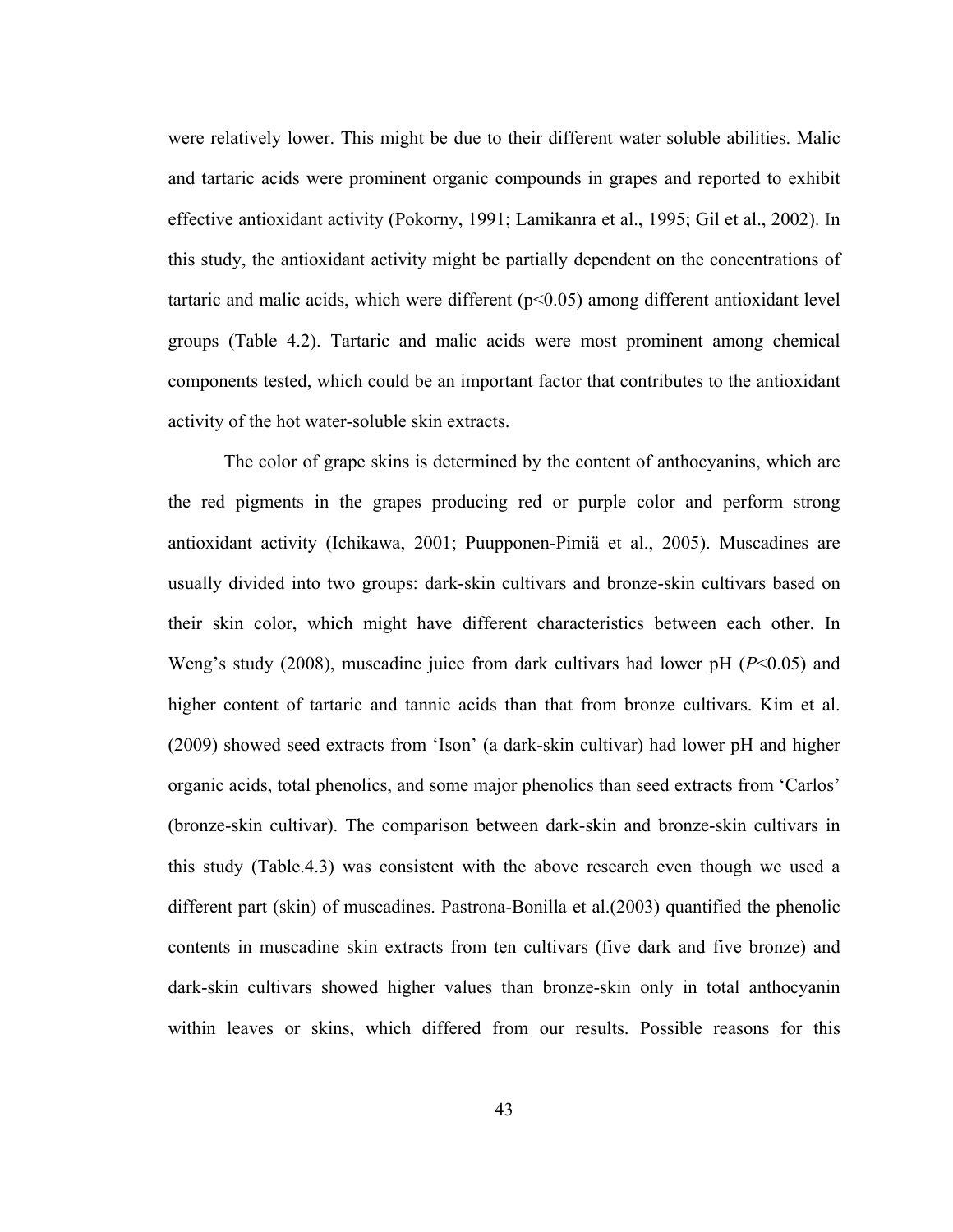discrepancy could be different extraction methods and different cultivars used in between our research and the previous research (Pastrona-Bonilla et al., 2003).

In conclusion, hot water-soluble muscadine skin extracts demonstrated an effective antioxidant capacity and considerable differences were found among cultivars in terms of total phenolics, organic acids and antioxidant capacities. High antioxidant activity was determined in some cultivars: Alachua, Albermarle, Southland, Janebell and CA9-37, with relative high levels of malic acids and/or tartaric acids, which might play a role in the antioxidant activity. Such information would help select desirable genotypes for muscadine waste product processing and muscadine skins as well as their organic acid components have the potential to be used as natural antioxidant additives in food industry. In the future, more efforts could be focused on investigating the antioxidant capacity of individual organic acids and phenolics by making systemic substitute.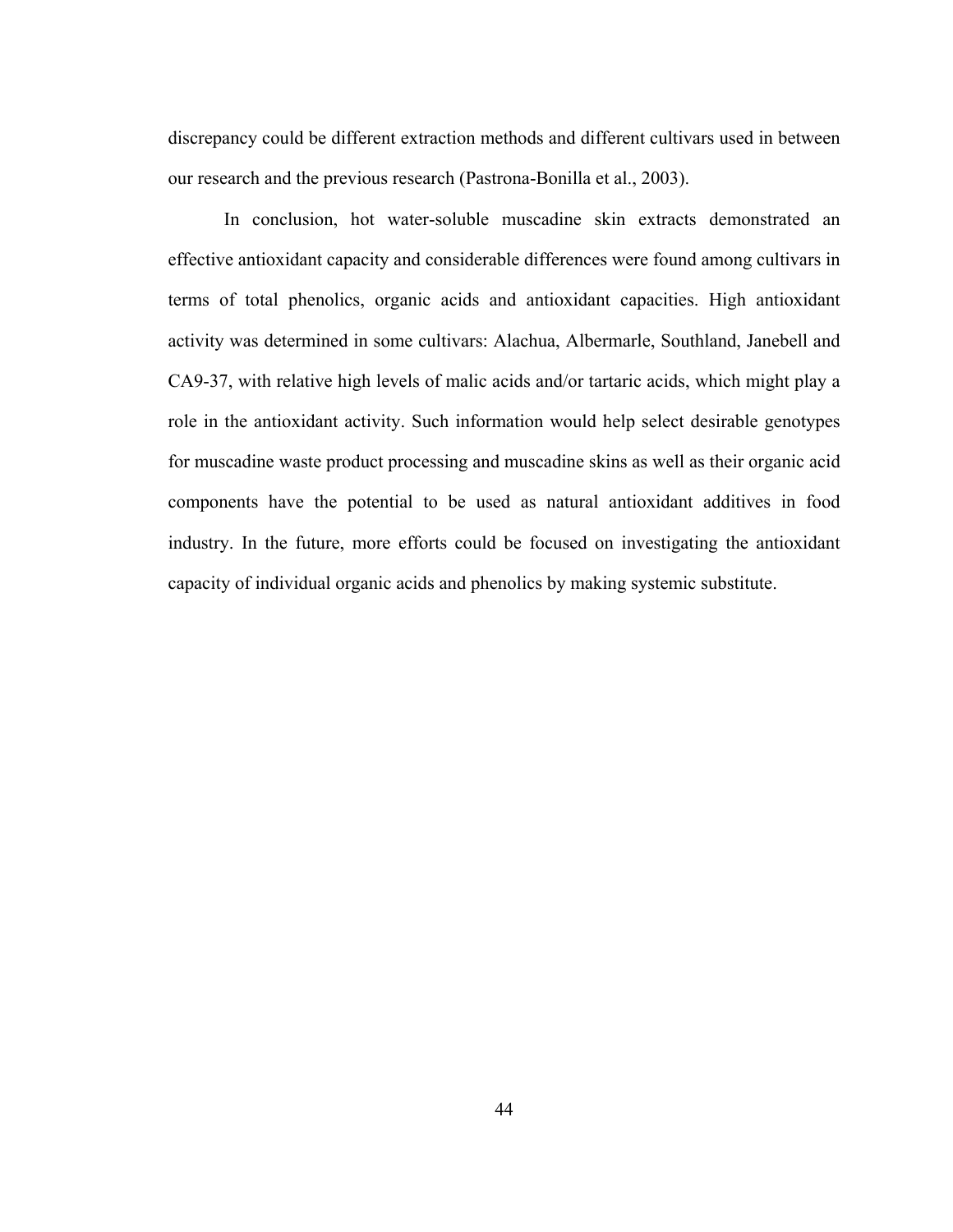| Skin color    | Cultivar            | $^{\circ}$ Brix     | pH                 | Malic acid         | Tartaric acid      | Tannic acid        | Gallic acid        | Ellagic acid       | Total phenolics |
|---------------|---------------------|---------------------|--------------------|--------------------|--------------------|--------------------|--------------------|--------------------|-----------------|
|               |                     |                     |                    |                    |                    | (mg/ml)            |                    |                    |                 |
|               | Scarlet             | 14.47 <sup>NS</sup> | $3.44b*$           | 1.94d              | 2.51c              | 0.77ab             | 0.18c              | 0.35 <sup>NS</sup> | 3.01c           |
|               | Carlos              | 13.63               | 3.15d              | 3.65bc             | 5.63a              | 0.58bc             | 0.22bc             | 0.15               | 4.45a           |
| <b>Bronze</b> | Janebell            | 13.35               | 3.11d              | 4.63a              | 4.86b              | 0.74ab             | 0.32a              | 0.26               | 4.80a           |
|               | Sweet Jenny         | 13.93               | 3.36 <sub>bc</sub> | 4.00ab             | 2.87c              | 0.89a              | 0.27ab             | 0.39               | 3.13bc          |
|               | Fry                 | 14.77               | 3.66a              | 2.07d              | 2.92c              | 0.39c              | 0.19 <sub>bc</sub> | 0.17               | 2.99c           |
|               | CA9-37              | 14.17               | 3.23cd             | 2.86cd             | 5.47a              | 0.88ab             | 0.26ab             | 0.33               | 4.41ab          |
|               | <b>LSD</b>          | 1.3735              | 0.1477             | 0.9249             | 0.5312             | 0.3033             | 0.0831             | 0.2212             | 1.2931          |
|               | Alachua             | 13.37 <sup>NS</sup> | 3.37 <sub>b</sub>  | 6.77a              | 3.78c              | 0.81 <sup>NS</sup> | $0.26$ bcde        | 0.43bc             | 5.21abc         |
|               | <b>Black Fry</b>    | 14.47               | 3.39ab             | 2.44cde            | 3.09e              | 1.02               | 0.20ed             | 0.32cd             | 4.89abc         |
| 45            | AD5-103             | 13.70               | 3.24bc             | 4.38b              | 4.36d              | 0.75               | 0.22ed             | 0.41cd             | 4.43bc          |
|               | Albermarle          | 14.13               | 3.31bc             | 3.80 <sub>bc</sub> | 6.55a              | 0.79               | $0.24$ ecd         | 0.67 <sub>b</sub>  | 4.45bc          |
| Dark          | Regale              | 13.73               | 3.03e              | 1.86ed             | 5.70 <sub>bc</sub> | 1.17               | 0.39a              | 0.24 <sub>cd</sub> | 5.97a           |
|               | Southland           | 13.80               | 3.21cd             | 6.02a              | 5.54c              | 1.21               | 0.34ab             | 0.17d              | 4.87abc         |
|               | <b>Black Beauty</b> | 15.00               | 3.34bc             | 3.10cbd            | 3.63ed             | 0.98               | 0.17e              | 0.32cd             | 2.53d           |
|               | Noble               | 14.40               | 3.08de             | 1.69e              | 5.19c              | 0.95               | $0.27$ bcd         | 1.03a              | 5.72ab          |
|               | Nesbit              | 14.80               | 3.20cd             | 3.16bcd            | 6.35ab             | 1.00               | 0.31bc             | 1.02a              | 5.21abc         |
|               | Eudora              | 14.47               | 3.32bc             | 1.60e              | 3.40e              | 0.57               | $0.23$ ecd         | 0.34cd             | 2.49d           |
|               | Ison                | 14.53               | 3.53a              | 3.36 <sub>bc</sub> | 3.74de             | 0.86               | 0.21ed             | 0.49 <sub>bc</sub> | 4.12c           |
|               | <b>LSD</b>          | 1.3945              | 0.1548             | 1.386              | 0.7759             | 0.5714             | 0.0863             | 0.2496             | 1.3031          |
|               | Average             |                     |                    | 3.37B <sup>†</sup> | 4.45A              | 0.84C              | 0.25C              | 0.42C              |                 |

Table 4.1Soluble solids ( $^{\circ}$  Brix), pH, total phenolics, major organic acids and phenolic compounds of skin extracts from bronze and dark-skin muscadine cultivars

\*Within a column and color variety, mean values (n=3) having the different small letters are different ( $p$ < 0.05).

 $\dagger$ Within a row, mean values (n=3) having the different capital letters are different (p< 0.05).

NS: no significant different.

LSD: least significant difference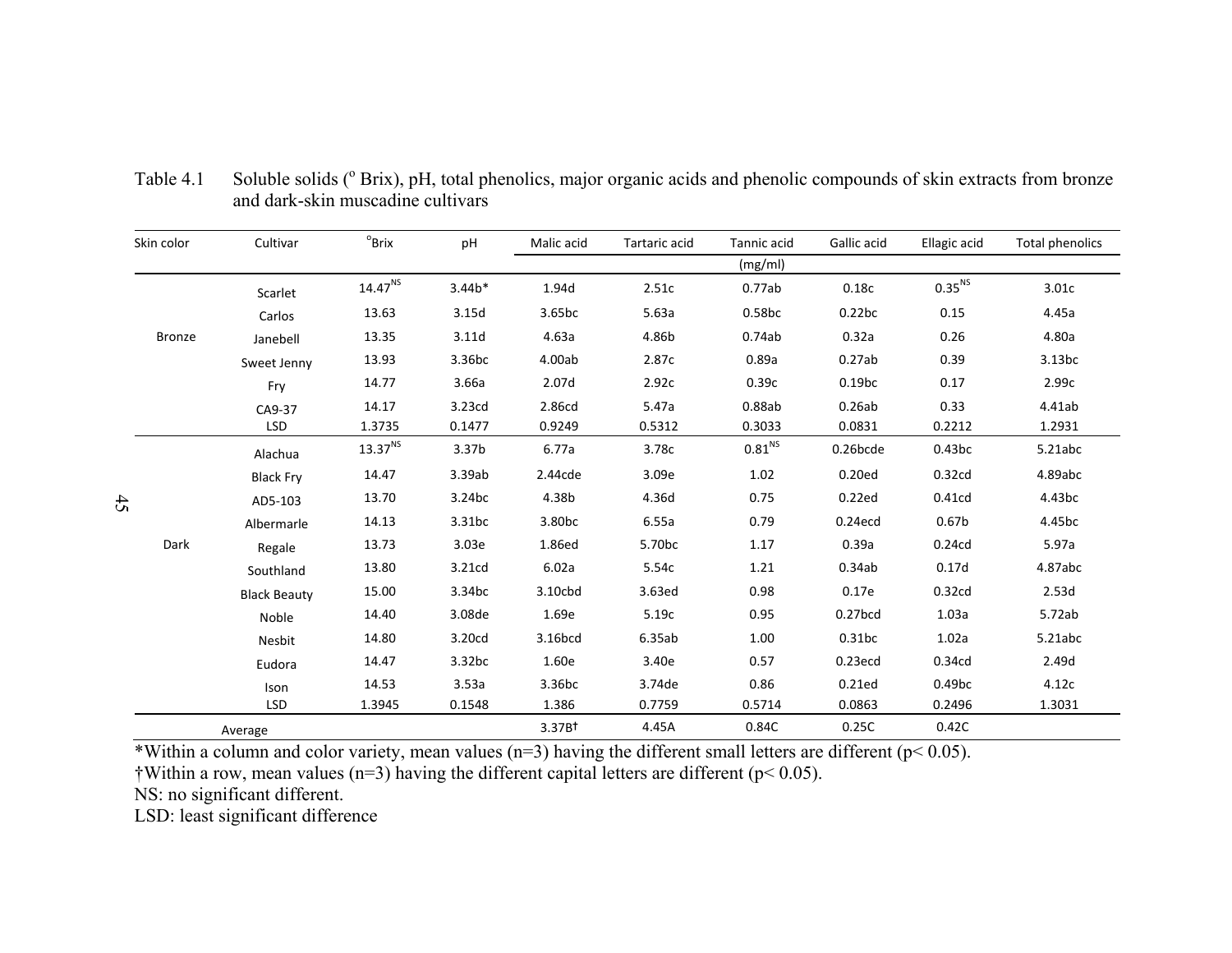|                 | High-antioxidant | Medium-antioxidant  | Low-antioxidant |
|-----------------|------------------|---------------------|-----------------|
|                 | (>9.3h)          | $(9.0^{\circ}9.3h)$ | (<9.0h)         |
| рH              | $3.26 \pm 0.13$  | $3.29 \pm 0.20$     | $3.33 \pm 0.17$ |
| Total phenolics | $4.71 \pm 0.68$  | $4.26 \pm 1.27$     | $3.95 \pm 1.44$ |
| Malic acid      | 4.52 ±1.69a $*$  | $3.38 \pm 1.48$ b   | $2.44 \pm 0.95$ |
| Tartaric acid   | $5.15 \pm 1.10a$ | $4.49 \pm 1.49$ ab  | $3.81 \pm 0.84$ |
| Tannic acid     | $0.81 \pm 0.24$  | $0.84 \pm 0.36$     | $0.87 \pm 0.31$ |
| Gallic acid     | $0.22 \pm 0.048$ | $0.27 \pm 0.07$     | $0.25 \pm 0.08$ |
| Ellagic acid    | $0.42 \pm 0.19$  | $0.36 \pm 0.29$     | $0.50 \pm 0.3$  |

Table 4.2 Comparisons of the extract components among three different antioxidant groups†

†Values expressed are mean±S.D. of triplicates

 $\mathbb{R}$ Mean values (n=3) within rows having the different letters are different (p< 0.05)

Table 4.3 pH, Brix, induction period, total phenolics, organic acids and phenolics of water-soluble skin extracts from bronze and dark muscadine†

|                         | Bronze-skin                    | Dark-skin        |
|-------------------------|--------------------------------|------------------|
| Induction period(h)     | $9.05 \pm 0.38$                | $9.18 \pm 0.31$  |
| $^{\circ}$ Brix         | 14.08±0.79                     | 14.22±0.84       |
| рH                      | 3.33±0.21                      | $3.27 \pm 0.16$  |
| Organic acids           |                                |                  |
| Tartaric acid (mg/ml)   | $4.05 \pm 1.37$ b              | $4.67 \pm 1.26a$ |
| Tannic acid (mg/ml)     | $0.71 \pm 0.23 b$              | $0.92 \pm 0.33a$ |
| <b>Phenolics</b>        |                                |                  |
| Total phenolics (mg/ml) | $3.81 \pm 1.01$ b <sup>*</sup> | $4.53 \pm 1.27a$ |
| Malic acid (mg/ml)      | $3.19 \pm 1.11$                | $3.47 \pm 1.78$  |
| Gallic acid (mg/ml)     | $0.24 \pm 0.06$                | $0.26 \pm 0.08$  |
| Ellagic acid (mg/ml)    | $0.28 \pm 0.14$                | 0.49±0.31a       |

 $\dagger$ Value expressed are mean  $\pm$  S.D. of triplicates

 $\mathbb{R}$ Mean values (n=3) within rows having the different letters are different (p< 0.05)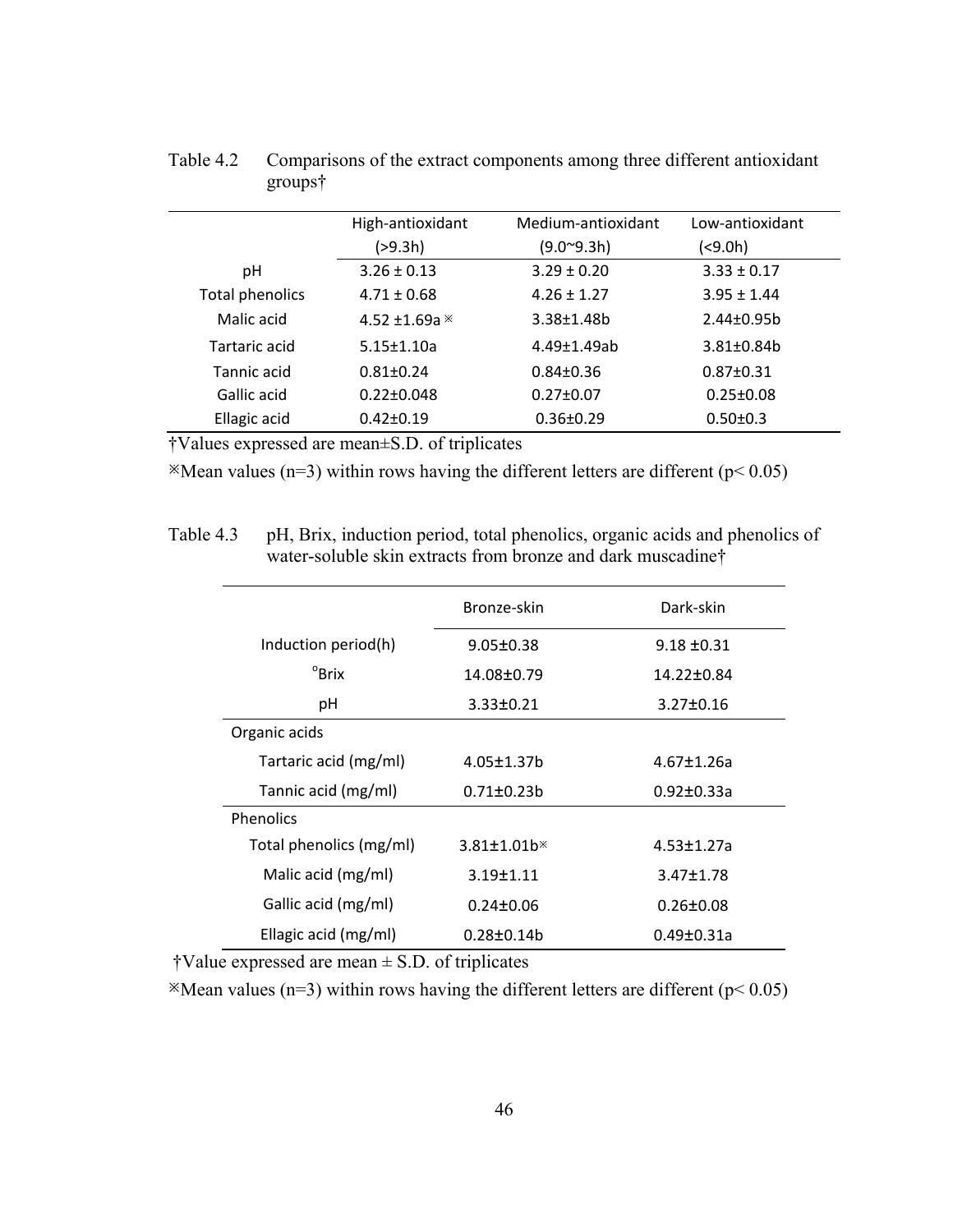

Figure 4.1 Antioxidant capacity of muscadine skin extracts in all (A), bronze-skin (B) and dark-skin (C) cultivars.

Muscadine cultivars: 1: Alachua, 2: Scarlet, 3: Black Fry, 4: AD5-103, 5: Carlos, 6: Albermarle, 7:Regale, 8: Southland, 9: Black Beauty, 10:Janebell, 11:Sweet Jenny, 12: Fry, 13. Noble, 14: Nesbit, 15: Eudora, 16: Ison, 17: CA9-37, 18: Control (deionized water)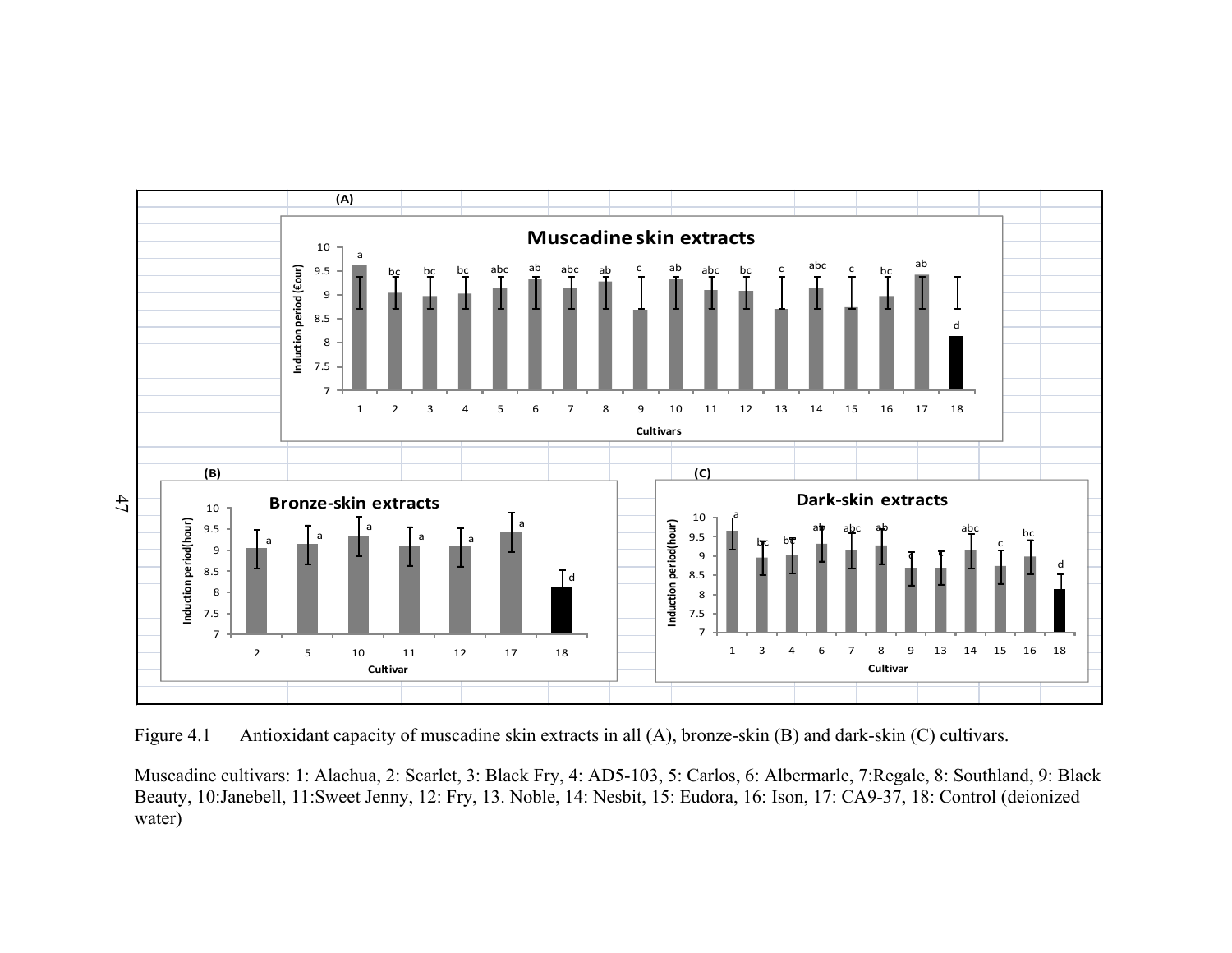### CHAPTER V

### SUMMARY AND CONCLUSIONS

Muscadine seed extracts were prepared from three cultivars ('Carlos', 'Noble' and 'Ison') by 100% v:v methanol, 95% v:v ethanol and 70% v:v acetone. Antimicrobial activities of muscadine seed extracts were evaluated by disc-diffusion tests with 14 bacterial strains. Methanol seed extracts and 'Carlos' seed extracts generally showed the highest antimicrobial capacity against pathogen strains tested. The content of tannic acid, catechin and epicatechin were positively correlated with their antimicrobial activity. Gram positive bacteria (zone diameter: 1.20~1.83 cm) showed bigger zone of inhibition than gram negative bacteria (zone diameter: 0.67~1.18cm), which means gram positive bacteria are more sensitive to muscadine seed extracts than gram negative bacteria.

Muscadine seed extracts demonstrated an effective antioxidant property. The acetone extracts exhibited the higher yield of phenolics  $(21.62 \sim 24.84 \text{ mg/g of dw})$  and better antioxidant activity than methanol and ethanol extracts. Strong correlation  $(R2=0.891, p<0.01)$  was found between total phenols and antioxidant activity. Tartaric and gallic acid were also suggested to be correlated to antioxidant capacity. Moreover, other possible phenolic compounds and/or some unknown components from seeds diffused by the organic solvents could also contribute to antimicrobial or antioxidant ability. Results suggested muscadine seeds could be processed by organic solvents and be further used as potential natural antioxidants and/or nature antimicrobials.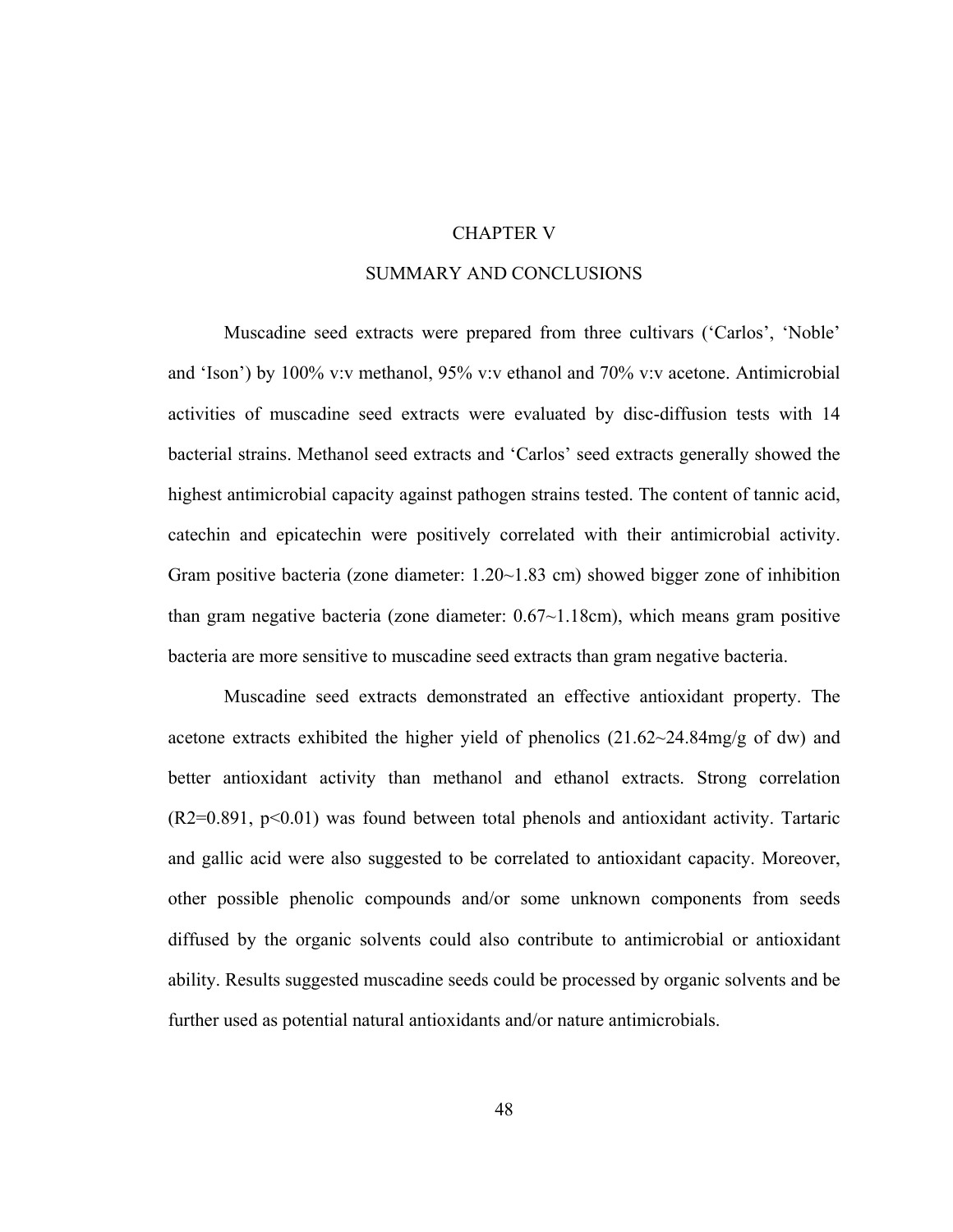Muscadine (*Vitis ro tundifolia* Michx.) skins are rich in phenolics and organic acids, which possess strong antioxidant properties. Hot water-soluble muscadine skin extracts were prepared from 17 cultivars (6 bronze and 11 dark). The antioxidant capacity, pH, soluble solids, total phenolics, organic acids and individual phenolics were determined to investigate the characteristics of the skin extracts among cultivars. Significant variations ( $p<0.05$ ) were observed among cultivars in total phenolics, organic acids and antioxidant activities of the skin extracts. Malic (1.60~6.02 mg/ml) and tartaric acids (2.51~6.55mg/ml) were prominent aliphatic organic acids in all the extracts, while phenolic acids tannic (0.39~1.21mg/ml), gallic (0.17~0.39mg/ml) and ellagic acids (0.15~1.03mg/ml) showed relatively low levels. The results indicated the antioxidant activities might correlate with the content of malic acids and tartaric acids.

Hot water-soluble muscadine skin extracts demonstrated an effective antioxidant capacity. High antioxidant activity was observed in some cultivars: 'Alachua', 'Albermarle', 'Southland', 'Janebell' and 'CA9-37' with relative high levels of malic acids and/or tartaric acids, which might play a role in the antioxidant activity. Moreover, the dark-skin cultivars showed significant higher  $(p<0.05)$  levels of total phenolics (4.53) and 3.81mg/ml), tartaric acid (4.67 and 4.05mg/ml), tannic acids (0.92 and 0.71mg/ml) and ellagic acid (0.49 and 0.28mg/ml) than the bronze-skin cultivars. Therefore, cultivars with different skin color might have different characteristics. Such information would help select desirable genotypes for muscadine waste product processing. Muscadines skins as well as their organic acid components were suggested to have the potential to be used as natural antioxidant additives in food industry.

The results indicated that muscadine extracts could be used as antioxidant and/or antimicrobial agents. Further studies are needed to identify some other possible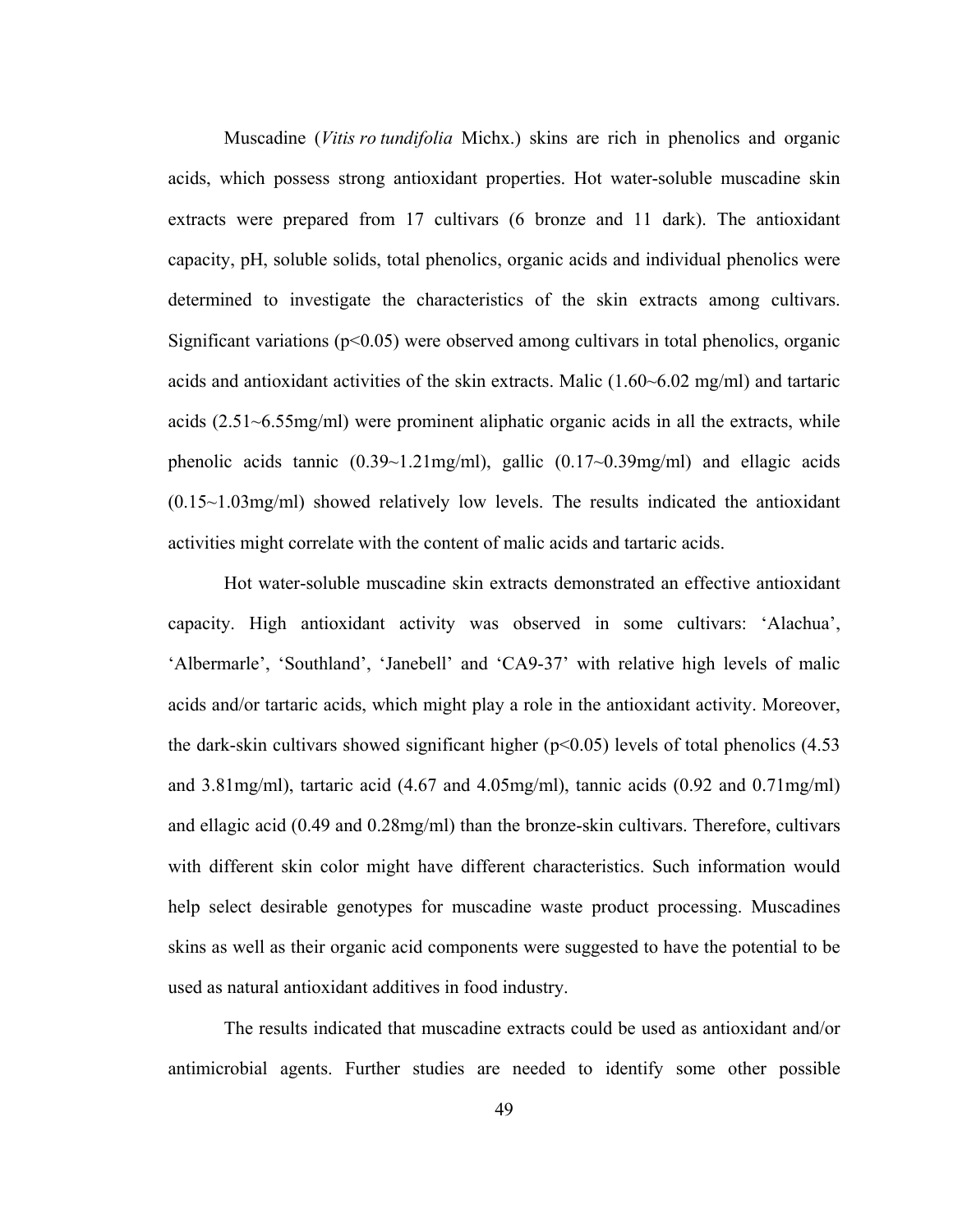compounds from muscadine seed extracts dissolved in those organic solvents by High Performance Liquid Chromatography/Mass Spectrometry (HPLC/MS). Additional efforts could be focused on investigating the antioxidant/antimicrobial capacity of individual organic acids and phenolics by using synthetic compounds, which could further help us to identify the antimicrobial and/or antioxidant contribution of each individual component.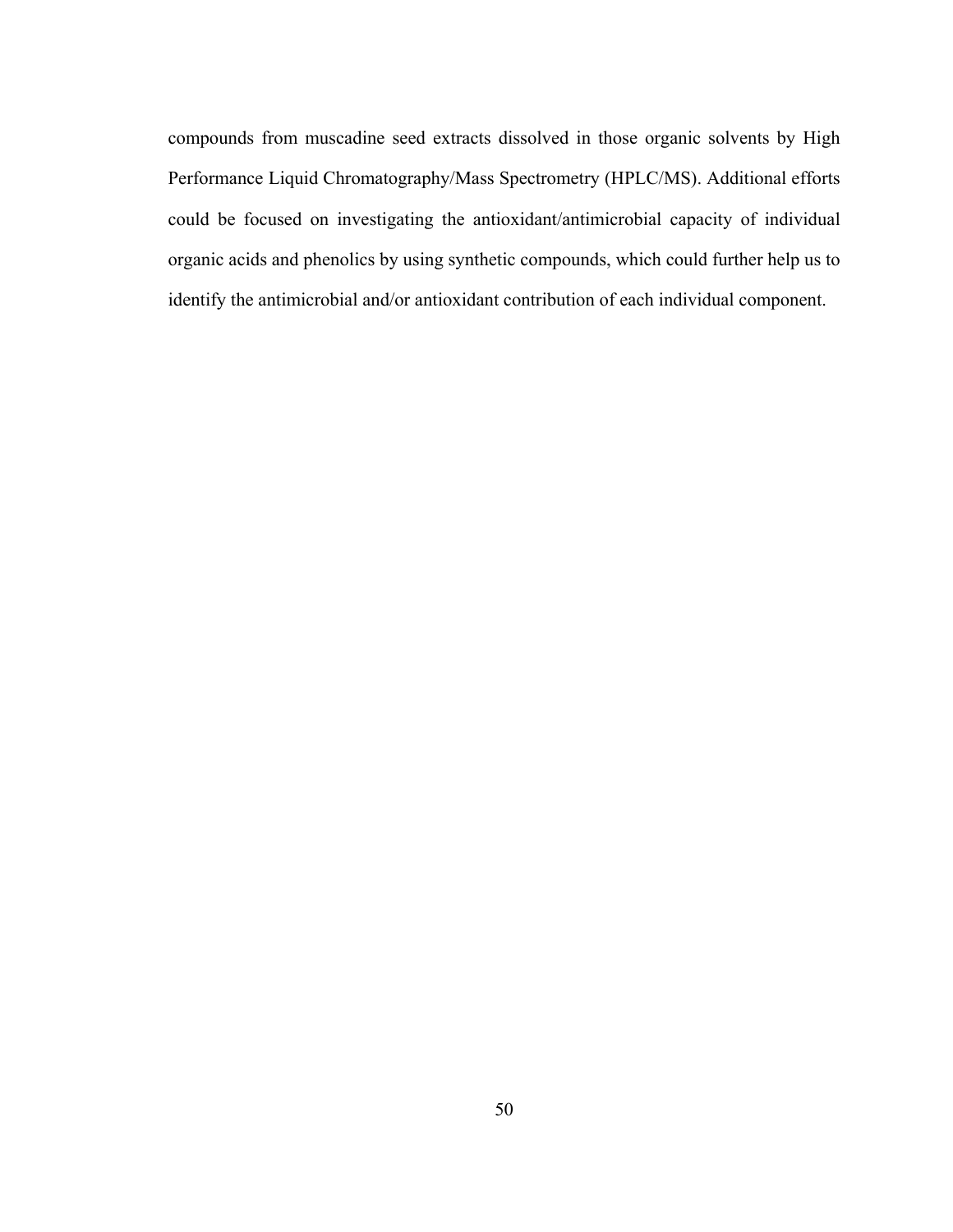#### REFERENCES CITED

- Ames BM, Shigena MK, Hagen TM. (1993). Oxidants, antioxidants and the degenerative diseases of aging. Proc. Natl. Acad. Sci. U.S.A. 90:7915-7922.
- Anonymous Rancimat. (1999). Instructions for use: 743 Rancimat. Herisau, Switzerland: Metrohm Ion analysis.p.59.
- Angioni A, Barra A, Cereti E, Barile D, Coisson JD, Arlorio M, Dessi S, Coroneo V, Cabras P. (2004).Chemical composition, plant genetic differnces, antimicrobial and antifungal activity investigation of essential oil of Rosmarinus officinalis L., J. Agric Food Chem. 52: 3530–3535
- Anon. (2000). NC winery history. North Carolina Department of Agriculture and Consumer Services. Available on the Internet at www.ncwine.org/winehist.htm
- Basiouny FM. (2001). Physiology and postharvest technology,. In F.M. Basinouny and D.G. Himelrick (eds). Muscdine grapes. ASHS Press, Alexandria, VA. P.273-310
- Basiouny FM, Himelrick DG. (2001).Muscadine grapes. ASHS Crop ProductionSeries, ASHS Press, Alexandria, Va.
- Bhandari MR, Kawabata J. (2004). Organic acid, phenolic content and antioxidant activity of wild yam (*Dioscorea spp*.) tubers of Nepal. Food chem. 88:163-168.
- Boyle JA, Hsu L. (1990). Identification and quanyitation of ellagic acid in muscadine grape juice. Am.J.Enol.Vitic.41:1:43-47.
- Brown JC, Huang G, Haley-Zitlin V, Jiang X, (2009). Antibacterial effects of grape extracts on *Helicobacter pylori*. Appl and Environ Microbiol. 75(3): 848-852.
- Cao G, Prior R. (1999). Measurements of oxygen radical absorbance capacity in biological samples. Methods in Enzymology 299:50-63.
- California Rare Fruit Growers, Inc. (1999). Available at: http://www.crfg.org/pubs/ff/ muscadinegrape.html,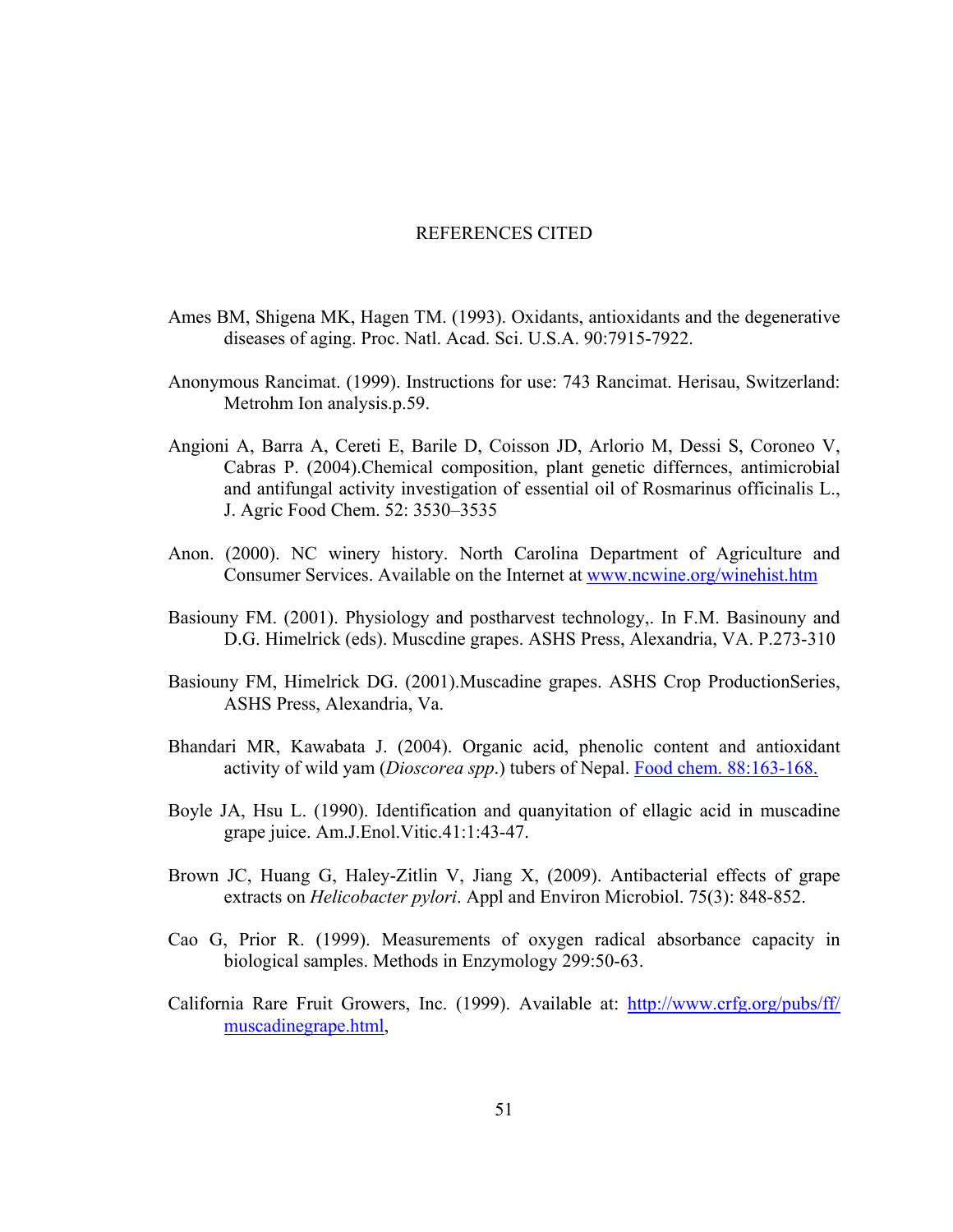- Chen J, Copes WE, Miller RW, Lamikanra O. (2001). Diseases. In: Basiouny, FM, Himelrick, DG, editors. Muscadine grapes. Alexandria, VA: ASHS Press. p 206-8.
- Chung KT, Lu Z, Chou MW. (1998).Mechanism of inhibition of tannic acid and related compounds on the growth of intestinal bacteria. Food and Chemical Toxicology. 36: 1053–1060.
- Coblentz B. (2007). Mississippi crop report. Available at: http://msucares.com/news/ print/cropreport/crop07/070420.html.
- Coombe BG. (1992). Research on development and ripening of the grape berry. Amer. J. Enol. Viticult. 43:101–110.
- Cork SJ, Krockenerger A. (1991). Methods and pitfalls of extracting condensed tannins and other phenolics from plants: insights from investigations on Eucalyptus leaves. J. Chem. Ecol. 17: 123-134.
- Cowan MM. (1999). Plant products as antimicrobial agents. Clin Microbiol Rev. p 564– 582.
- Duh PD, Yeh DB, Yen GC. (1992). Extraction and Identification of antioxidative Component From Peanut Hulls. J. Am. Oil Chem. Soc. 69 (8): 814-818
- Economou KD, Oreopoulou V, Thomopoulos CD. (1991). Antioxidant activity of some plant extracts of the family labiatae. J. Am. Oil Chem. Soc. 68:109-113.
- Ector BJ, Magee JB, Hegwood CP, Coign MJ. (1996). Resveratrol concentration in muscadine berries, juice, pomace, purees, seeds, and wines. Amer. J. Enol. and Vitic. 1: 47-57.
- Ector BJ. (2001). Compositional and nutritional characteristics. In: Basiouny, F.M., Himelrick, D.G. (Eds.), Muscadine Grapes. ASHS Press, Alexandria, VA, pp. 341–367.
- Ejechi BO, Souzey JA, Akpomedaye DE. (1998).Microbial stability of mango (*Mangifera indica L* .) juice preserved by combined application of mild heat and extracts of two tropical spices. J. Food Prot. 61: 725-727.
- Esekhiagbe M, Agatemor MU, Agatemor C. (2009). Phenolic content and antimicrobial potentials of Xylopia aethiopica and Myristica argentea. Maced. J. Chem. Eng. 28(2): 151–162.
- Eswaranandam S, Hettiarachchy NS, Johnson MG. (2004). Antimicrobial activity of citric, lactic, malic, or tararic acids and nisin-incorporated soy protein film against *Listeria monocytogenes, Escherichi a coli O157:H7, and Salmonella gaminara* . J Food Sci 69:79-84.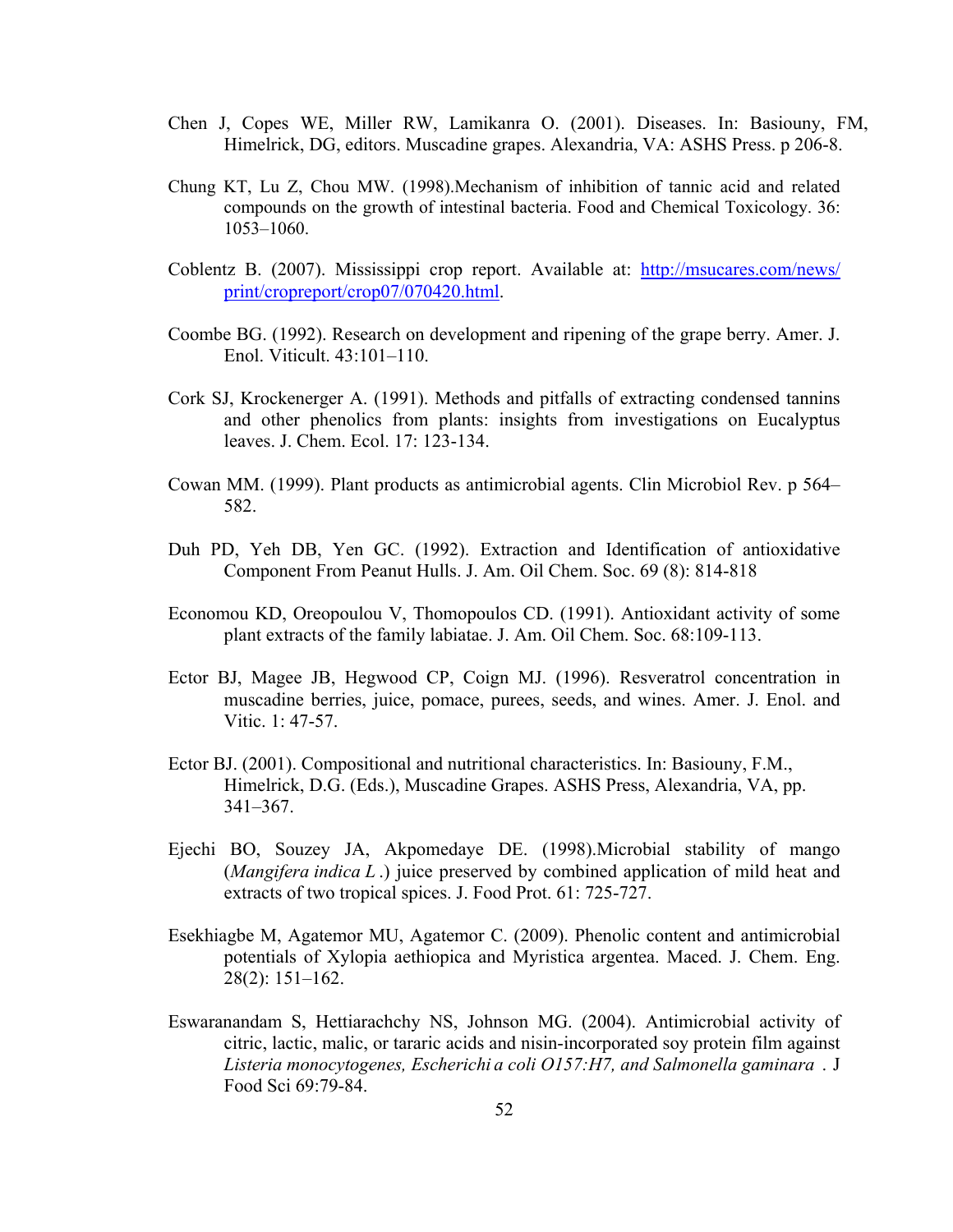- Fattouch S, Caboni P, Coroneo V, Tuberoso CIG, Angioni A, Dessi S, Marzouki N, Cabras P. (2007). Antimicrobial activity of Tunisian quince (Cydonia oblonga Miller) pulp and peel polyphenolic extracts. J. Agric. Food Chem. 55: 963–969
- Flora LF. (1987).Influence of heat, cultivar and maturity on the anthocyanin-3,5 diglucosides of muscadine grapes. J. Food Sci. 43: 1819-1821.
- Foo L, Porter L. (1981). The structure of tannins of some edible fruits. J. Sci. Food Agric. 32: 711-716.
- Fuleki T., Ricardo-da-Silva JM. (1997).Catechin and procyanidin composition of seeds of grape cultivars grown in Ontario. J Agric Food Chem. 45:1156–1160.
- Gil MI., Tomás-Barberán FA, Hess-Pierce B, Kader AA.(2002). Antioxidant Capacities, Phenolic compounds, Carotenoids, and Vitamin C contents of Nectarine, Peach, and Plum Cultivars from California. J. Agric Food Chem. 50:4976-4982.
- Goldy RG, Ballinger WE, Maness EP. (1986).Fruit anthocyanin content of some *EuViti*  X *Vitis rotundifolia* hybrids. J. Am. Soc. Hortic. Sci. 111: 955-960.
- Greenspan P, Bauer JD, Pollock SH, Gangem JD, Mayer EP, Ghaffar A, Hargrove JL, Hartle DK. (2005). Antiinflammatory properties of the muscadine grape (*Vitis rotundifolia*). J. Agric. Food Chem.53: 8481–8484.
- Hartle DK, Greenspan P, Hargrove JL. Muscadine Medicine (2005). University of Georgia, Athens School of Pharmacy and Nutraceutical Research Laboratory, p. 30-31
- Heinonen IM, Lehtonen PJ, Hopia AI. (1998). Antioxidant activity of berry and fruit wines and liquor. J. Agr. Food Chem. 44:25–31.
- Hemingway R, McGraw G. (1983). Kinetics of acid-catalyzed cleavage of procyanidins. J. Wood Chem. Technol. 3: 421-435.
- Hertog MGL, Hollman PCH, Katan MB. (1992). Content of potentially anticarcinogenic flavonoids of 28 vegetables and 9 fruits commonly consumed in The Netherlands. J. Agric. Food Chem.40: 2379-2383.
- Hertog MGL, Hollman PCH, Katan MB, Kromhout D. (1993).Intake of potentially anticarcinogenic flavonoids and their determinants in adults in the Netherlands. Nutrition and Cancer. 20: 21-29.
- Ichikawa H, Ichiyanagi T, Xu B, Yoshii Y, Nakajima M, Konishi T. (2001). Antioxidant Activity of Anthocyanin Extract from Purple Black Rice. J Med Food. 4:211–218.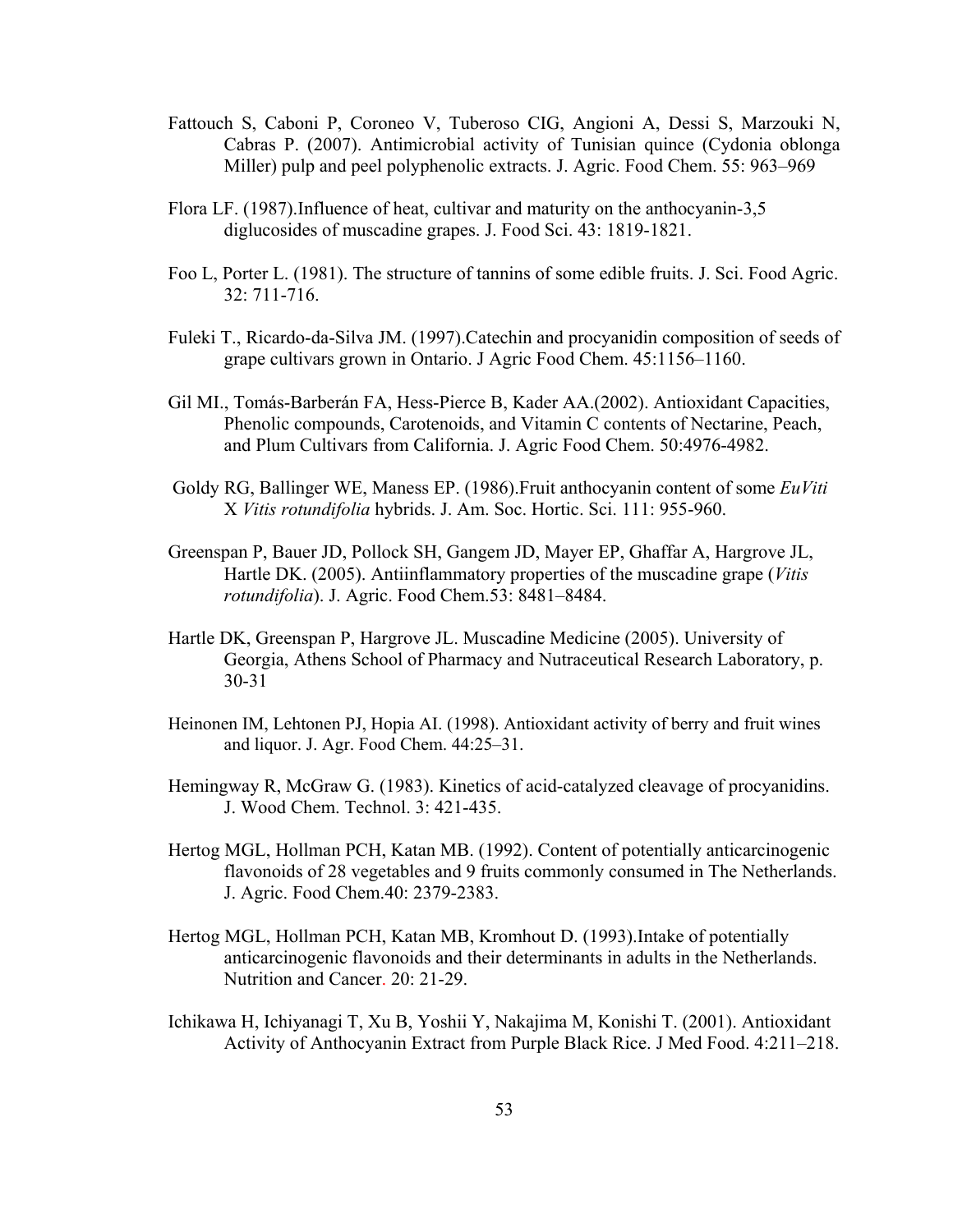- Jayaprakasha GK, Selvi T, Sakariah KK. (2003). Antibacterial and antioxidant activities of grape (*Vitis vinifera*) seed extracts. Food Res Int 36:117-22.
- Jeong SM, Kim SY, Jo SC, Nam KC, Ahn DU, Lee SC. (2004). Effect of heat treatment on the antioxidant activity of extracts from citrus peels. J. Agric. Food Chem. 52:3389-3393.
- Kähkönen MP, Hopia AI, Heinonen M. (2001). Berry phenolics and their antioxidant activity. J Agric Food Chem 49:4076-82.
- Kaur C, Kapoor HC. (2002). Antioxidant activity and total phenolic content of some Asian vegetables. Int J Food Sci Tech. 37: 153–161.
- Kallithraka S, Garcia-Viguera C, Bridle P, Bakker J. (1995). Survey of solvents for extraction of grape seed polyphenolics. Phytochem. Anal. 6(5): 265-267.
- Kennedy JA. (2002). Understanding grape berry development. Practical Winery and Vineyard. July–August, pp. 14–-18.
- Kim TJ, Jung YS, Silva JL, Lu Y, Weng WL, Stojanovic J. (2008). Antimicrobial effect of water-soluble muscadine seed extracts on *Escherichia coli* O157:H7. J Food Prot 71:1465–1468.
- Kim TJ, Silva JL, Weng WL, Chen WW, Corbitt M, Jung YS. (2009). Inactivation of *Enterobacter sakazakii* by water-soluble muscadine seed extracts, Int J Food Microbiol. 129**:** 295–299.
- Koffi E, Sea T, Dodehe Y, Soro S. (2010). Effect of solvent type on extraction of polyphenols from twenty three Ivorian plants. J. Anim. Plant Sci. 5: 550-558.
- Lamikanra O, Inyang D, Leong S. (1995). Distribution and Effect of Grape Maturity on Organic Acid Content of Red Muscadine Grapes. J. Agric. Food Chem. 43: 3026– 3028
- Lee JH, Talcott ST. (2002). Ellagic acid and ellagitannins affect on sedimentation in muscadine juice and wine. J Agric Food Chem 50:3971-3976.
- Lee JH, Talcott ST. (2004). Fruit maturity and juice extraction influences ellagic acid derivatives and other antioxidant polyphenolics in muscadine grapes. J Agric Food Chem. 52:361-366.
- Lee HS. (2000). HPLC analysis of phenolic compounds. In: Nollet, LML, editor. Food Analysis by HPLC. New York: Marcel Dekker, Inc. p 775-824.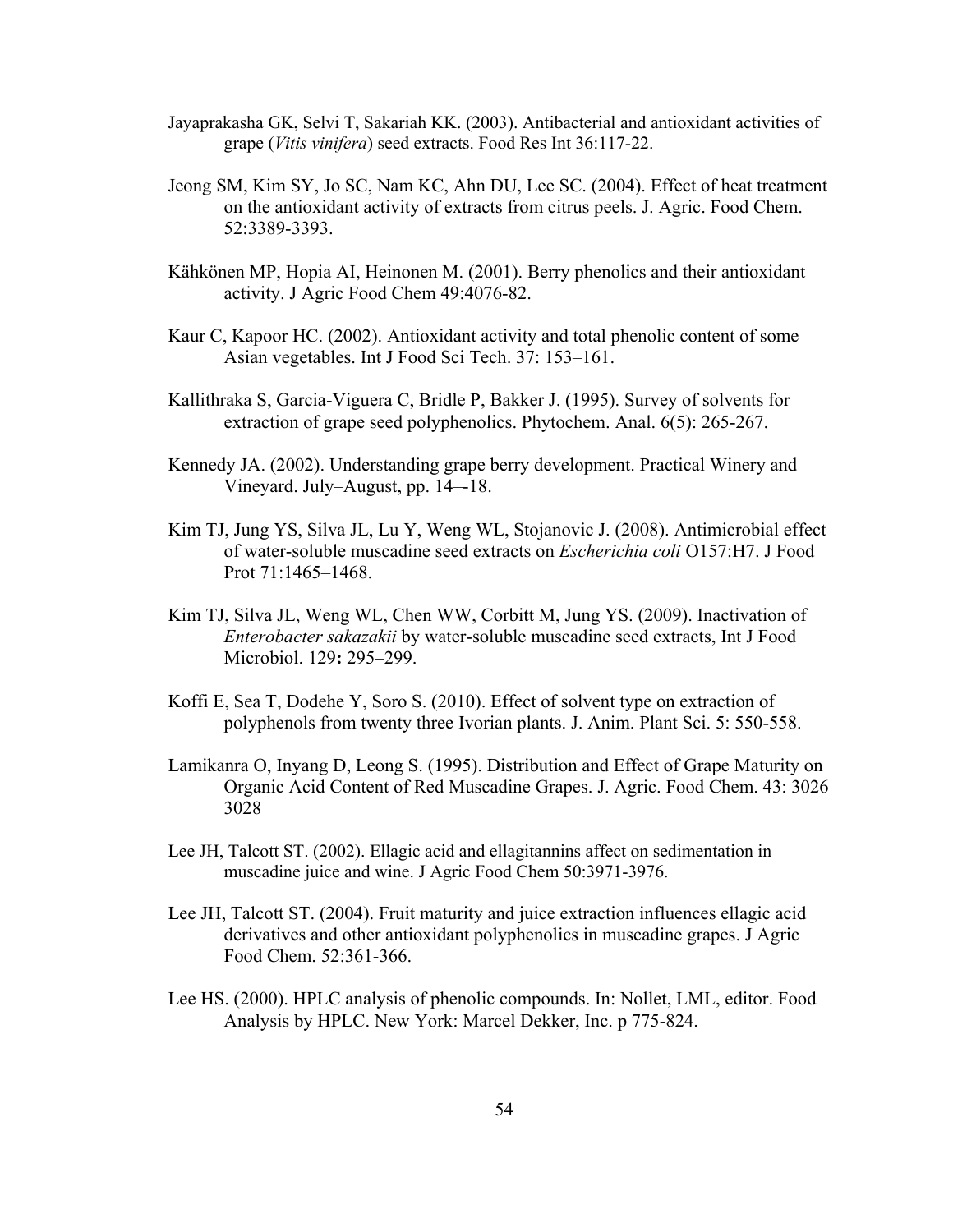- Lee SC, Kim JH, Jeong SM, Kim DR, Ha JU, Nam KC, Ahn DU. (2003). Effect of farinfrared radiation on the antioxidant activity of rice hulls. J. Agric. Food Chem. 51:4400-4403
- Leong S. (2001). Marketing. Chapt. 14 in Muscadine Grapes, Basiouny, F.M. and Himelrick, D.G., eds. ASHS Crop Production Series, ASHS Press, Alexandria,Va.
- Lin TY, Vine RP. (1990). Identification and reduction of ellagic acid in Muscadine grape juice. J. Food Sci. 55: 1607-1609.
- ManÉ C, Souquet JM, Ollé D, Verriés C, Veäran F, Mazerolles G, Cheynier V, Fulcrand H. (2007). Optimization of Simultaneous Flavanol, Phenolic Acid and Anthocyanin Extraction from Grapes Using an Experimental Design:Application to the Characterization of Champagne Grape Varieties. J. Agric. Food Chem. 55:7224-7233.
- Mbele A, Basha SM, Musingo M. (2008).Changes in phenolics content and antioxidant activity of muscadine grape cultivars during berry development. International J. Fruit Sci., Vol. 8(4).
- McMurrough I, Madigan D, Smyth MR. (1996). Semipreparative chromatographic procedure for the isolation of dimeric and trimeric proanthocyanidins from barley. J. Agric. Food Chem. 44: 1731-1735.
- Mertens-Talcott SU, Lee JH, Percival SS, Talcott ST. (2006). Induction of cell death in caco-2 human colon carcinoma cells by ellagic acid rich fractions form muscadine grapes (Vitis rotundifolia). J. Agric. Food Chem.54: 5336–5343.
- Mortensen JA. (2001). Cultivars. In: Basiouny, FM, Himelrick, DG, editors. Muscadine grapes. Alexandria, VA: ASHA Press. p 91-105.
- Musingo MN, Sims CA, Bates RP, O'Keefe SF, Lamikanra O. (2001). Changes in ellagic acid and other phenols in muscadine grape (*Vitis rotundifilia*) juices and wines during storage. Amer. J. Enol.Viticult. 52:109–115.
- Nawaz HSJ, Mittal GS, Kakuda Y. (2006).Extraction of polyphenols from grape seeds and concentration by ultrafiltration. Purif. Technol. 48: 176-181.
- Nohynek LJ, Alakomi HL, Kähkönen MP, Heinonen M, Helander IM, Oksman-Caldentey KM, Puupponen-Pimiä RH. (2006). Berry phenolics: antimicrobial properties and mechanisms of action against severe human pathogens. Nutr Cancer 54:18-32.
- Oberholster A. (2003). Effect of viticultural and wine making practices on the phenolic composition of grapes and wines, Part II. Wynboer 165:64–68.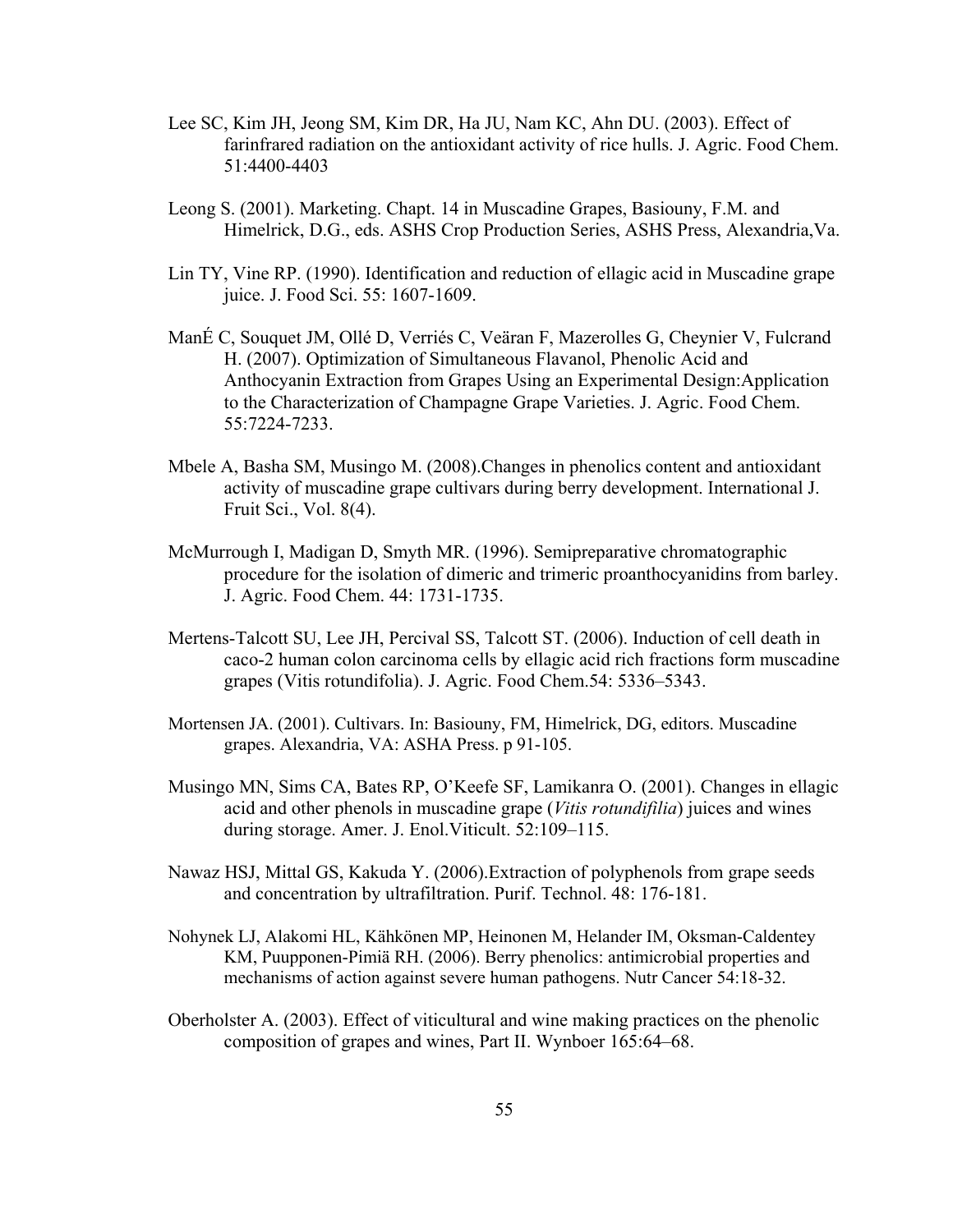- Olien WC. (1990). The muscadine grape: botany, viticulture, history, and current industry. HortSci 25:732-9.
- Olien WC.(2001). Introduction to the muscadines. Chap. 1 in Muscadine grapes, Basiouny, FM, Himelrick, DG, editors. Muscadine grapes. Alexandria, VA: ASHS Press. p 1-14.
- O¨zkan G, Sagdic O, Baydar GN, Kurumahmutoglu Z. (2004). Antibacterial activities and total phenolic contents of grape pomace extracts. J Sci Food Agricult 84:1807–1811.
- Pastrana-Bonilla E, Akoh CC, Sellappan S, Krewer G.(2003). Phenolic content and antioxidant capacity of muscadine grapes. J Agric Food Chem. 51:5497-503.
- Payne KD, Rico-Munoz E, Davidson PM. (1989).The antimicrobial activity of phenolic compounds against *Listeria monocytogenes* and their effectiveness in a model milk system. J. Food Prot. 52:151–153.
- Perva-Uzunalic A, Skerget M, Knez Z, Weinreich B, Otto F, Grunner S. (2006). Extraction of active ingredients from green tea (Camellia sinensis): Extraction efficiency of major catechins and caffeine. Food Chem. 96: 597-605.
- Pokorný J. (1991). Natural Antioxidants for Food Use. Trends in Food Science & Tech 2: 223-227
- Poling EB, Mainland C.M, Earp JB. (1984). Muscadine grape production guide for North Carolina. N.C., Agric. Ext. Serv. AG-94.
- Poyrazoglu E, Gokmen V, Artik N. (2002). Organic acids and phenolic compounds in pomegranates (Punica grganatum L.) grown in Turkey. J Food Comp Analy. 14: 567–575.
- Prieur C, Rigaud J, Cheynier V, Moutounet M. (1994). Oligomeric and polimeric procyanidins from grape seeds. *Phytochemistry* 36: 781-784.
- Prior RL, Cao G. (1999).Variability in dietary antioxidant related natural product supplements: The need for methods standardization. Journal of the American Nutraceutical Association, 2(2): 46 – 56.
- Puupponen-Pimiä R, Nohynek L, Hartmann-Schmidlin S, Kähkönen M, Heinonen M, Määttä-Riihinen K, Oksman-Caldentey KM. (2005a). Berry phenolics selectively inhibit the growth of intestinal pathogens. J Appl Microbiol 98:991-1000.
- Puupponen-Pimiä R, Nohynek L, Alakomi HL, Oksman-Caldentey KM. (2005b). The action of berry phenolics against human intestinal pathogens. Biofactors 23:243-51.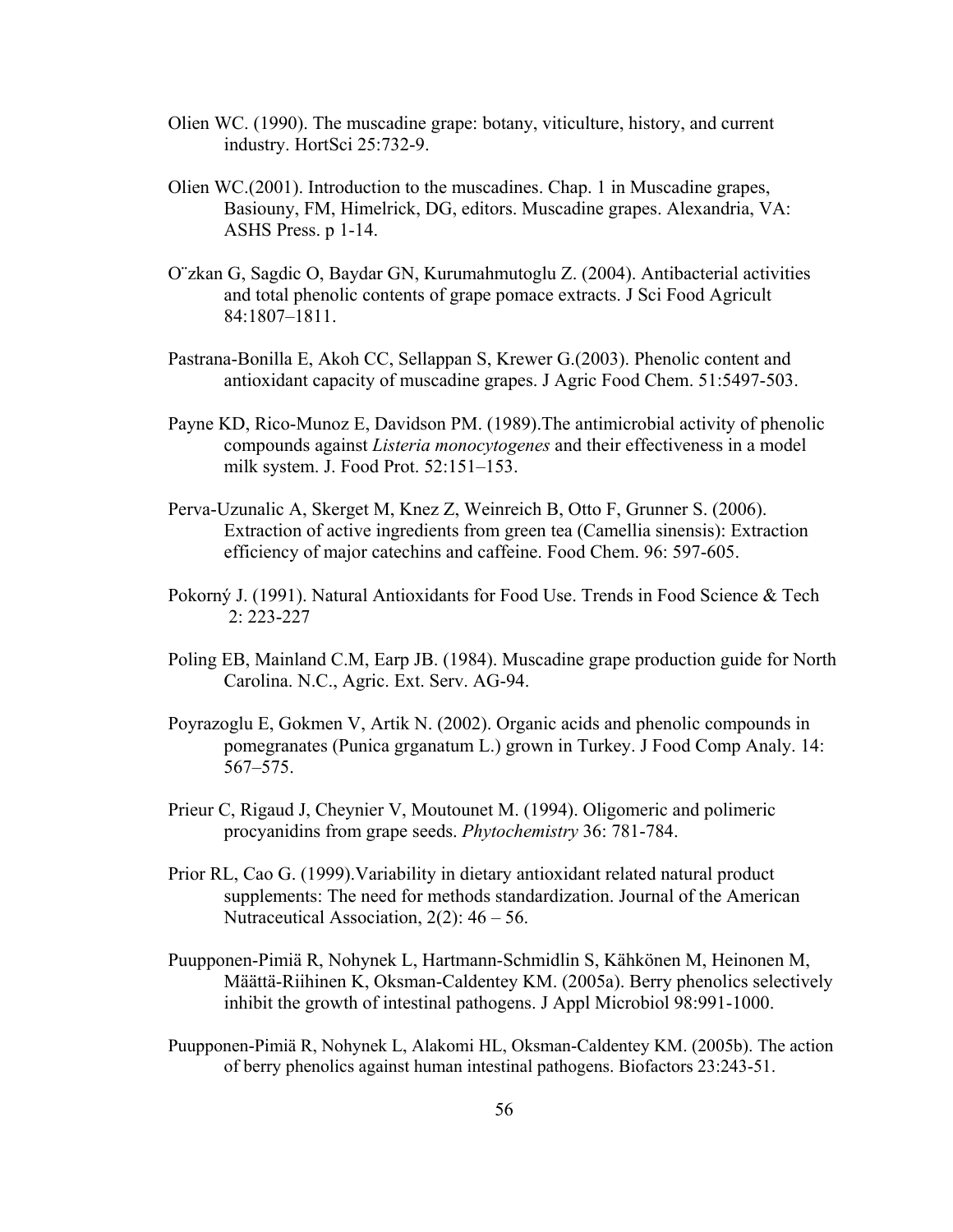- Puupponen-Pimiä R, Nohynek L, Alakomi HL, Oksman-Caldentey KM. (2005c). Bioactive berry compounds-novel tools against human pathogens. Appl Microbiol Biotechnol 67:8-18.
- Puupponen-Pimiä R, Nohynek L, Meier C, Kähkönen M, Heinonen M, Hopia A, Oksman-Caldentey KM. (2001). Antimicrobial properties of phenolic compounds from berries. J Appl Microbiol 90:494-507
- Revilla E, Alonso E, Kovac V. (1997). The content of catechins and procyanidins in gapes and wines as affected by agroecological factors and technological practices. American Chemical Society, p 69-79.
- Ricke SC. (2003). Perspectives on the use of organic acids and short chain fatty acids as antimicrobials. Poultry Sci 82:632-9.
- Rizley NF, Sistrunk WA, Morris JR. (1977). Preserves from whole muscadine grapes. Ark. Farm Res. 26(5):2.
- Rosen BP, Kashket ER. (1978). Bacterial Transport (Rosen, B. P., ed.) pp. 559-620, Marcel Dekker, New York.
- Shahidi F, Naczk M. (1995). Food phenolics: sources, chemistry, effects and applications. Lancaster, PA: Technomic Publishing Company, Inc.
- Shahidi F, Naczk M. (2004). Phenolic in food and nutraceuticals. CRS Press, Boca Raton, Fla.
- Shi J, Yu J, Pohorly JE, Kakuta Y. (2003). Polyphenolics in seeds. Biochemistry and functionality. J. Med. Food 6:291–299.
- Smid EJ, Gorris LGM. (1999). Natural antimicrobials for food preservation. In M. Shafiurr Rahman (Ed.), Handbook of food preservation (pp. 285–308). New York: Marcel Dekker.
- Silva RC, Rigaud J, Cheynier V, Chemina A. (1991). Procyanidin dimmers and trimers from grape seeds. Phytochemistry. 30:1259–1264.
- Steinbach A. (2007). A comprehensive analysis of biodiesel. Biodiesel magazine. Available at: http://www.biodieselmagazine.com/article.jsp?article\_id=1917&q=&page=all.
- Striegler RK, Carter PM, Morris JR, Clark JR, Threlfall RT, Howard LR. (2005). Yield, quality, and nutraceutical potential of selected muscadine cultivars grown in southwestern Arkansas. Hort Tech 15:276-84.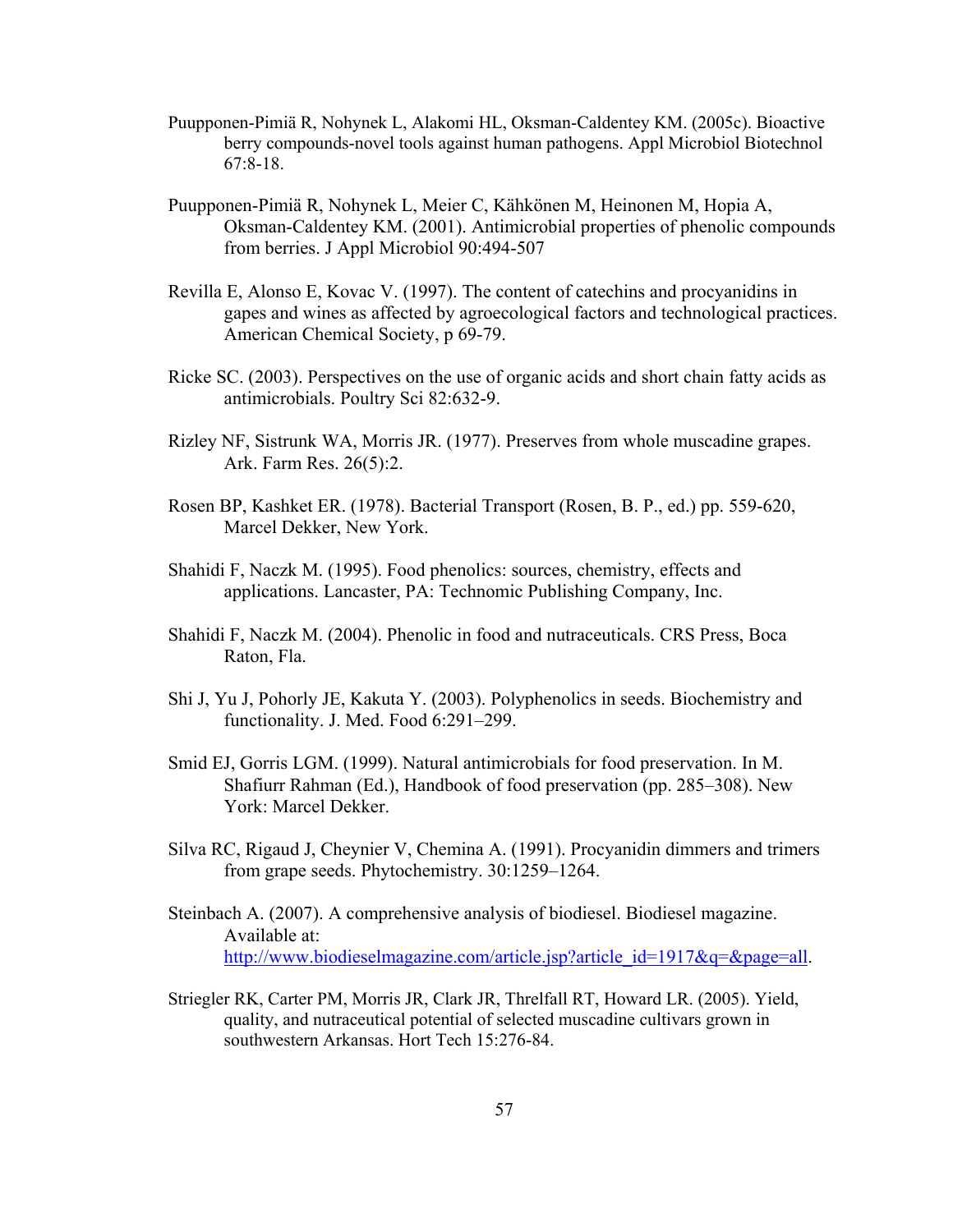- Stringer SJ, Marshall DA, Sampson BJ, Spiers JM. (2008). Performance of Muscadine Grape Cultivars in Southern Mississippi. HortTechnology. 18:726-733.
- Stojanovic J., Silva JL. (2007). Influence of osmotic concentration, continuous high frequency ultrasound and dehydration on antioxidants, color and chemical properties of rabbiteye blueberries. Food Chemistry 101, 898–906.
- Tassou CC, Nychas GJE.(1994). Inhibition of *Staphylococcus aureus* by olive phenolic in broth and in a model food system. J. Food Prot. 57:120–124.
- Talcott ST, Lee JH. (2002). Ellagic acid and flavonoid antioxidant content of muscadine wine and juice. J Agric Food Chem 50:3186-92.
- Tranter HS, Tassou SC, Nychas GJ. (1993).The effect of the olive phenolic compound, oleuropein, on growth and enterotoxin B production by Staphylococcus aureus. J. Appl. Bacteriol.74: 253–259
- Theivendran S, Hettiarachchy NS, Johnson MG. (2006). Inhibition of *Listeria monocytogenes* by nisin combined with grape seed extract or green tea extract in soy protein film coated on turkey frankfurters. J Food Sci 71:m39-44.
- Threlfall RT, Morris JR, Howard LR, Brownmiller CR, Walker TL. (2005). Pressing effects on yield, quality, and nutraceurical content of juice, seeds, and skins from black beaty and sunbelt grapes. J. Food Sci 70:S167-71.
- Threlfall RT, Striegler RK, Meullenet JF, Morris JR. (2007). Sensory characteristics, composition, and nutraceutical content of juice from Vitis rotundifolia (muscadine) cultivars. Am J Enol Viticult 58:268-73.
- Velioglu YS, Mazza G, Gao L, Oomah BD. (1998). Antioxidant activity and total phenolics in selected fruits, vegetables, and grain products. J. Agric. Food Chem., 46:4113-4117.
- Wang SY, Lin HS. (2000). Antioxidant activity in fruits and leaves of blackberry, raspberry, and strawberry varies with cultivar and developmental stage. J. Agric. Food Chem. 48: 140-146.
- Waterhouse AL. (2001). Determination of total phenolics. In: Wrolstad, RE, editor. Current Protocols in Food Analytical Chemistry. NY: John Wiley & Sons, Inc. p I1- I8.
- Weng WL, (2008). Antimicrobial effect of yogurt lactic acid bacteria and muscadine product on *Enterobacter sakazakii* . Available at: http://gateway.proquest.com/openurl%3furl\_ver=Z39.882004%26res\_dat=xri:pqdiss%26rft\_va l\_fmt=info:ofi/fmt:kev:mtx:dissertation%26rft\_dat=xri:pqdiss:3331453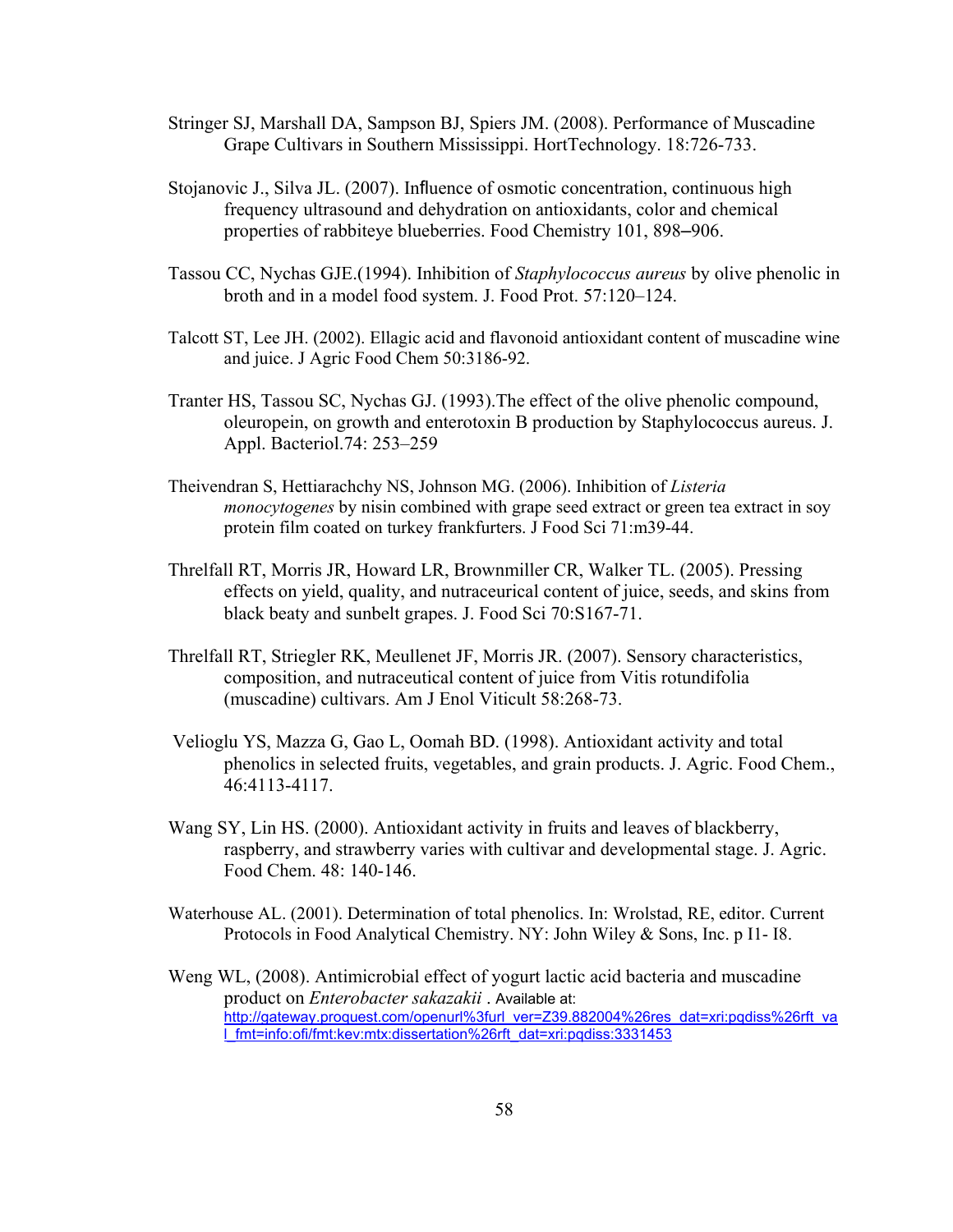- Winkler AJ, Cook JA, Kliewer WM, Lider LA, 1974. Development and composition of grapes. *In*: General Viticulture, University of California Press, Berkeley. 8: 138- 142.
- Wojdylo A, Oszmianski J, Czemerys R. (2007). Antioxidant activity and phenolic compounds in 32 selected herbs. Food Chem.105: 940–949
- Yemis O, Bakkalbasi E, Artik N. (2008). Antioxidative activities of grape (*Vitis vinifera*) seed extracts obtained from different varieties grown in Turkey. International Journal of Food Science and Technology. 43:154–159.
- Yilmaz Y, Toledo RT. (2004). Major flavonoids in grape seeds and skins: antioxidant capacity of catechin, epicatechin, and gallic acid. J Agric Food Chem 52:255-60.
- Yilmaz Y, Toledo RT. (2006). Oxygen radical absorbance capacities of grape/wine industry byproducts and effect of solvent type on extraction of grape seed polyphenols. J. Food Composition and Analysis. 19: 41-48.
- Yi WG, Akoh CC, Fischer J, Krewer G. (2006). Effects of phenolic compounds in blueberries and muscadine grape on HepG2. Food Research International. 39(5): 628-638.
- Youssef D, El-Adawi H. (2006). Study on grape seeds extraction and optimization: An approach. J. Applied Sci. 6: 2944-2947.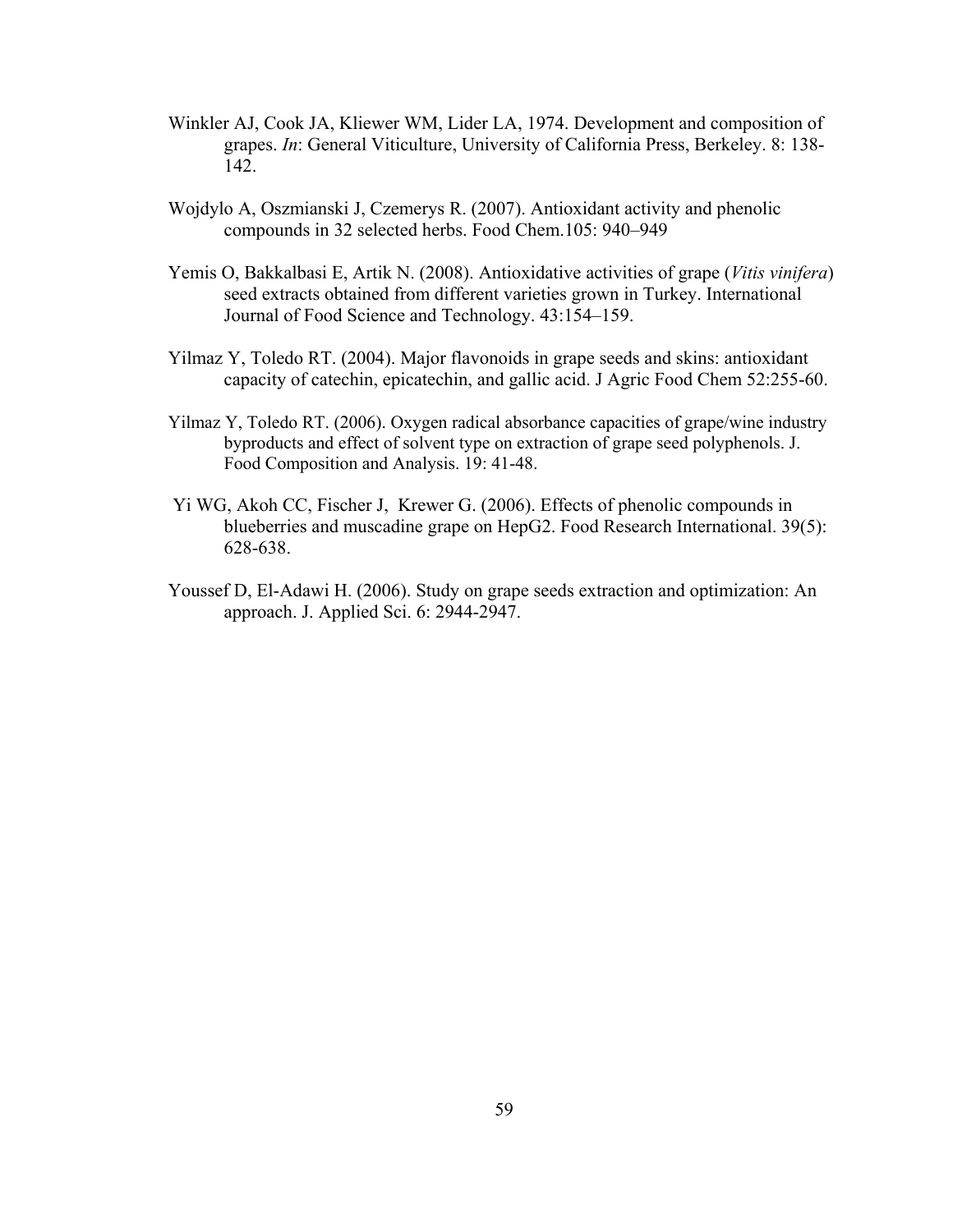## APPENDIX A

### TABLES AND FIGURES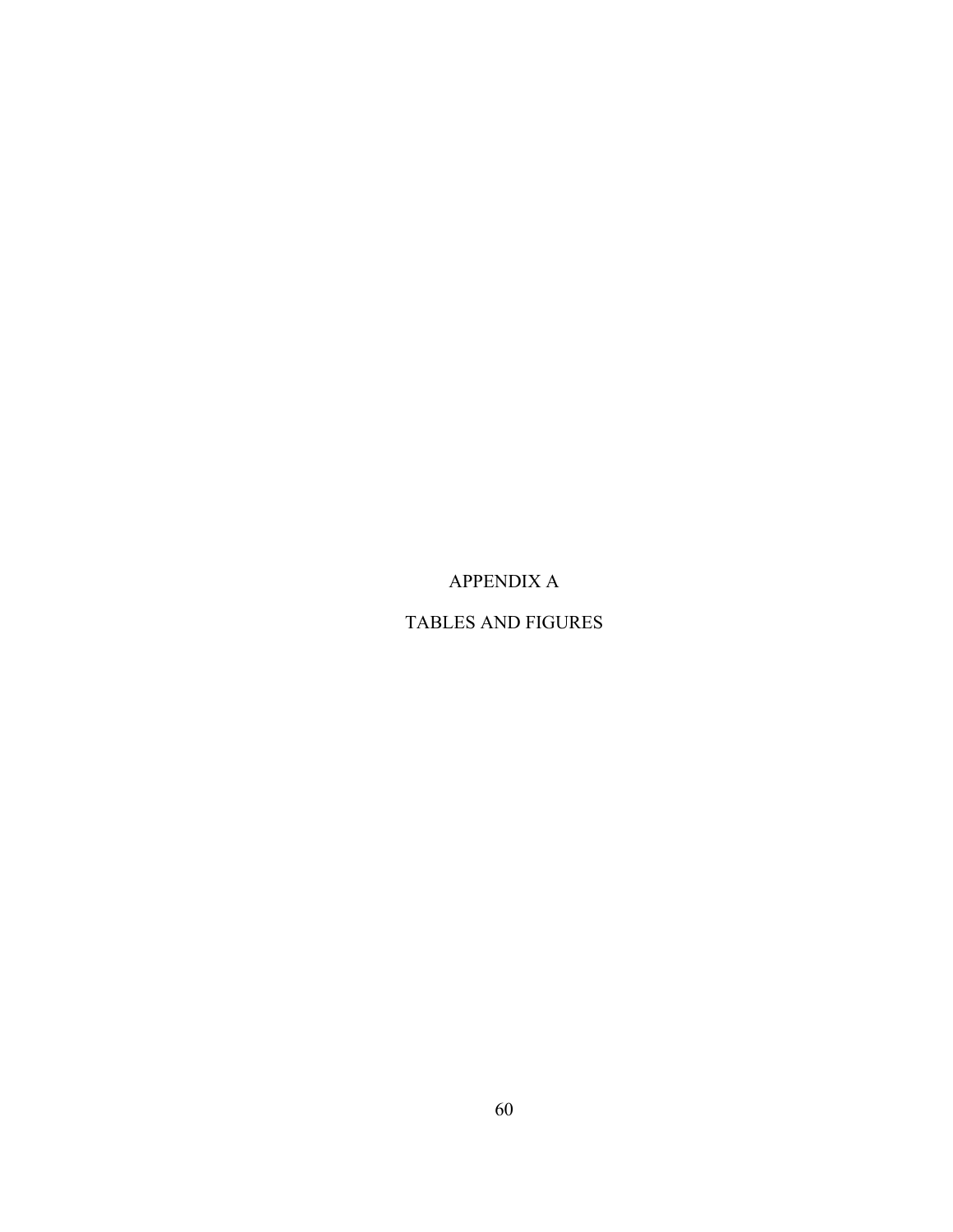| <b>Bacterial #</b> | <b>Name</b>                                           | Source      | Abbreviation  |
|--------------------|-------------------------------------------------------|-------------|---------------|
| 1                  | Salmonella typhimurium ATCC 14028                     | <b>ATCC</b> | ST 14028      |
| 2                  | Listeria monocytogenes EGD (wild Inl A and B)         | Dr.Cossart* | LM EGD        |
| 3                  | Listeria grayii ATCC 19120                            | <b>ATCC</b> | LG 19120      |
| 4                  | Staphylococcus aureus ATCC 29213                      | <b>ATCC</b> | SA 29213      |
| 5                  | Escherichia coli O157:H7 ATCC 43895                   | <b>ATCC</b> | E. coli 43895 |
| 6                  | Listeria innocua ATCC 19119                           | <b>ATCC</b> | LI 19119      |
| 7                  | Cronobacter sakazakii (Enterobacter sakazakii) FEC 39 | Dr.Chen**   | ES FEC39      |
| 8                  | Salmonella typhi ATCC 6539                            | <b>ATCC</b> | ST 6539       |
| 9                  | Salmonella typhimurium ATCC 19585                     | <b>ATCC</b> | ST 19585      |
| 10                 | Escherichia coli O157:H7 ATCC 39150                   | <b>ATCC</b> | E. coli 39150 |
| 11                 | Cronobacter sakazakii (Enterobacter sakazakii) MSDH   | Dr.Chen     | ES MSDH       |
| 12                 | Listeria monocytogenes ATCC 19114                     | <b>ATCC</b> | LM 19114      |
| 13                 | Listeria monocytogenes ATCC 7694                      | <b>ATCC</b> | LM 7694       |
| 14                 | Listeria monocytogenes (knokout A and B)              | Dr. Cossart | LM EGD. A. B. |

#### Table A.1Bacterial strains used in this study

\* Dr. Yoshen Chen (Mississippi State University)

\*\* Pascale Cossart (Pasteur Institute of Paris)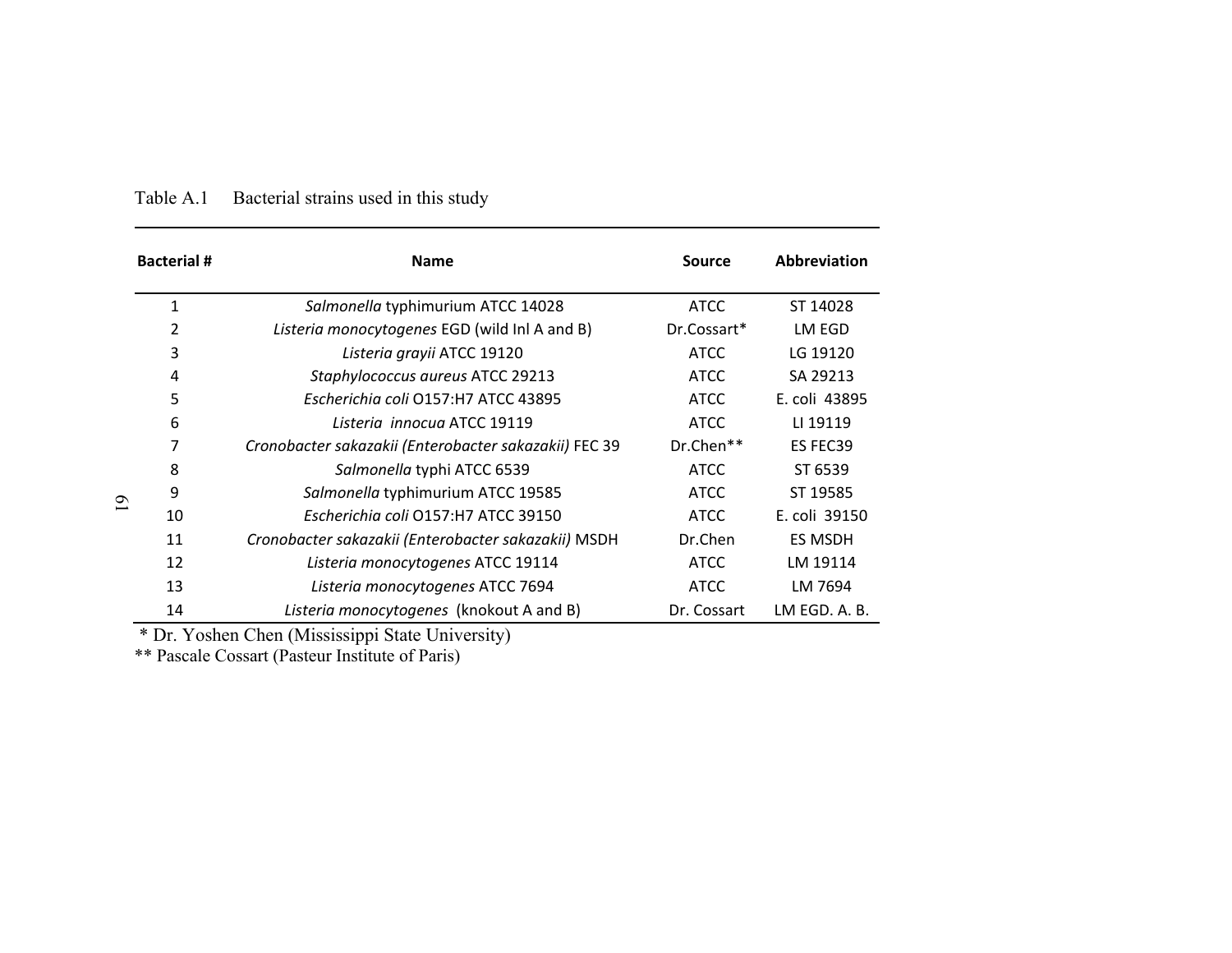| Extracts | $STM^{\hat{x}}$     | Lmw        | Lg          | Sa          | EC1         | Li                                                                             | Cs1          | Sti         | STm2                                                                                         | EC <sub>2</sub>                         | Cs2                            | Lm1                                                                                            | Lm <sub>2</sub>                 | Lmk                                                                                                         |
|----------|---------------------|------------|-------------|-------------|-------------|--------------------------------------------------------------------------------|--------------|-------------|----------------------------------------------------------------------------------------------|-----------------------------------------|--------------------------------|------------------------------------------------------------------------------------------------|---------------------------------|-------------------------------------------------------------------------------------------------------------|
| Calos    | $1.147a,E*$         | 2.013a,A   |             |             |             | 1.887a, AB                                                                     |              |             |                                                                                              |                                         |                                | 2.163a, A                                                                                      |                                 | 1.583a, BDC 1.537a, BDCE                                                                                    |
| Noble    | 0.67 <sub>b,D</sub> | 2.12a, AB  |             |             |             | 1.590bdc,C                                                                     |              | 0.67c,D     | 1.037b,D                                                                                     | 0.67d,D                                 | 0.780 <sub>b,D</sub>           | 2.183a, A                                                                                      | 0.93edc,D                       | 1.067ab, D                                                                                                  |
| Ison     | 1.163a,E            | 2.117a,AB  | 1.820a, AB  |             |             |                                                                                |              |             |                                                                                              |                                         |                                | 2.133a, A                                                                                      | 1.31abc,ED                      | 1.160ab,E                                                                                                   |
| Calos    | 0.730b, C           | 1.350b,B   | 1.190c, B   | 0.807c,C    | $0.67c$ , C | 1.610bdc,A                                                                     | 0.67c,C      | $0.67c$ , C | $0.67c$ , C                                                                                  |                                         | 0.67b, C                       | 1.237cd, B                                                                                     | 1.300abc, B                     | 1.400a, AB                                                                                                  |
| Noble    | 0.78 <sub>b,D</sub> | 1.293b, AB | 1.090c, BC  | 0.887c,CD   | 0.67c,D     | 1.380d, A                                                                      | 0.670c, D    | 0.67c,D     | 0.67c,D                                                                                      |                                         |                                |                                                                                                |                                 |                                                                                                             |
| Ison     | 0.747b,E            |            | 1.177c, D   | 0.733c,E    | 0.67c, E    | 1.750abc, A                                                                    | 0.670c,E     | 0.67c, E    | 0.67c,E                                                                                      | 0.780dc,E                               |                                |                                                                                                | 1.47ab,B                        | 1.390a, BC                                                                                                  |
| Calos    | 1.153a,C            | 2.00a, A   | 1.767ab,B   | 1.967a, A   | 1.103a,C    | 1.770ab, B                                                                     |              |             | 1.043b                                                                                       |                                         |                                |                                                                                                |                                 | 1.113ab,C                                                                                                   |
| Noble    | 0.67 <sub>b,D</sub> | 1.697ab,B  | 1.567ab, BC | 1.870ab, A  | 0.67c,D     | 1.513dc,C                                                                      | 0.670c, D    | 0.67c,D     | 0.670c,D                                                                                     | 0.67d,D                                 | 0.67b,D                        | 1.65bc,BC                                                                                      | 0.67e,D                         | 0.67 <sub>b,D</sub>                                                                                         |
| Ison     | $0.72b$ C           | 1.803a, A  | 1.523b,B    | 1.657b, AB  | 0.883b, C   |                                                                                |              |             | $0.670c$ , C                                                                                 | 0.793dc,C                               |                                | 1.603bc,AB                                                                                     | 0.797ed,C                       | $0.793b$ , $C$                                                                                              |
| Control  | 0.67 <sub>b</sub>   | 0.67c      | 0.67d       | 0.67c       | 0.67c       | 0.67e                                                                          |              | 0.67c       |                                                                                              |                                         | 0.67 <sub>b</sub>              | 0.67e                                                                                          | 0.67e                           | 0.67 <sub>b</sub>                                                                                           |
|          |                     |            |             | 1.327b, CBD |             | 1.763ab, ABC 1.867ab, AB 1.247a, ED<br>1.670ab, BC   1.900ab, ABC   0.763bc, D | 1.660abc, AB | 0.67c       | 0.827c,D<br>1.710ab, BDC   1.190a,E   1.730abc, ABC   1.323a, EDC   1.14a, E<br>$0.670c$ , C | 1.050b,C 1.183a,C<br>0.813b, C<br>0.67c | 1.210ab,E<br>0.67 <sub>d</sub> | 1.270a,ED 1.177a,ED 1.367a,EDC 1.277a,ED 1.287a,ED<br>1.097abc, E 1.170a, E<br>$0.783cd$ , $C$ | 0.907bcd,CD 0.67b,D<br>0.67b, C | 1.183d, AB 1.207abc, AB 1.343a, AB<br>0.67b,E 1.257cd,CD<br>1.190ab,C   1.137a,C   1.946ab, AB   1.093bcd,C |

Table A.2Antimicrobial ability among muscadine seed extracts against each bacterial strain

\*Values within columns having the same small letters are not significantly different (P<0.05). Values within rows having the same capital letters are not significantly different (P<0.05).

☆ STm1 :*Salmonella* Typhimurium ATCC 14028; Lmw:*Listeria monocytogenes* EGD (wild Inl A and B); Lg: *Listeria grayii* ATCC 19120; Sa: *Staphylococcus aureus* ATCC 29213; Ec1: *Escherichia coli* O157:H7 ATCC 43895; Li: *Listeria innocua* ATCC 19119; Cs1: *Cronobacter sakazakii* (Enterobacter sakazakii) FEC 39; STi:*Salmonella* Typhi ATCC 6539; STm2:*Salmonella* Typhimurium ATCC 19585; Ec2: *Escherichia coli* O157:H7 ATCC 39150; Cs2: *Cronobacter sakazakii* (Enterobacter sakazakii) MSDH; Lm1:*Listeria monocytogenes* ATCC 19114; Lm2:*Listeria monocytogenes* ATCC 7694; Lmk:*Listeria monocytogenes* (knokout A and B)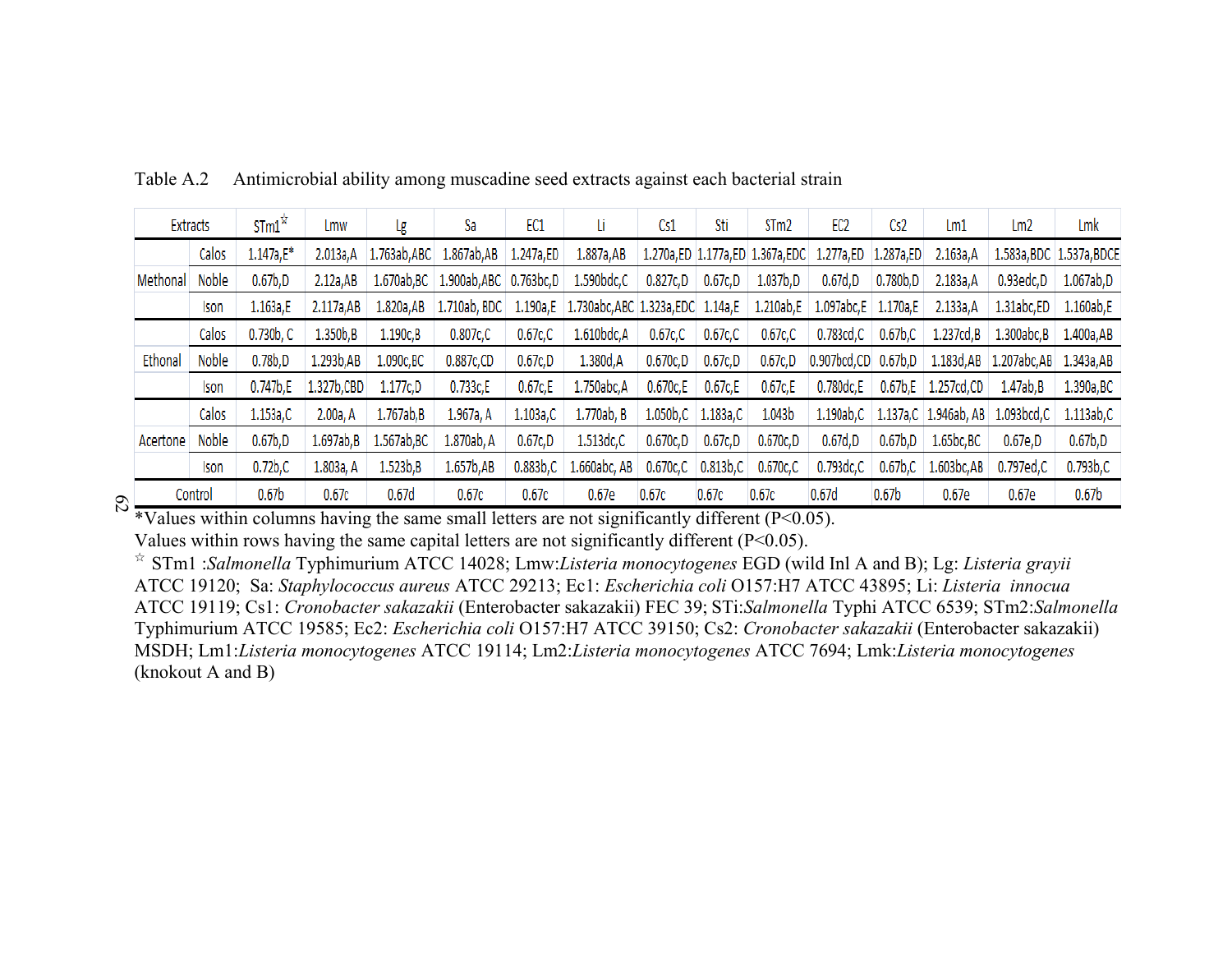|            | Solvent A (%)              | Solvent B (%) |
|------------|----------------------------|---------------|
|            | Methanol/acetic acid/water | Acetonitrile  |
| Time (min) | (10:2:88, v/v/v)           |               |
| 0          | 95                         | 5             |
| 1          | 90                         | 10            |
| 30         | 30                         | 70            |
| 31         | 90                         | 10            |
| 32         | 95                         | 5             |

Table A.3 The linear gradient used for phenolic separation in HPLC system

Table A.4 Retention times of organic acids and phenolic compounds in HPLC analysis

| Compounds                   | Retention time (min) |  |
|-----------------------------|----------------------|--|
| Organic acid at 215 nm      |                      |  |
| Tartaric acid               | 6.9                  |  |
| Malic acid                  | 8.3                  |  |
| Tannic acid                 | 34.9                 |  |
| Phenolic compound at 260 nm |                      |  |
| Gallic acid                 | 8.6                  |  |
| Catechin                    | 12.3                 |  |
| Epicatechin                 | 14.2                 |  |
| Ellagic acid                | 21.7                 |  |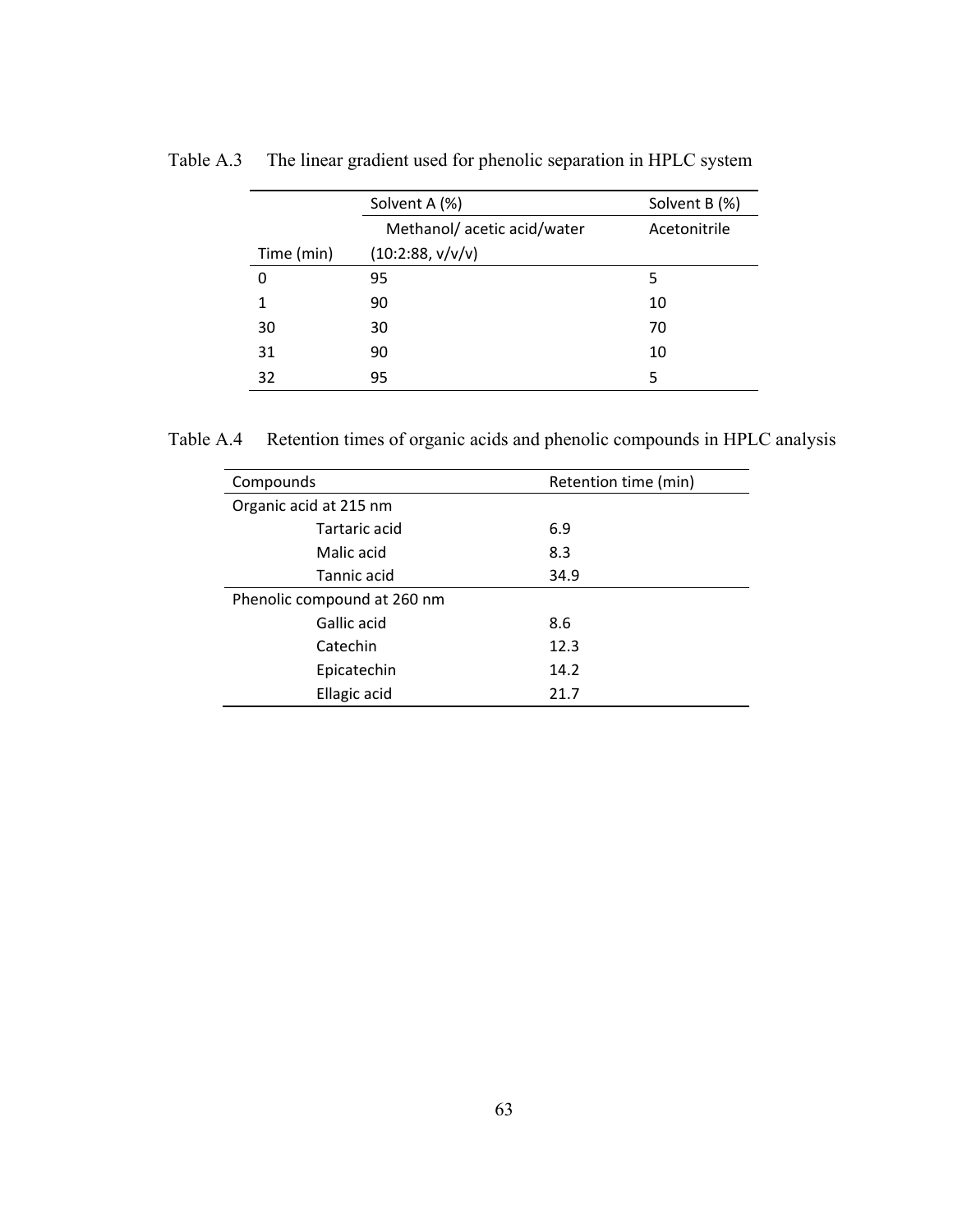

Figure A.1 Standard curve used for total phenolics calculation in Folin-Ciocalteu procedure. Total phenolics were expressed as milligrams of gallic acid equivalents per milliliter.



Figure A.2 Calculation of inflection point of the conductivity vs. time curve for oil stability index, OSI (Steinbach, 2007)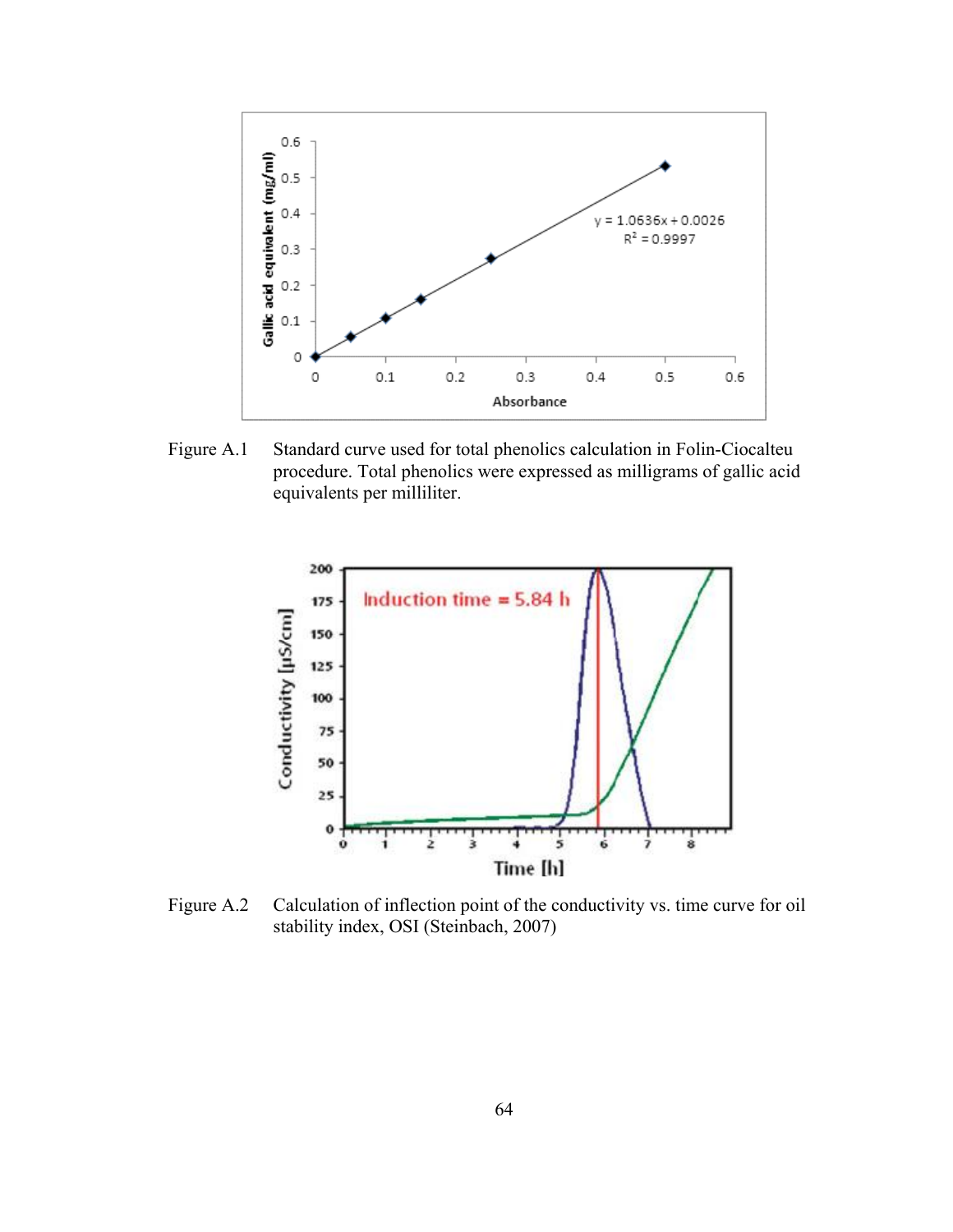

Figure A.3 Standard curve used to quantify malic acid in HPLC chromatograms



Figure A.4 Standard curve used to quantify tartaric acid in HPLC chromatograms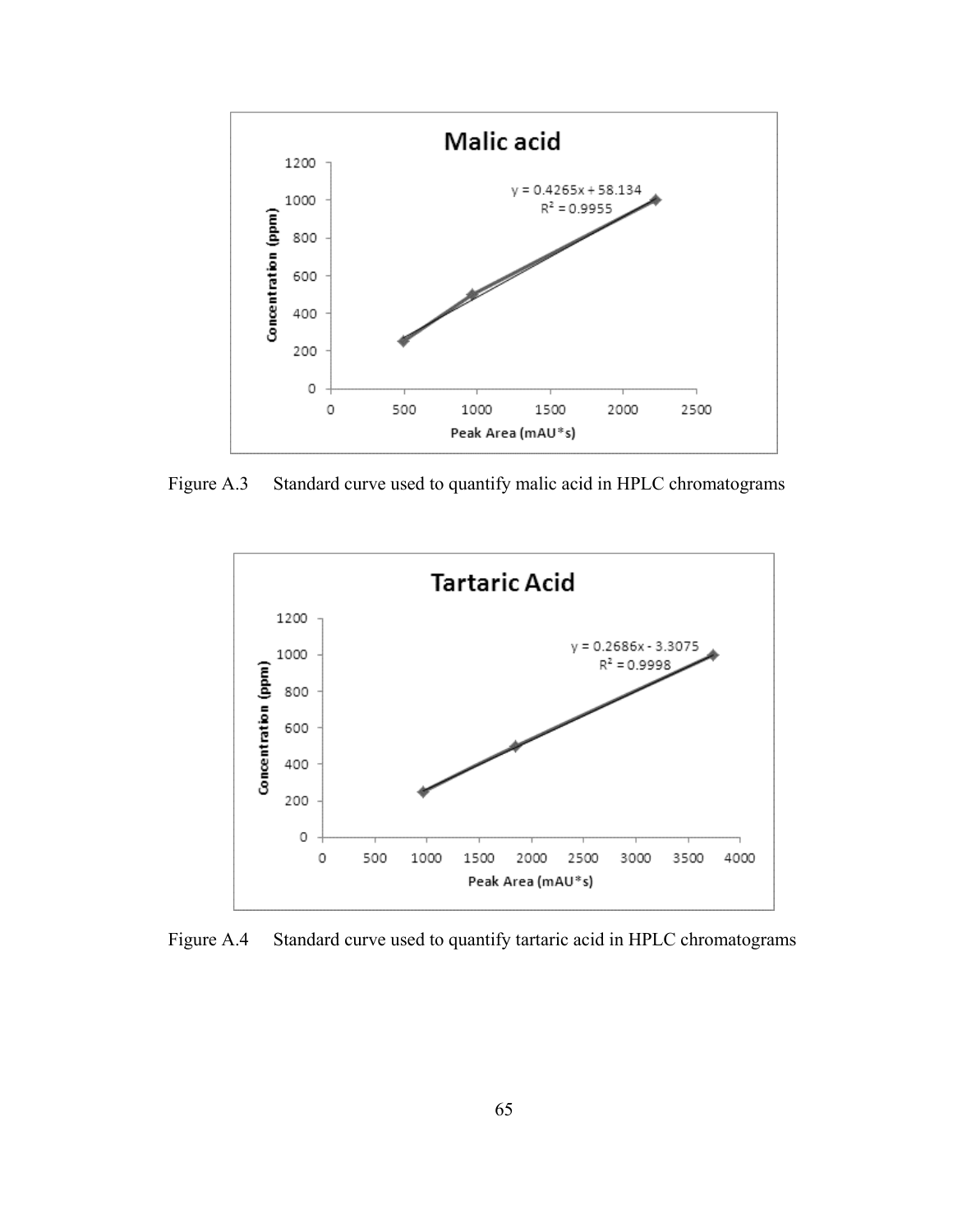

Figure A.5 Standard curve used to quantify tannic acid in HPLC chromatograms



Figure A.6 Standard curve used to quantify gallic acid in HPLC chromatograms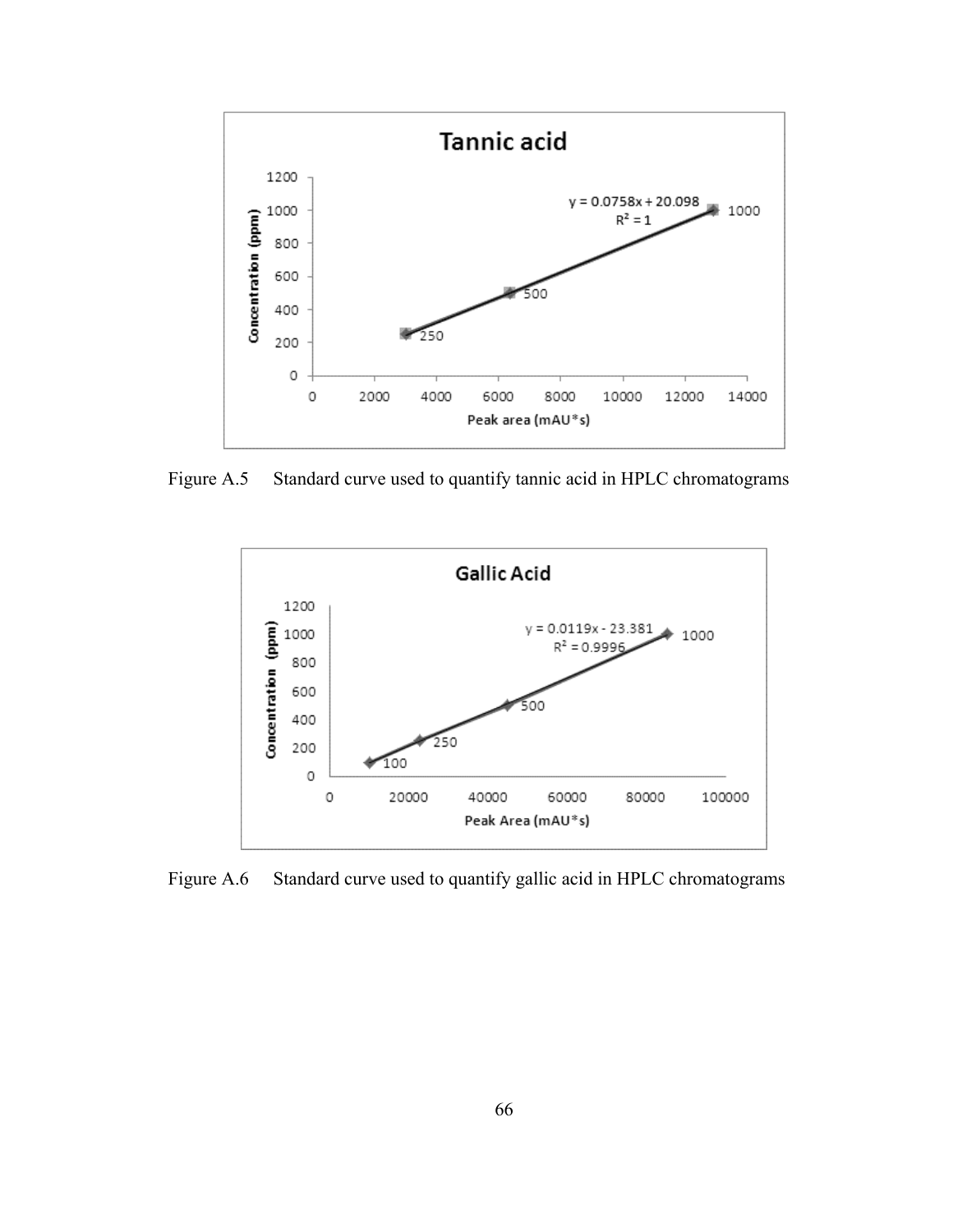

Figure A.7 Standard curve used to quantify catechin in HPLC chromatograms



Figure A.8 Standard curve used to quantify epicatechin in HPLC chromatograms